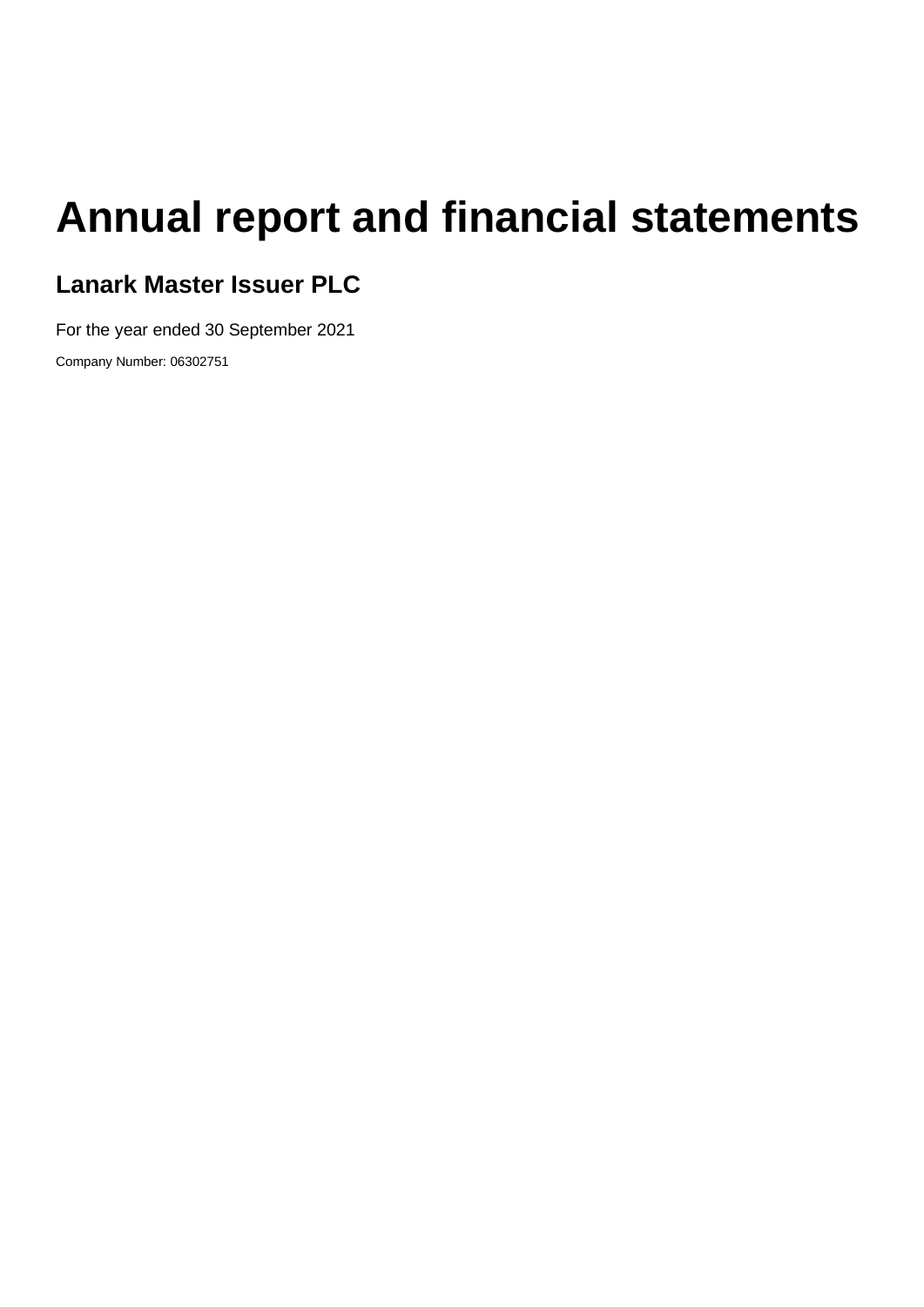# **Lanark Master Issuer PLC**

# **Annual report and financial statements For the year ended 30 September 2021**

| <b>Contents</b>                                                         |                |
|-------------------------------------------------------------------------|----------------|
| Officers and professional advisers                                      | 1              |
| Strategic report                                                        | $\overline{2}$ |
| Directors' report                                                       | 4              |
| Statement of Directors' responsibilities                                | 6              |
| Independent auditor's report to the members of Lanark Master Issuer PLC | $\overline{7}$ |
| Statement of comprehensive income                                       | 11             |
| Balance sheet                                                           | 12             |
| Statement of changes in equity                                          | 13             |
| Statement of cash flows                                                 | 14             |
| Notes to the financial statements                                       | 15             |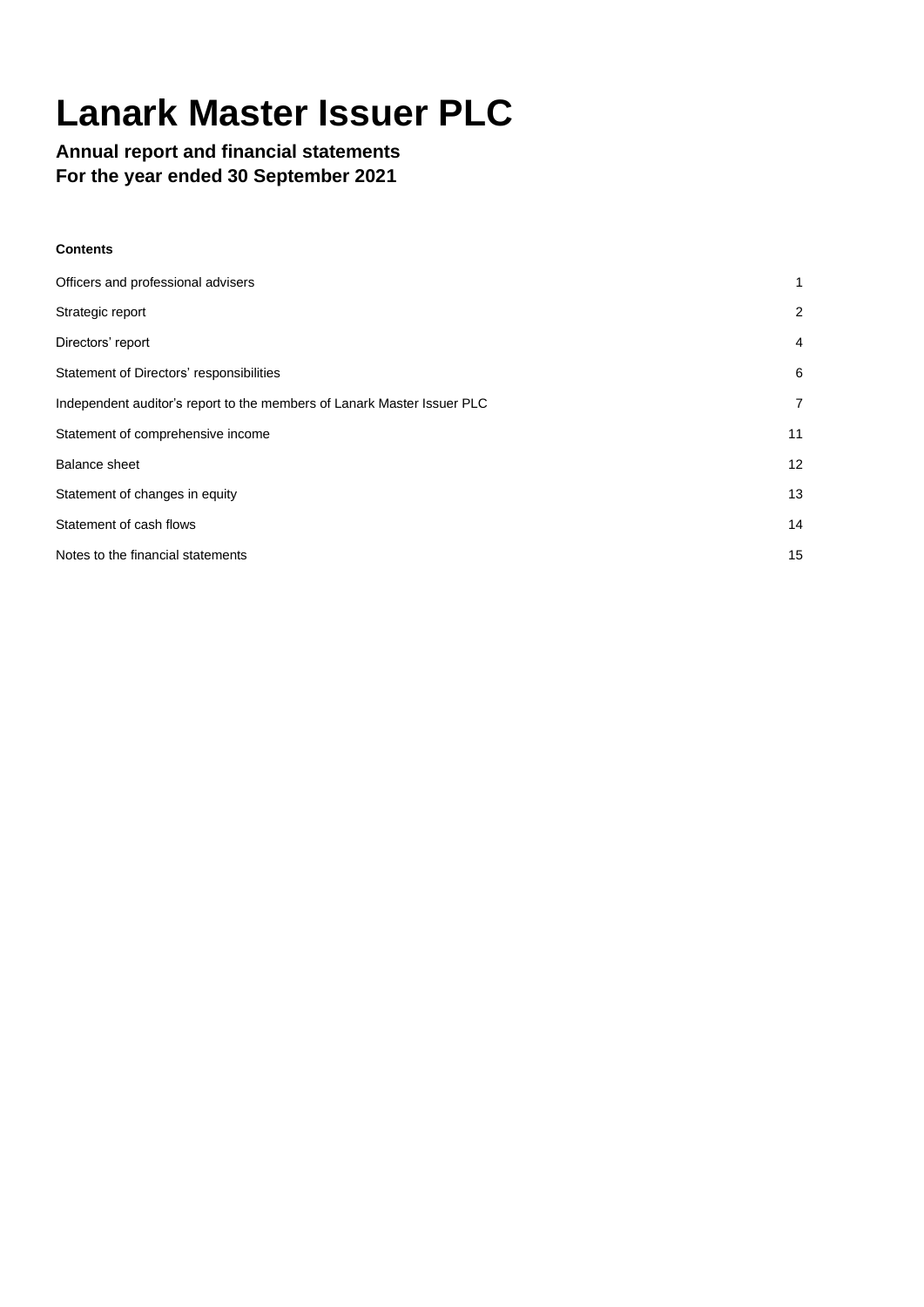# **Lanark Master Issuer PLC**

# **Officers and professional advisers**

| <b>Directors</b>         | Julius Bozzino<br>Sunil Masson<br><b>Justin Fox</b>                                |
|--------------------------|------------------------------------------------------------------------------------|
| <b>Secretary</b>         | Sunil Masson                                                                       |
| <b>Registered office</b> | 3rd Floor, Suite 2<br>11-12 St. James's Square<br>I ondon<br>SW <sub>1</sub> Y 4LB |
| Independent auditors     | Ernst & Young LLP<br>144 Morrison Street<br>Edinburgh                              |

EH3 8EX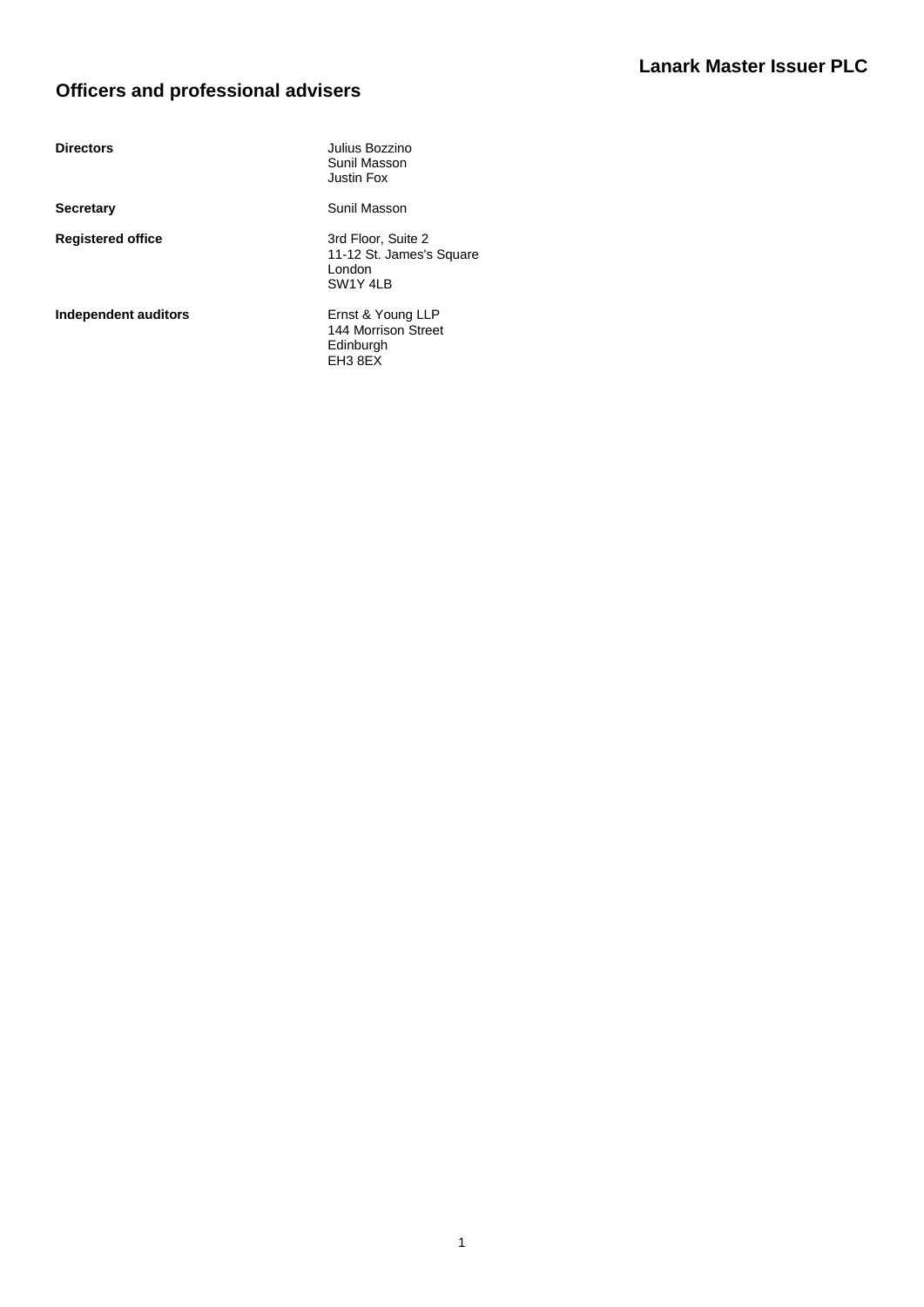# **Strategic report**

The Directors of Lanark Master Issuer PLC (the "Company") present their strategic report for the year ended 30 September 2021.

#### **Principal activities and business structure**

The Company is a Special Purpose Vehicle ("SPV") which was established as part of Clydesdale Bank PLC's ("CB PLC") Lanark Residential Mortgage Backed Securities Programme (the "Programme"). The Programme was established primarily for the purpose of raising wholesale funding for the Programme Originator ("Originator") CB PLC.

The Company is incorporated under the Companies Act 2006 and registered in England and Wales as a public limited company. It is a wholly owned subsidiary of Lanark Funding Limited ("LFL"), the immediate parent entity, which is incorporated under the Companies Act 2006. The ultimate controlling entity is Virgin Money UK PLC ("VMUK PLC"). VMUK PLC and its subsidiary undertakings, which include CB PLC, comprise the Virgin Money UK PLC Group ("Group"). Further detail of the group structure is disclosed in note 1.1.

The principal activity of the Company is the issuance of limited recourse class A and class Z Residential Mortgage Backed Loan Notes (the "Notes"), under the Programme, for onward lending to LFL. The Notes in issue have a legal maturity date of December 2069. The class A Notes are listed on the London Stock Exchange. The proceeds of the Notes were advanced via Global Intercompany Loans ("Intercompany Loans") to LFL who applied the proceeds to acquire interests in a pool of residential mortgage loans held on trust by Lanark Trustees Limited ("LTL").

The Programme documentation relating to the Programme structure defines certain prescribed roles and terms and should be read in conjunction with these financial statements. The Programme documentation can be found at: https://www.virginmoneyukplc.com/investorrelations/debt-investors/securitisation-lanark/.

#### **Financial analysis**

During the year the Programme issued no new Notes or associated Intercompany Loans. There were scheduled repayments of £1,313m including the full redemption of Notes 2015-1 2A, 2017-1 1A, 2018-2 1A, 2019-1 1A1 and 2019-1 1A2 and the associated Intercompany Loans.

The class A Notes and associated Intercompany Loans are subject to controlled amortisation and bullet repayments, with the maximum repayment on each payment date set out in the Programme documentation. Repayments are ultimately dependent on there being sufficient principal receipts from the borrowers under the underlying mortgage loans in the Trust Property or Originator cash contributions as outlined in the Programme documentation. The Company is only obliged to make repayments of interest and principal in respect of the Intercompany Loans, to the extent that repayments are received from CB PLC in respect of the deemed loan or applicable reserve funds are available.

The Company receives income from the Intercompany Loans, in line with the requirements of the Notes. Under the terms of the Programme, the Company is entitled to retain a pre-determined profit balance (before the net effect of fair value gains and losses). For the year ended 30 September 2021 this equated to £12,000 (2020: £12,000). Additional income required to meet the pre-defined profit balance accrues from LFL as deferred consideration of £3,320,000 (2020: £4,265,000). Deferred consideration is described in note 1.4 to the financial statements.

The combined performance of the receipts under the Intercompany Loan and payments made on the Notes has been in line with expectations.

The profit before tax for the year of £647,000 (2020: £178,000 loss) was due to the net effect of the fair value gain of £635,000 (2020: £190,000 loss). The gain results from fair value movements on the cross currency swaps which are designated in fair value hedge relationships and is excluded from the calculation of pre-determined profit as the effect is expected to unwind over the life of the swaps.

#### **Key performance indicators ("KPIs")**

The Company's Directors are of the opinion that analysis using KPIs is not necessary for an understanding of the development, performance or position of the Company.

#### **Section 172(1) statement**

In accordance with the Companies Act 2006 (as amended by the Companies (Miscellaneous Reporting) Regulations 2018), the Directors provide this statement describing how they have had regard to the matters set out in section 172(1) when performing their duty to promote the success of the Company.

In accordance with the Large and Medium-sized Companies and Groups (Accounts and Reports) Regulations 2008 (as amended by the Companies (Miscellaneous Reporting) Regulations 2018), this statement also provides details of how the Directors have engaged with and had regard to the interest of key stakeholders. In accordance with section 426B of the Companies Act 2006, this statement is also available at https://www.virginmoneyukplc.com/investor-relations/.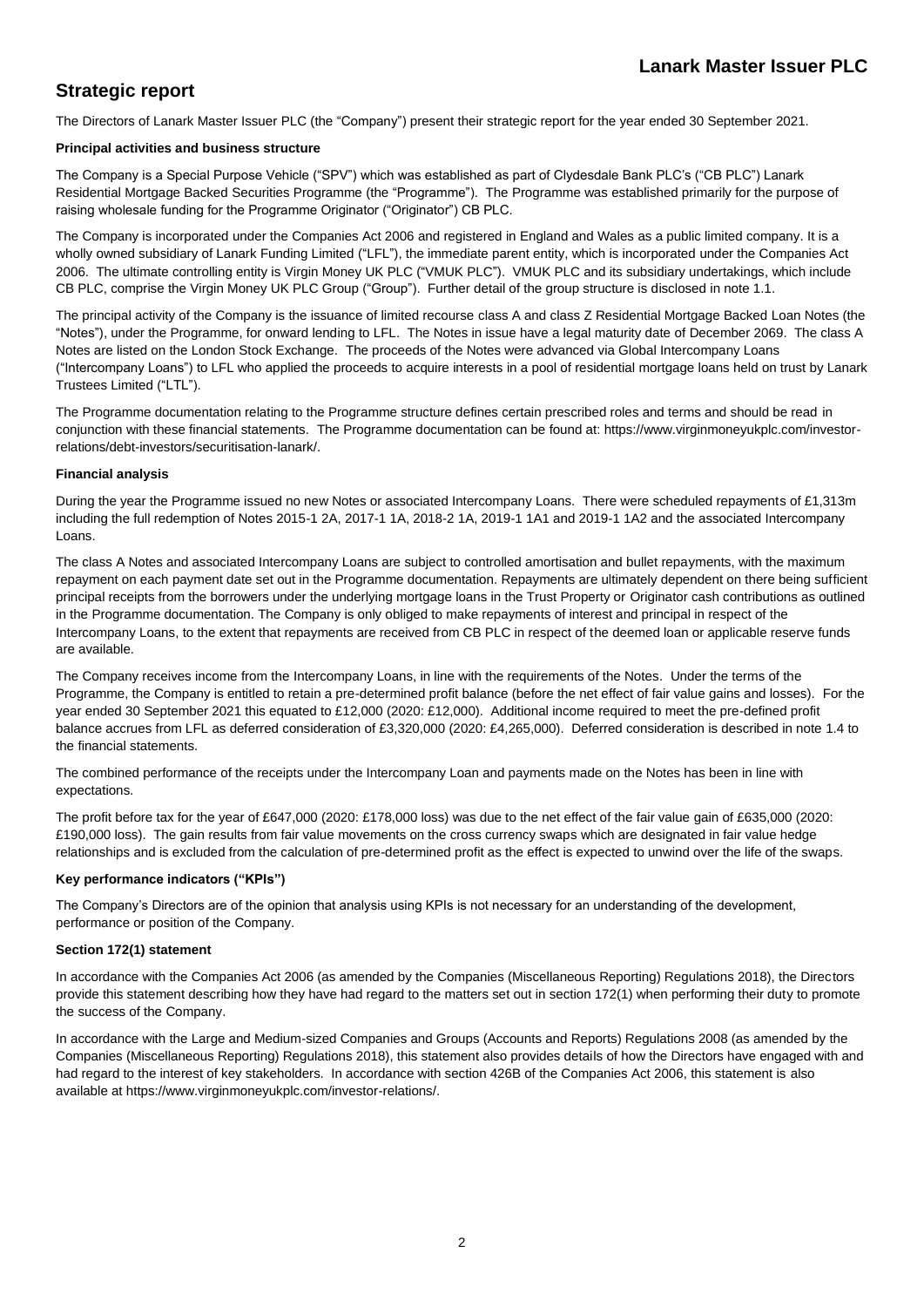# **Strategic report (continued)**

#### **Section 172(1) statement (continued)**

As an SPV, the governance structure and key policies to achieve the objectives of section 172(1) were set out in the Programme documentation at inception of the Programme. Therefore, compliance with the Programme documentation ensures regard for the matters set out in section 172(1) as follows:

- The programme documentation sets out the principal transactions that will be undertaken to achieve the purpose and objectives of the Company, while ensuring the Company's assets are safeguarded;
- The Company has appointed third parties to perform various roles as specified in the Programme documentation. Fees and conditions were agreed at inception and are paid in line with the Programmes' priority of payments schedule;
- In accordance with the securitisation tax regime, the Company is only permitted to retain minimal profit;
- The limited nature and range of activities of an SPV, mean the Company has no employees and engagement with community and environmental stakeholders is not relevant for consideration; and
- The Company has a sole member, LFL, which also forms part of the Programme. CB PLC is the originator of the Programme and where matters impact the wider Group, stakeholder engagement is led by the VMUK PLC Board.

#### **Future developments**

The Company was established to issue Notes under the Programme. The Directors continue to monitor the economic environment and financial markets with regard to the further issuance of Notes. No changes in future activities are envisaged.

Whilst constructive macroeconomic trends such as increased consumer spending, gross domestic product growth and a house price index increase contributed to an improving economic picture for 2021, there is still uncertainty surrounding the removal of government support measures for customers such as the furlough scheme which may lead to adverse economic conditions in the short term.

There continues to be an appetite for a Scottish independence referendum, with the Scottish Government recently announcing that a new referendum could take place by 2023. The Company will continue to closely monitor developments.

#### **Principal risks and uncertainties**

The Company is exposed to changes in market variables such as floating rate interest obligations arising from pounds sterling ("GBP") Notes and exchange rate movements on United States Dollar ("USD") and Euro ("EUR") Notes. These risks are mitigated by the terms of the Intercompany Loans to LFL, by the limited recourse nature of the Notes issued and by the use of cross currency swaps. The main features of the Company's internal control and risk management systems are set out in note 4.3.

The risks and challenges identified in the financial statements do not represent an exhaustive list of the risks and issues associated with the Company. Other risks and issues not specifically referenced may adversely impact the future financial position and performance of the Company. Accordingly, no assurances or guarantees of future performance, profitability or returns on capital are given by the Company.

#### **Financial risk management**

The Company's principal financial assets are the Intercompany Loans and the risks associated are the potential impairments in the carrying value of the underlying assets which LFL acquired and the floating rate interest obligations under the Notes issued. The financial risk management policies are discussed further in note 4.3 to the financial statements.

This report was approved by the Board of Directors on 20 January 2022 and was signed on its behalf by:

 $1.40$ 

**Sunil Masson** Director 20 January 2022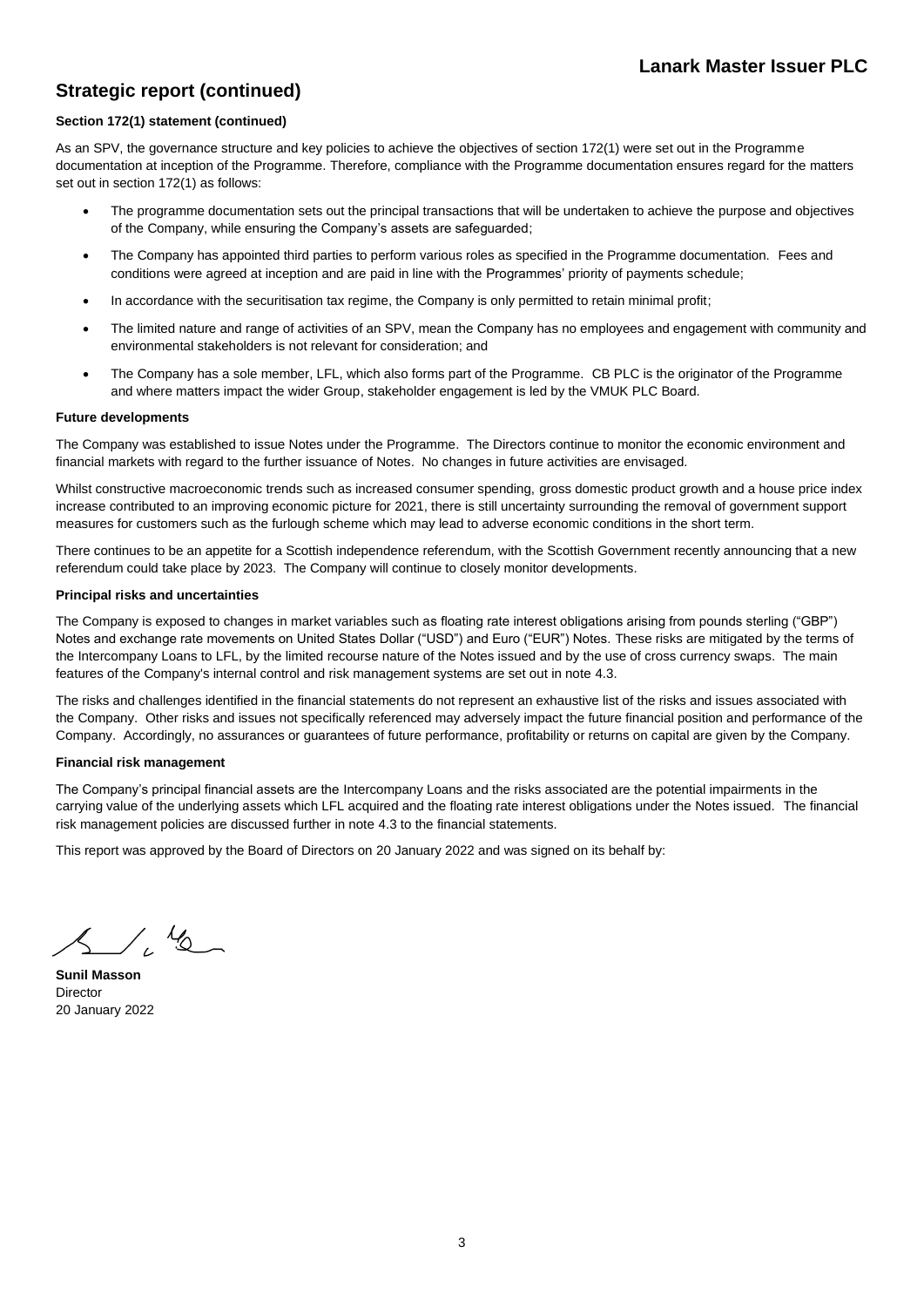# **Directors' report**

The Directors present their report and the audited financial statements of the Company for the year ended 30 September 2021.

#### **Corporate governance**

The Directors have been charged with governance in accordance with the Programme documentation, describing the structure and operation of the Programme. The governance structure of the Company is such that the key policies have been predetermined at inception and the operational roles have been assigned to third parties with their roles strictly governed by the Programme documentation.

The Programme documentation provides procedures that have been designed for safeguarding assets against unauthorised use or disposition; for maintaining proper accounting records; and for the reliability and usefulness of financial information used within the business or for publication. Such procedures are designed to manage rather than eliminate the risk of failure to achieve business objectives whilst enabling them to comply with the regulatory obligations.

Due to the nature of the securities which have been issued and the structure of the entity, the Company is largely exempt from the requirements of the Financial Conduct Authority pertaining to the Disclosure and Transparency Rules as detailed in DTR 7.1 *Audit committees* and 7.2 *Corporate governance statements* (save for the rule DTR 7.2.5 requiring description of the features of the internal control and risk management systems*),* which would otherwise require the Company to have an audit committee in place and include a corporate governance statement in the Directors' report. The Directors are therefore satisfied that there is no requirement for an audit committee or supervisory body entrusted to carry out the functions of an audit committee.

lThe main features of the Company's internal control and risk management system are set out in note 4.3.

#### **Profits and appropriations**

The statement of comprehensive income for the year is set out on page 11.

The Directors do not recommend the payment of a dividend for the year under review (2020: £Nil).

#### **Future developments, principal risks and financial risk management objectives and policies**

Information regarding future developments, principal risks and financial risk management objectives and policies of the Company in relation to the use of financial instruments that would otherwise be required to be disclosed in the Directors' report, and which is incorporated into this report by reference, can be found in the strategic report.

#### **Directors and Directors' interests**

The Directors of the Company during the year and up to the date on which the financial statements were approved are shown on page 1.

#### *Directors' interests*

None of the Directors had any interest either during the year or at the end of the year in any material contract or arrangement with the Company.

#### *Appointments and resignations*

There have been no appointments or resignations during the year.

#### *Directors' remuneration*

None of the Directors were directly remunerated by the Company in respect of their duties as Directors of the Company. However, during the year, a fee in the amount of £7,000 (2020: £5,000) was expensed to Vistra (UK) Limited, for the provision of corporate administration services, including services of two Directors to the Company. In relation to the remaining Director, their service to the Company was performed as part of their employment with CB PLC and no remuneration was earned in respect of qualifying services provided to the Company. CB PLC has not recharged the Company for the cost of this service.

#### **Company secretary**

The Company secretary during the year, and subsequently, was Sunil Masson.

#### **Third party indemnities**

A qualifying third party indemnity provision for the benefit of the Directors was in force during the year and remains in force as at the date of approval of the annual report and financial statements.

#### **Employees**

The Company does not have any employees.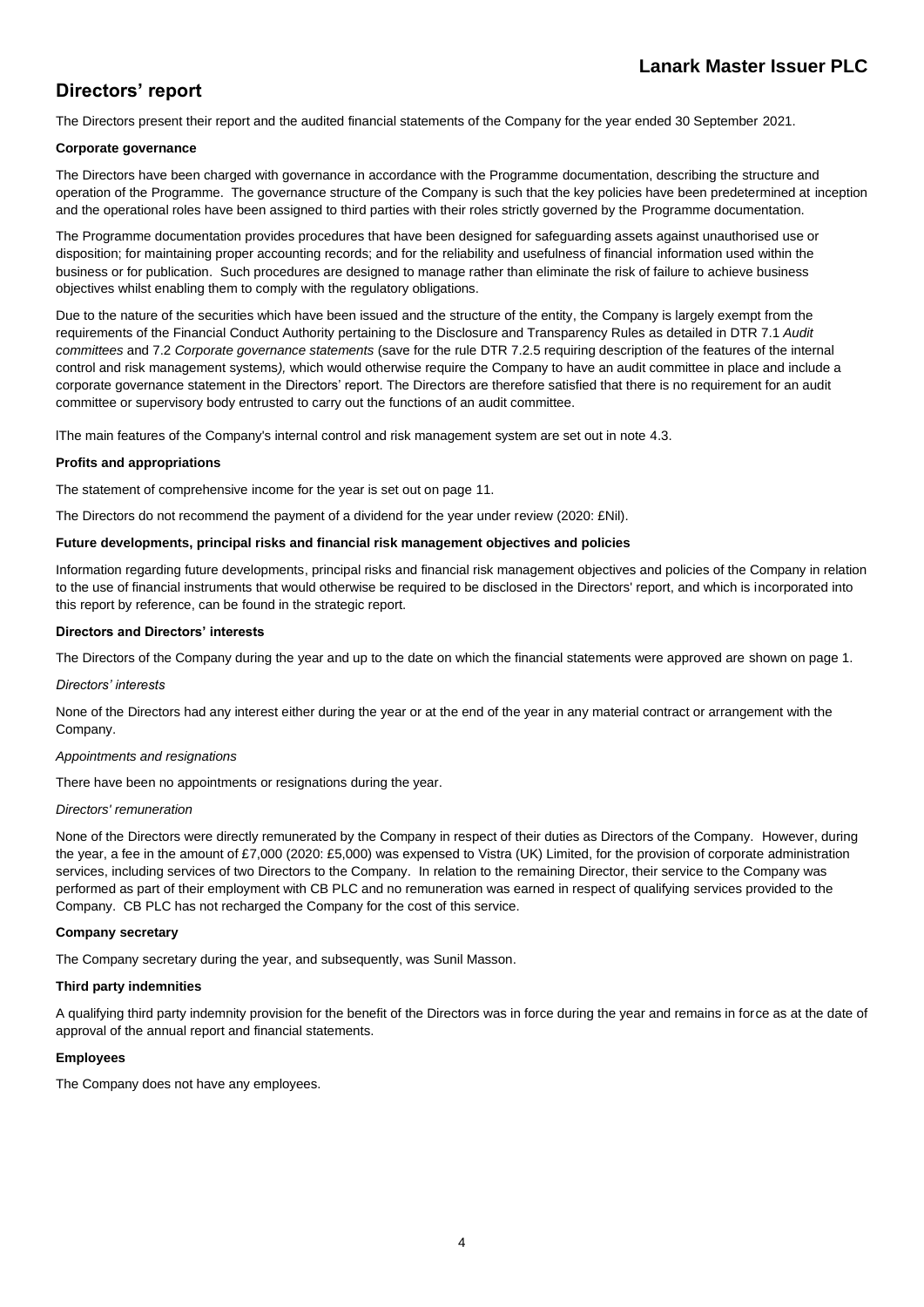# **Directors' report (continued)**

#### **Stakeholder engagement**

In accordance with the Companies Act 2006 (as amended by the Companies (Miscellaneous Reporting) Regulations 2018), the Directors provide this statement on pages 2-3 describing how they have had regard to the matters set out in section 172(1) when performing their duty to promote the success of the Company.

In accordance with the Large and Medium-sized Companies and Groups (Accounts and Reports) Regulations 2008 (as amended by the Companies (Miscellaneous Reporting) Regulations 2018), this statement also provides details of how the Directors have engaged with and had regard to the interest of key stakeholders.

The Company is a controlled entity of VMUK PLC, and as such follows many of the processes and practices of this company, which are further referenced in this statement where relevant. In accordance with section 426B of the Companies Act 2006, this statement is also available at https://www.virginmoneyukplc.com/investor-relations/.

#### **Political donations**

No political donations were made throughout the year (2020: £Nil).

#### **Research and development costs**

The Company does not undertake formal research and development activities.

#### **Related parties**

Details of related party transactions are set out in note 4.2 of the financial statements.

#### **Share capital**

Information about share capital is shown in note 3.9.

#### **Going concern**

The Directors have made an assessment of the Company's ability to continue as a going concern and are satisfied that the Company has the resources to continue in business for 12 months from the approval of the financial statements.

The Company's use of the going concern basis for preparation of the accounts is discussed in note 1.3.

#### **Events after the balance sheet date**

There have been no significant events between 30 September 2021 and the date of approval of the annual report and financial statements which would require a change to or additional disclosure in the financial statements.

#### **Auditors and disclosure of information to the auditors**

The Directors who were members of the Board at the time of approving the Directors' report are listed on page 1. Having made enquiries of fellow Directors and of the Company's auditors, each of these Directors confirms that:

- to the best of each Director's knowledge and belief, there is no information relevant to the preparation of their report of which the Company's auditors are unaware; and
- each Director has taken all the steps a Director might reasonably be expected to have taken to be aware of relevant audit information and to establish that the Company's auditors are aware of that information.

The auditor, Ernst & Young LLP ("EY LLP") has expressed their willingness to continue in office until the next annual general meeting ("AGM"). Pursuant to section 489 of the Companies Act 2006, a resolution for the reappointment of EY LLP will be proposed at the forthcoming AGM of the Company.

This report was approved by the Board of Directors on 20 January 2022 and was signed on its behalf by:

 $\frac{1}{2}$ 

**Sunil Masson** Director 20 January 2022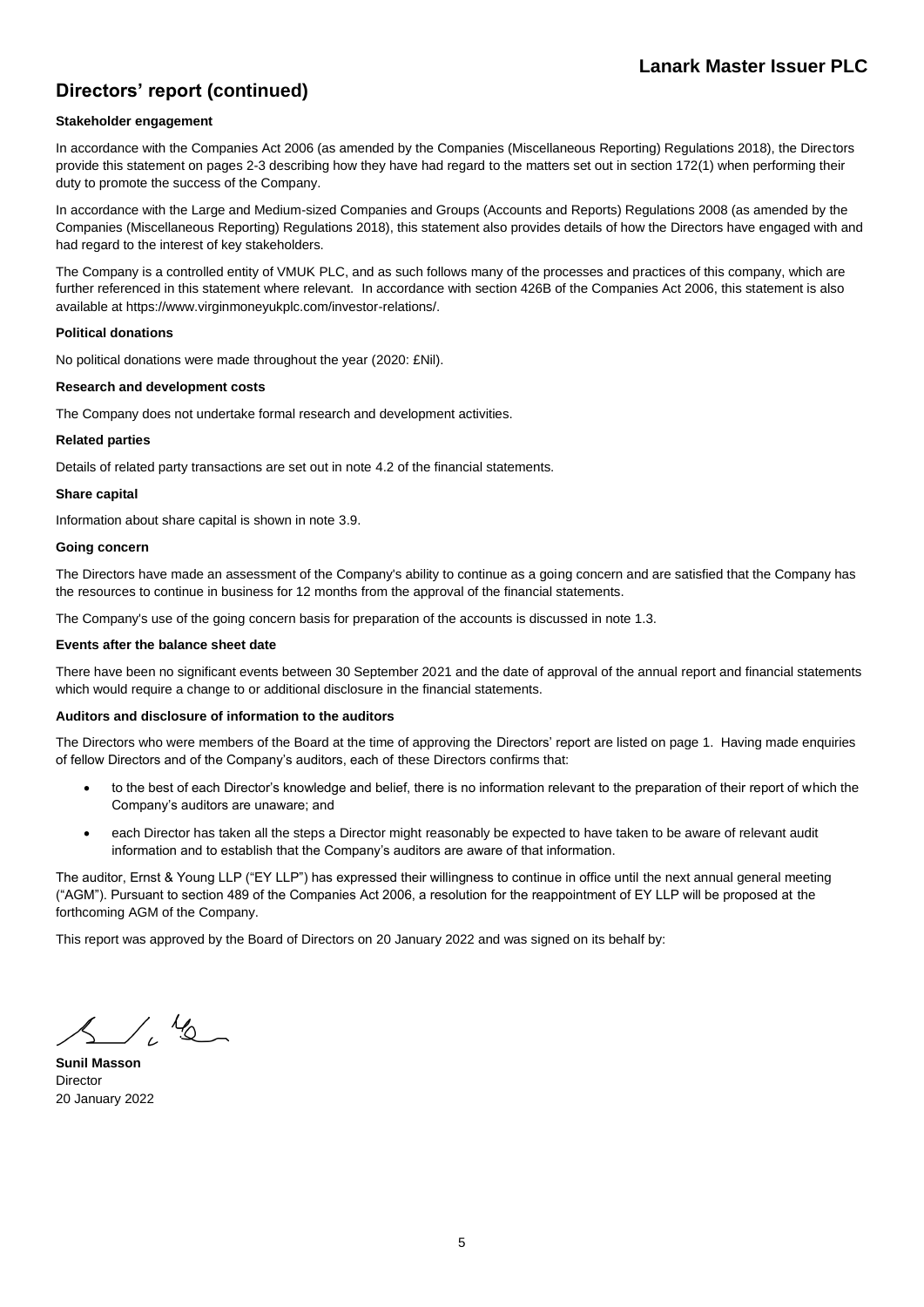## **Statement of Directors' responsibilities**

The Directors are responsible for preparing the strategic report, Directors' report and the financial statements in accordance with applicable law and regulations.

UK company law requires the Directors to prepare financial statements for each financial year. Under that law the Directors have elected to prepare the financial statements in accordance with International Accounting Standards ("IAS") in conformity with the requirements of the Companies Act 2006. Under company law the Directors must not approve the financial statements unless they are satisfied that they give a true and fair view of the state of affairs of the Company and the profit or loss of the Company for that period. In preparing these financial statements the Directors are required to:

- select suitable accounting policies in accordance with IAS 8: Accounting Policies, Changes in Accounting Estimates and Errors and then apply them consistently;
- present information, including accounting policies, in a manner that provides relevant, reliable, comparable and understandable information;
- provide additional disclosures when compliance with the specific requirements in International Financial Reporting Standards ("IFRS") is insufficient to enable users to understand the impact of particular transactions, other events and conditions on the financial position and financial performance;
- state whether IAS in conformity with the requirements of the Companies Act 2006, have been followed subject to any material departures disclosed and explained in the financial statements;
- make judgements and accounting estimates that are reasonable; and
- make an assessment of the Company's ability to continue as a going concern and prepare the financial statements on the going concern basis unless it is appropriate to presume that the Company will not continue in business.

The Directors are responsible for keeping adequate accounting records that are sufficient to show and explain the Company's transactions and disclose with reasonable accuracy at any time the financial position of the Company and enable them to ensure that the financial statements comply with Companies Act 2006. They are also responsible for safeguarding the assets of the Company and hence for taking reasonable steps for the prevention and detection of fraud and other irregularities.

Under UK company law and regulations, the Directors are also responsible for preparing a strategic report, and Directors' report, that comply with that law and those regulations.

This statement was approved by the Board of Directors on 20 January 2022 and was signed on its behalf by:

 $\frac{1}{2}$ 

**Sunil Masson** Director 20 January 2022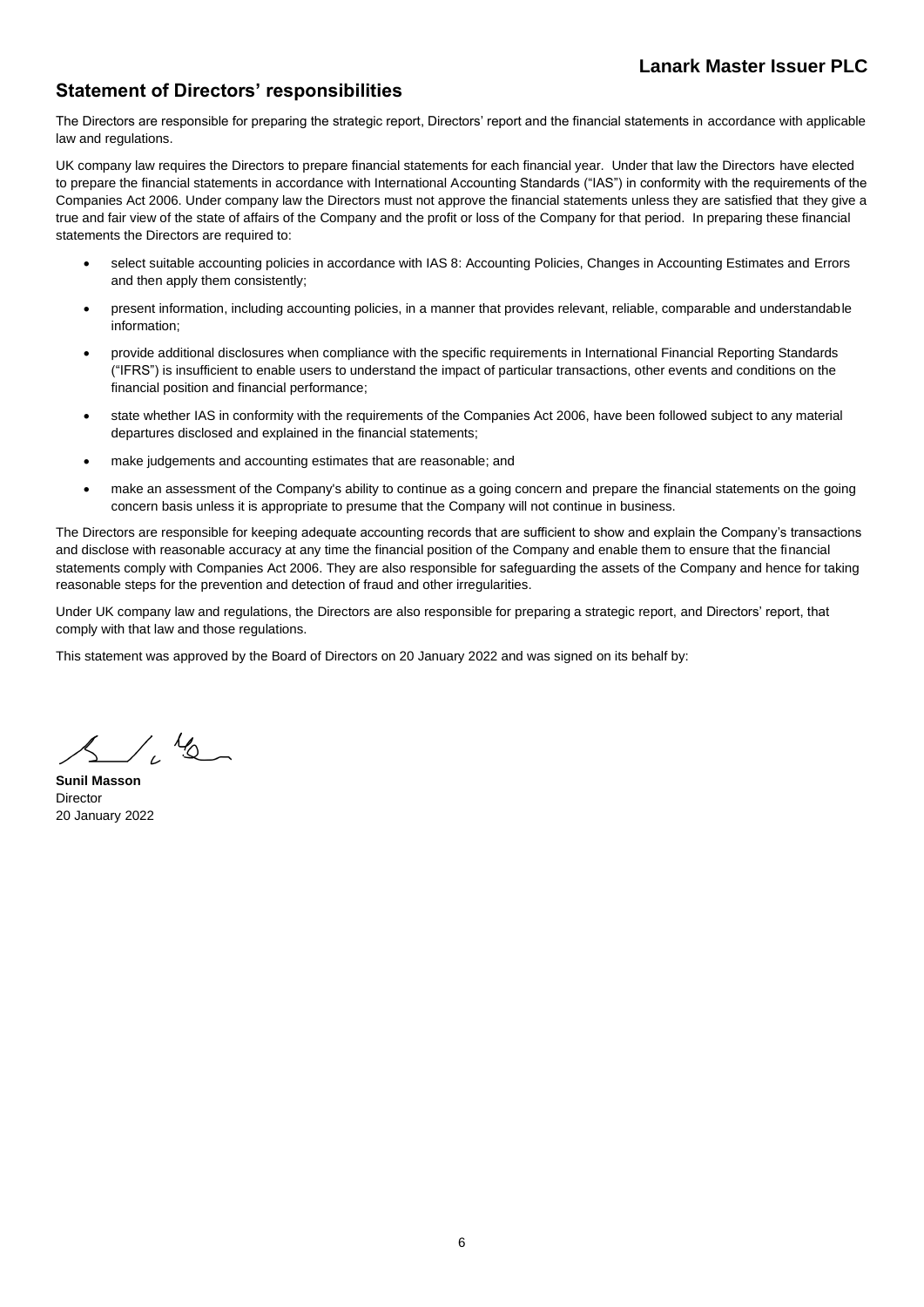### **Independent auditor's report to the members of Lanark Master Issuer PLC**

#### **Opinion**

We have audited the financial statements of Lanark Master Issuer PLC for the year ended 30 September 2021 which comprise the statement of comprehensive income, balance sheet, statement of changes in equity, statement of cash flows and the related notes 1.1 to 4.4, including a summary of significant accounting policies. The financial reporting framework that has been applied in their preparation is applicable law and International Accounting Standards in conformity with the requirements of the Companies Act 2006.

In our opinion, the financial statements:

- give a true and fair view of the Company's affairs as at 30 September 2021 and of its profit for the year then ended;
- have been properly prepared in accordance with International Accounting Standards in conformity with the requirements of the Companies Act 2006; and
- have been prepared in accordance with the requirements of the Companies Act 2006.

#### **Basis for opinion**

We conducted our audit in accordance with International Standards on Auditing (UK) ("ISAs (UK)") and applicable law. Our responsibilities under those standards are further described in the Auditor's responsibilities for the audit of the financial statements section of our report. We are independent of the Company in accordance with the ethical requirements that are relevant to our audit of the financial statements in the UK, including the FRC's Ethical Standard as applied to listed public interest entities, and we have fulfilled our other ethical responsibilities in accordance with these requirements.

We believe that the audit evidence we have obtained is sufficient and appropriate to provide a basis for our opinion.

#### **Conclusions relating to going concern**

In auditing the financial statements, we have concluded that the directors' use of the going concern basis of accounting in the preparation of the financial statements is appropriate. Our evaluation of the directors' assessment of the Company's ability to continue to adopt the going concern basis of accounting included an evaluation of Management's going concern assessment.

We reviewed Management's going concern assessment, taking into consideration the nature of the entity and its operations, its financial performance and position, including verifying the reasonableness of the key factors and assumptions which could affect the entity's ability to continue as a going concern. We examined Management's cashflow forecasts and compared these forecasts against our own assessment of the reasonable prospects of the entity. We additionally considered the recoverability of the assets of the Company, including the deemed loan asset.

We reviewed the Company's going concern disclosures included in the financial statements in order to assess whether the disclosures were appropriate and in conformity with the reporting standards.

Based on the work we have performed, we have not identified any material uncertainties relating to events or conditions that, individually or collectively, may cast significant doubt on the Company's ability to continue as a going concern for a period of twelve months from when the financial statements are authorised for issue.

Our responsibilities and the responsibilities of the directors with respect to going concern are described in the relevant sections of this report. However, because not all future events or conditions can be predicted, this statement is not a guarantee as to the Company's ability to continue as a going concern.

#### **Overview of our audit approach**

| Key audit matters | Performance and recoverability of the intercompany loan, including the impact of COVID-19. |
|-------------------|--------------------------------------------------------------------------------------------|
| Materiality       | Overall materiality of £34.6m which represents 1% of total assets.                         |

#### **An overview of the scope of our audit**

#### *Tailoring the scope*

Our assessment of audit risk, our evaluation of materiality and our allocation of performance materiality determine our audit scope for the Company. This enables us to form an opinion on the financial statements. We take into account size, risk profile, the organisation of the Company and effectiveness of controls, including controls and changes in the business environment when assessing the level of work to be performed.

#### **Key audit matters**

Key audit matters are those matters that, in our professional judgment, were of most significance in our audit of the financial statements of the current period and include the most significant assessed risks of material misstatement (whether or not due to fraud) that we identified. These matters included those which had the greatest effect on: the overall audit strategy, the allocation of resources in the audit; and directing the efforts of the engagement team. These matters were addressed in the context of our audit of the financial statements as a whole, and in our opinion thereon, and we do not provide a separate opinion on these matters.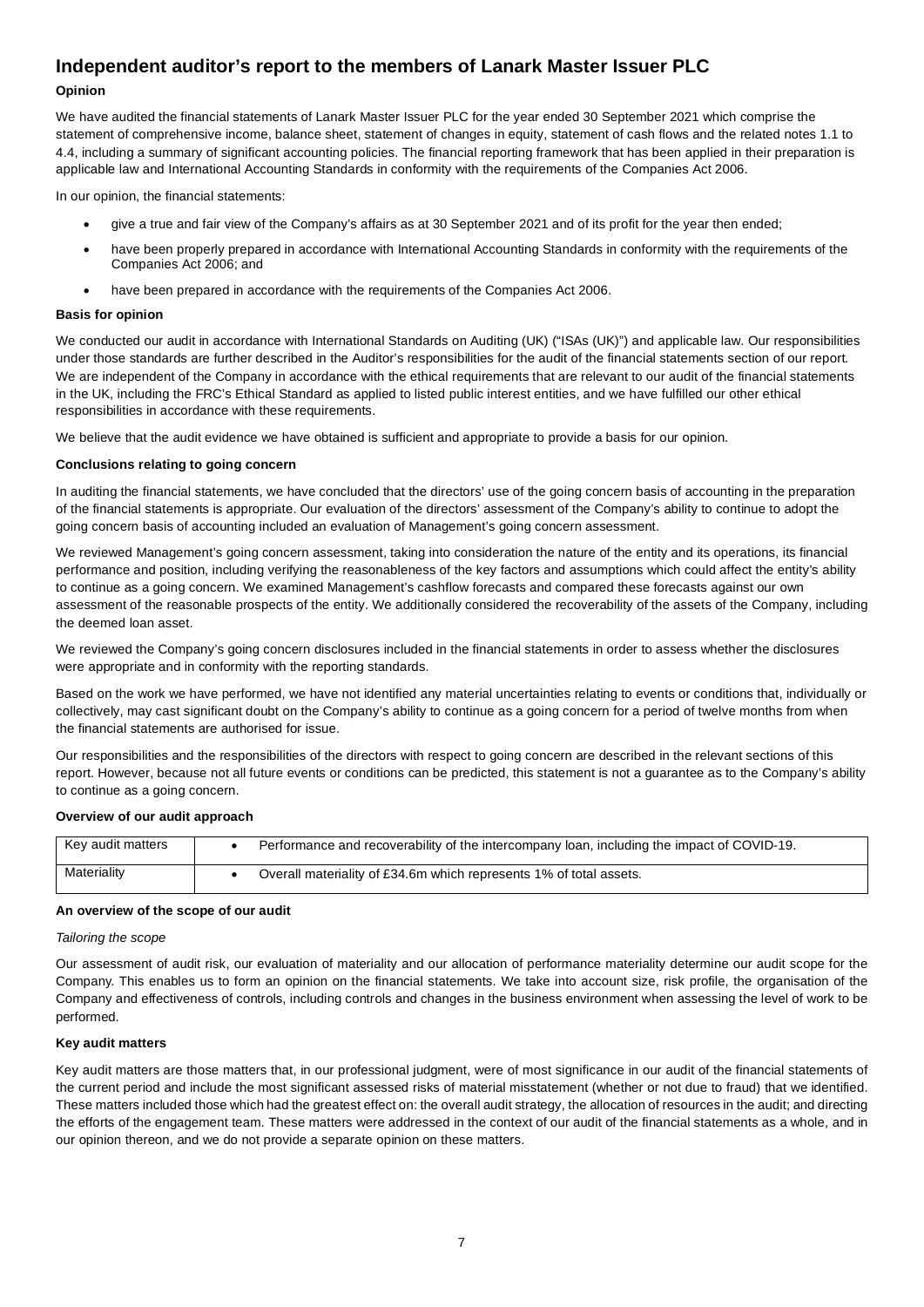### **Independent auditor's report to the members of Lanark Master Issuer PLC (continued)**

| Risk                                                                                                                                                                                                                                 | Our response to the risk                                                                                                                                                                                                                                                                                                                                                                                                                                                                                 | Key observations communicated                                                                                                                                                      |
|--------------------------------------------------------------------------------------------------------------------------------------------------------------------------------------------------------------------------------------|----------------------------------------------------------------------------------------------------------------------------------------------------------------------------------------------------------------------------------------------------------------------------------------------------------------------------------------------------------------------------------------------------------------------------------------------------------------------------------------------------------|------------------------------------------------------------------------------------------------------------------------------------------------------------------------------------|
|                                                                                                                                                                                                                                      |                                                                                                                                                                                                                                                                                                                                                                                                                                                                                                          | to those charged with<br>governance                                                                                                                                                |
| Performance and recoverability of<br>the intercompany loan, including<br>the impact of COVID-19                                                                                                                                      | We walked through the process and relevant controls<br>by which the Directors assessed the expected credit<br>losses for the intercompany loan in order to                                                                                                                                                                                                                                                                                                                                               | We concluded to those charged<br>with governance that, based on the<br>procedures performed, we were<br>satisfied that the intercompany loan<br>was not materially misstated as at |
| Refer to Note 1.4 (page 17), Note 1.5<br>(page 19) and Note 3.1 (page 22) of<br>the Financial Statements.                                                                                                                            | understand the assessment performed.<br>We independently evaluated this assessment, which<br>involved the following procedures:                                                                                                                                                                                                                                                                                                                                                                          | 30 September 2021.<br>We concluded that the financial<br>statement disclosures in respect of                                                                                       |
| The Company is a special purpose<br>vehicle within a securitisation structure.<br>It exists to advance intercompany<br>funding to Lanark Funding Limited                                                                             | Considering the terms of the intercompany loan<br>between Lanark Master Issuer plc and Lanark<br>Funding Limited, including the potential for any<br>expected loss events under the Lanark<br>programme.                                                                                                                                                                                                                                                                                                 | the ongoing impact of COVID-19<br>are appropriate and in accordance<br>with the requirements of applicable<br>accounting standards.                                                |
| through the issuance of listed debt,<br>which in turn then uses those funds to<br>acquire a beneficial interest in a<br>mortgage portfolio held by Lanark<br><b>Trustees Limited.</b>                                                | Confirming that interest and principal repayments<br>$\bullet$<br>made during the period were recognised<br>appropriately, completely and in accordance with<br>the loan agreement. This included agreeing a<br>sample of repayments to cash transactions in the<br>period.                                                                                                                                                                                                                              |                                                                                                                                                                                    |
| The interest and capital repayments on<br>the intercompany loan are required to<br>be received by the Company in order<br>to service its external debt.<br>Due to the significance of the                                            | Examining the loan for any indicators of potential<br>$\bullet$<br>future losses, which involved looking through to<br>the securitised mortgage loan portfolio from<br>which intercompany loan repayments flow and<br>assessing whether shortfalls in mortgage<br>recoveries are expected.                                                                                                                                                                                                               |                                                                                                                                                                                    |
| intercompany loan (representing 99%<br>of total assets) and the associated<br>interest and capital repayments which<br>may also be impacted by the COVID-<br>19 outbreak, we considered the<br>performance and recoverability of the | Assessing the appropriateness of provisions for<br>$\bullet$<br>expected credit losses recognised by the<br>Company and assessing the sufficiency and<br>completeness of disclosures of the risk to the<br>intercompany loan.                                                                                                                                                                                                                                                                            |                                                                                                                                                                                    |
| loan to be a key audit matter.                                                                                                                                                                                                       | Assessing the ongoing impact of COVID-19 on<br>$\bullet$<br>the recoverability of the intercompany loan in<br>respect of expected credit losses measurement.<br>This involved evaluating management's COVID-<br>19 assessment and reviewing the financial<br>statement disclosures to determine whether they<br>were consistent with the management's<br>assessment of the potential impact of COVID-19<br>on the Company and in accordance with the<br>requirements of applicable accounting standards. |                                                                                                                                                                                    |

#### **Our application of materiality**

We apply the concept of materiality in planning and performing the audit, in evaluating the effect of identified misstatements on the audit and in forming our audit opinion.

#### *Materiality*

*The magnitude of an omission or misstatement that, individually or in the aggregate, could reasonably be expected to influence the economic decisions of the users of the financial statements. Materiality provides a basis for determining the nature and extent of our audit procedures.*

We determined materiality for the company to be £34.6m (2020: £48.1m), which is 1% (2020: 1%) of total assets. We believe that the use of total assets is appropriate since the entity is a special purpose vehicle that is structured to make a nominal profit, and so the most relevant aspect of the entity is its assets.

#### *Performance materiality*

*The application of materiality at the individual account or balance level. It is set at an amount to reduce to an appropriately low level the probability that the aggregate of uncorrected and undetected misstatements exceeds materiality.*

On the basis of our risk assessments, together with our assessment of the company's overall control environment, our judgement was that performance materiality was 75% (2020: 75%) of our planning materiality, namely £25.9m (2020: £35.9m). We have set performance materiality at this percentage due to our previous experience as auditors of the Company, from which we concluded that there is a lower expectation of material financial statement misstatements due to the effective control environment and no material audit differences resulting from our prior period and current period work.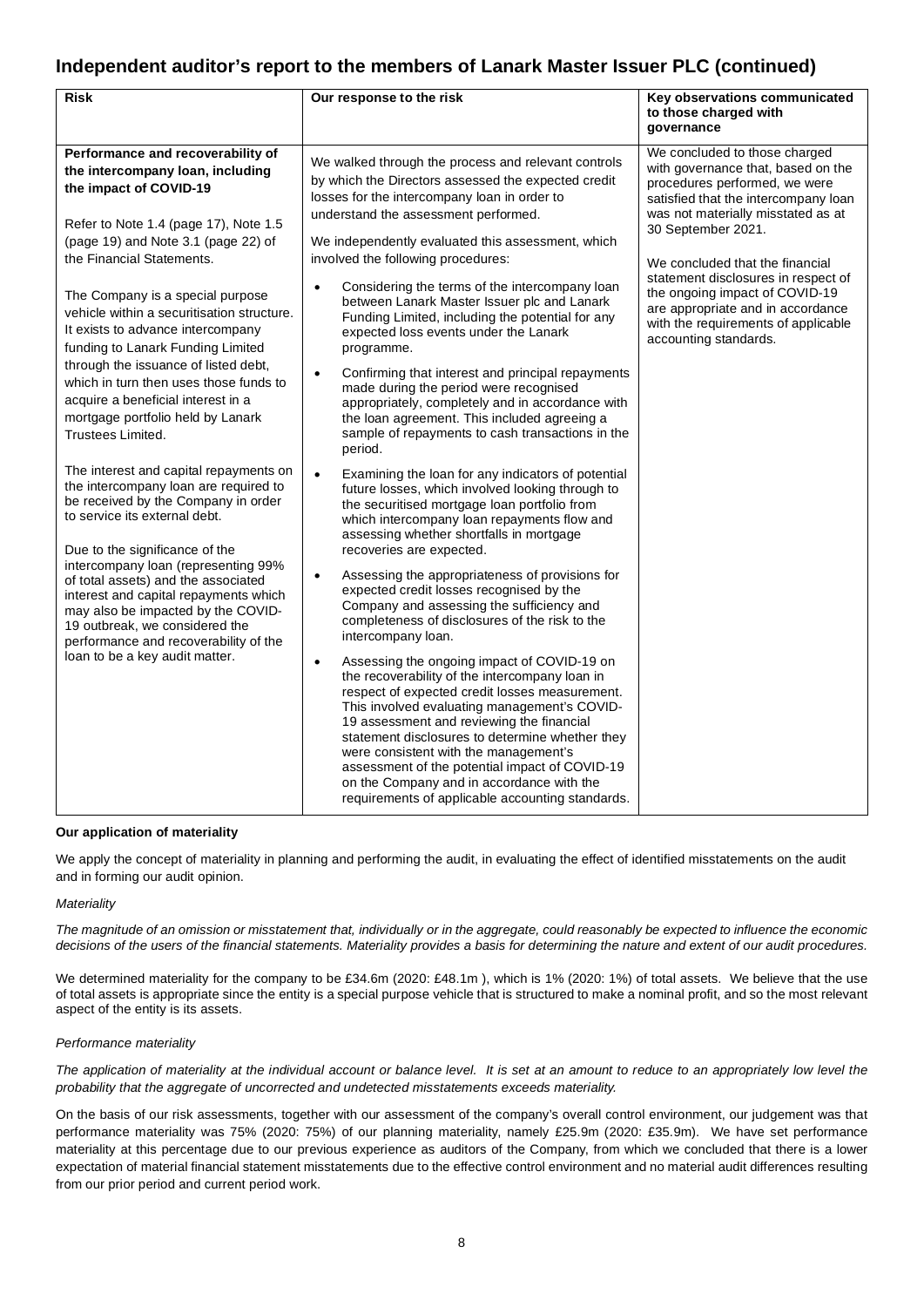### **Independent auditor's report to the members of Lanark Master Issuer PLC (continued)**

#### **Our application of materiality (continued)**

#### *Reporting threshold*

*An amount below which identified misstatements are considered as being clearly trivial.*

We agreed with those charged with governance that we would report to them all uncorrected audit differences in excess of £1.7m (2020: £2.4m), which is set at 5% of planning materiality, as well as differences below that threshold that, in our view, warranted reporting on qualitative grounds.

We evaluate any uncorrected misstatements against both the quantitative measures of materiality discussed above and in light of other relevant qualitative considerations in forming our opinion.

#### **Other information**

The other information comprises the information included in the annual report, other than the financial statements and our auditor's report thereon. The directors are responsible for the other information contained within the annual report.

Our opinion on the financial statements does not cover the other information and, except to the extent otherwise explicitly stated in this report, we do not express any form of assurance conclusion thereon.

Our responsibility is to read the other information and, in doing so, consider whether the other information is materially inconsistent with the financial statements or our knowledge obtained in the course of the audit or otherwise appears to be materially misstated. If we identify such material inconsistencies or apparent material misstatements, we are required to determine whether there is a material misstatement in the financial statements themselves. If, based on the work we have performed, we conclude that there is a material misstatement of the other information, we are required to report that fact.

We have nothing to report in this regard.

#### **Opinions on other matters prescribed by the Companies Act 2006**

In our opinion, based on the work undertaken in the course of the audit:

- the information given in the strategic report and the directors' report for the financial year for which the financial statements are prepared is consistent with the financial statements; and
- the strategic report and the directors' report have been prepared in accordance with applicable legal requirements.

#### **Matters on which we are required to report by exception**

In the light of the knowledge and understanding of the company and its environment obtained in the course of the audit, we have not identified material misstatements in the strategic report or the Directors' report.

We have nothing to report in respect of the following matters in relation to which the Companies Act 2006 requires us to report to you if, in our opinion:

- adequate accounting records have not been kept, or returns adequate for our audit have not been received from branches not visited by us; or
- the financial statements are not in agreement with the accounting records and returns; or
- certain disclosures of directors' remuneration specified by law are not made; or
- we have not received all the information and explanations we require for our audit.

#### **Responsibilities of directors**

As explained more fully in the directors' responsibilities statement set out on page 6, the directors are responsible for the preparation of the financial statements and for being satisfied that they give a true and fair view, and for such internal control as the directors determine is necessary to enable the preparation of financial statements that are free from material misstatement, whether due to fraud or error.

In preparing the financial statements, the directors are responsible for assessing the company's ability to continue as a going concern, disclosing, as applicable, matters related to going concern and using the going concern basis of accounting unless the directors either intend to liquidate the company or to cease operations, or have no realistic alternative but to do so.

#### **Auditor's responsibilities for the audit of the financial statements**

Our objectives are to obtain reasonable assurance about whether the financial statements as a whole are free from material misstatement, whether due to fraud or error, and to issue an auditor's report that includes our opinion. Reasonable assurance is a high level of assurance. but is not a guarantee that an audit conducted in accordance with ISAs (UK) will always detect a material misstatement when it exists. Misstatements can arise from fraud or error and are considered material if, individually or in the aggregate, they could reasonably be expected to influence the economic decisions of users taken on the basis of these financial statements.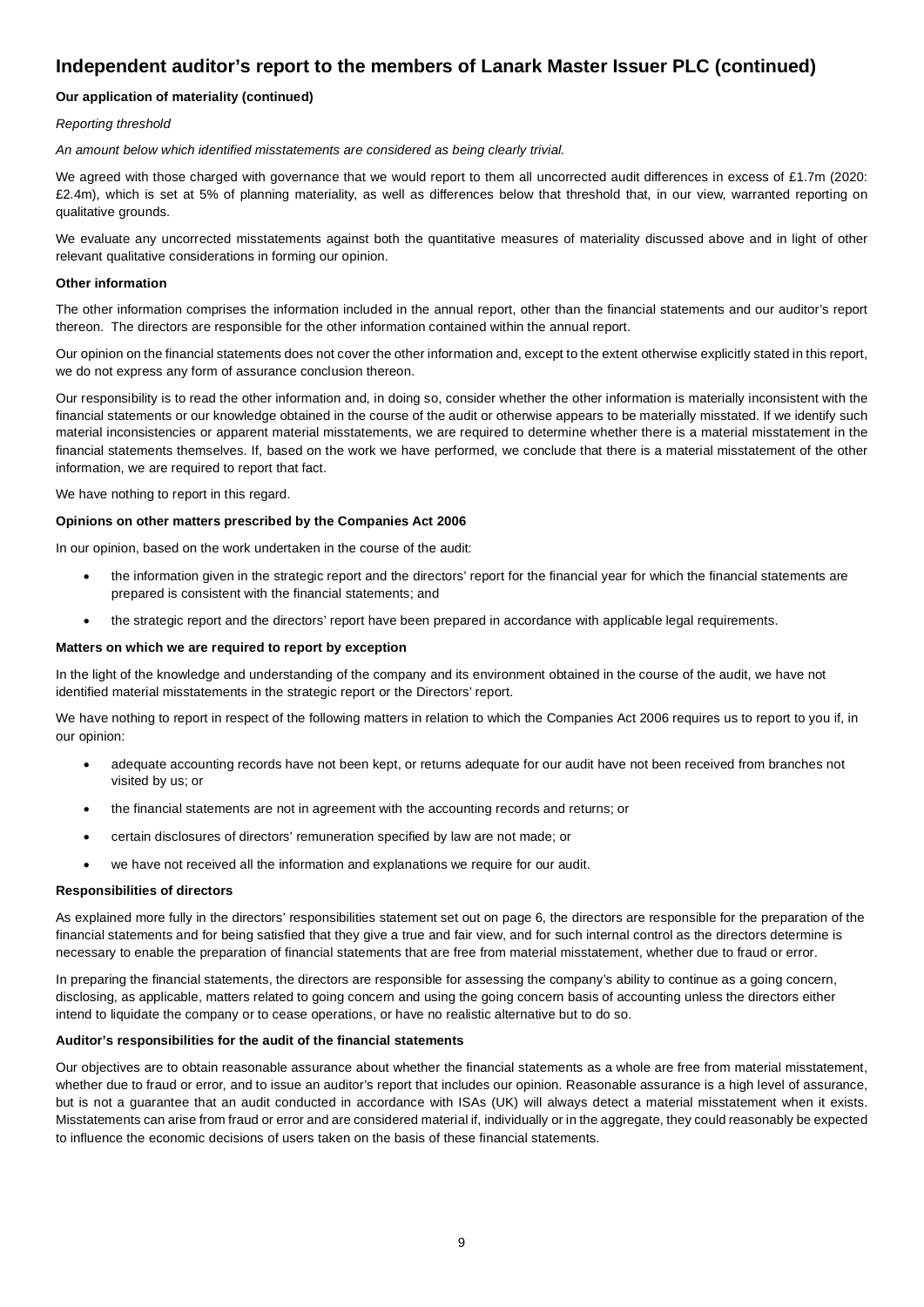### **Independent auditor's report to the members of Lanark Master Issuer PLC (continued)**

#### **Explanation as to what extent the audit was considered capable of detecting irregularities, including fraud**

Irregularities, including fraud, are instances of non-compliance with laws and regulations. We design procedures in line with our responsibilities, outlined above, to detect irregularities, including fraud. The risk of not detecting a material misstatement due to fraud is higher than the risk of not detecting one resulting from error, as fraud may involve deliberate concealment by, for example, forgery or intentional misrepresentations, or through collusion. The extent to which our procedures are capable of detecting irregularities, including fraud is detailed below.

However, the primary responsibility for the prevention and detection of fraud rests with both those charged with governance of the Company and management.

Our approach was as follows:

- We obtained an understanding of the legal and regulatory frameworks that are applicable to the Company and determined that the most significant are International Accounting Standards in conformity with the requirements of the Companies Act 2006, the Companies Act 2006, the UK Listing Rules of the London Stock Exchange, Market Abuse Regulations, Transparency Regulations, and Tax legislation.
- We understood how the Company is complying with those frameworks by making inquiries of management and those charged with governance.
- We assessed the susceptibility of the Company's financial statements to material misstatement, including how fraud might occur by considering the controls that the Company has established to address risks identified by the entity or that otherwise seek to prevent, deter or detect fraud.
- Based on this understanding we designed our audit procedures to identify non-compliance with such laws and regulations. Our procedures involved inquiries of legal counsel, executive management and internal audit for their awareness of any known instances of non-compliance or suspected non-compliance with laws and regulations. We performed journal entry testing in order to detect instances of fraud. We also performed focused testing, as referred to in the Key Audit Matters section above.
- The Company operates in the capital markets industry which is a regulated environment. As such, the Senior statutory auditor considered the experience and expertise of the engagement team to ensure that the team had appropriate competence and capabilities.

A further description of our responsibilities for the audit of the financial statements is located on the Financial Reporting Council's website at https://www.frc.org.uk/auditorsresponsibilities. This description forms part of our auditor's report.

#### **Other matters we are required to address**

- We were appointed by the Company on 30 September 2008 to audit the financial statements for the period ending on that date and subsequent financial periods.
- The period of total uninterrupted engagement including previous renewals and reappointments is 14 years, covering the periods ending 30 September 2008 to 30 September 2021.
- The non-audit services prohibited by the FRC's Ethical Standard were not provided to the Company and we remain independent of the Company in conducting the audit.

#### **Use of our report**

This report is made solely to the Company's members, as a body, in accordance with Chapter 3 of Part 16 of the Companies Act 2006. Our audit work has been undertaken so that we might state to the Company's members those matters we are required to state to them in an auditor's report and for no other purpose. To the fullest extent permitted by law, we do not accept or assume responsibility to anyone other than the Company and the Company's members as a body, for our audit work, for this report, or for the opinions we have formed.

Engl & Young LLP

**Blake Adlem (Senior Statutory Auditor)** For and on behalf of Ernst & Young LLP, Statutory Auditor Edinburgh 24 January 2022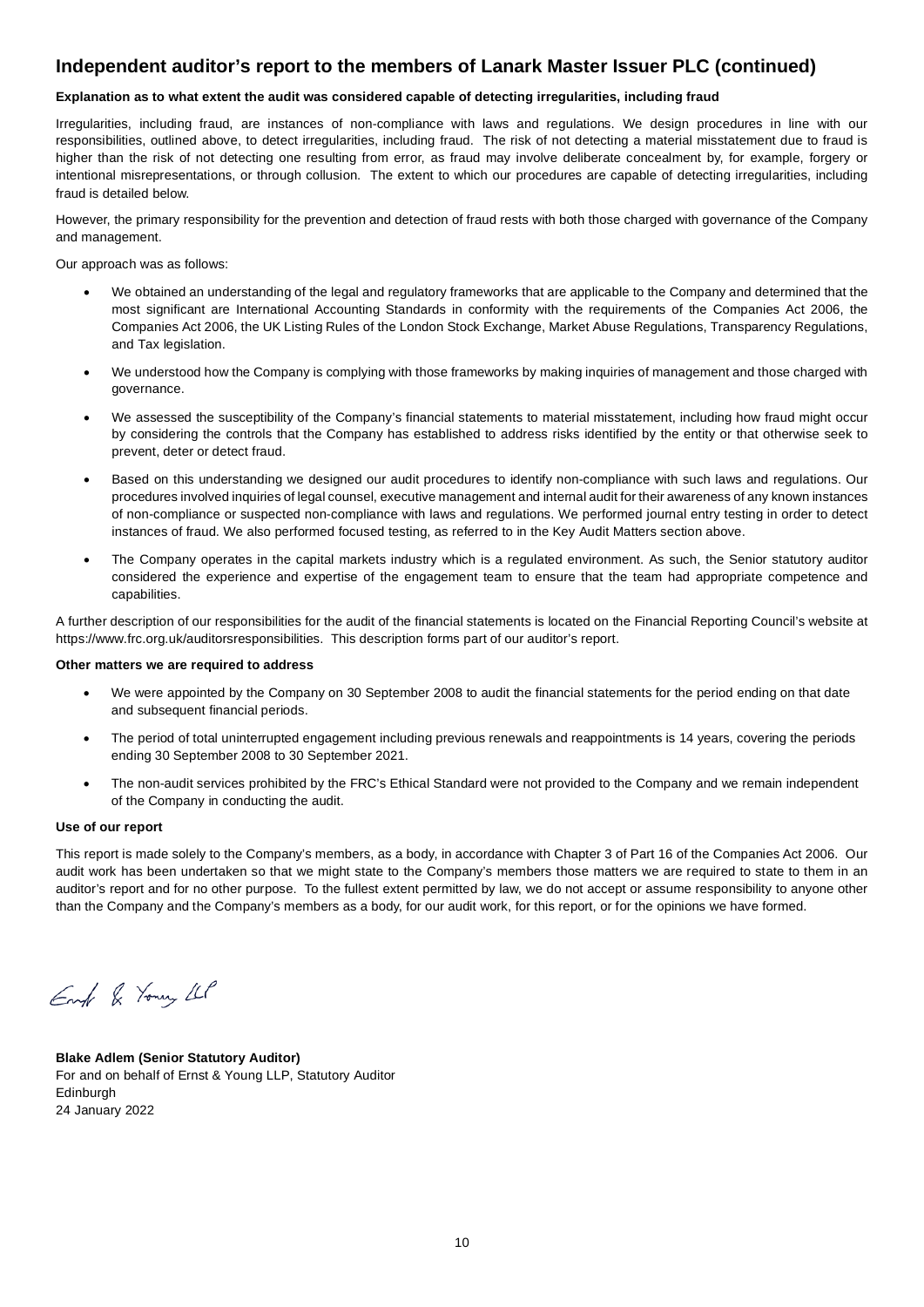# **Statement of comprehensive income for the year ended 30 September**

|                                                                    |      | 2021      | 2020      |
|--------------------------------------------------------------------|------|-----------|-----------|
|                                                                    | Note | £'000     | £'000     |
| Interest income                                                    | 2.2  | 39,657    | 64,457    |
| Interest expense                                                   | 2.3  | (39, 150) | (63, 907) |
| <b>Operating income</b>                                            |      | 507       | 550       |
| Operating expenses                                                 | 2.4  | (495)     | (538)     |
| Net gains and losses from hedging relationships                    | 3.5  | 635       | (190)     |
| Profit/(loss) before tax                                           |      | 647       | (178)     |
| Tax (expense)/credit                                               | 2.5  | (2)       | 75        |
| Profit/(loss) after tax                                            |      | 645       | (103)     |
| Items that may be reclassified to the income statement:            |      |           |           |
| Change in cash flow hedge reserve                                  |      |           |           |
| Effective portion of changes in fair value of cross currency swaps |      | (27, 602) | (58, 938) |
| Transfers to the income statement                                  |      | 28,418    | 58,759    |
| <b>Taxation thereon</b>                                            |      |           |           |
| Total items that may be reclassified to the income statement       |      | 816       | (179)     |
| Other comprehensive income/(loss) net of taxation                  |      | 816       | (179)     |
| Total comprehensive income/(loss) attributable to equity holders   |      | 1,461     | (282)     |
|                                                                    |      |           |           |

The notes on pages 15 to 37 form part of these financial statements.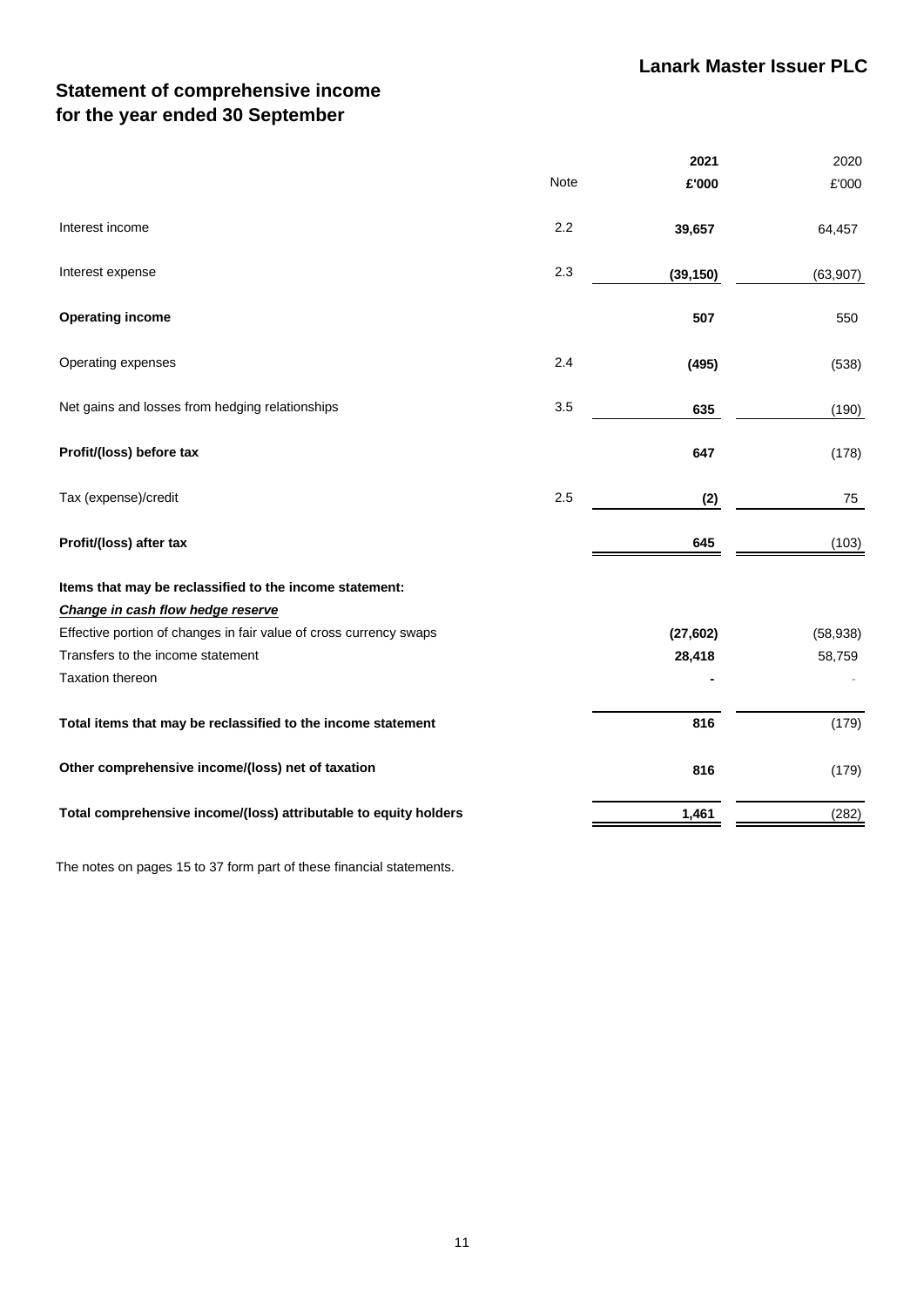### **Lanark Master Issuer PLC**

# **Balance sheet as at 30 September**

|                                     |      | 2021        | 2020      |
|-------------------------------------|------|-------------|-----------|
|                                     | Note | £'000       | £'000     |
| <b>Assets</b>                       |      |             |           |
| Intercompany Loans                  | 3.1  | 3,414,725   | 4,727,834 |
| Derivative financial assets         | 3.5  |             | 36,141    |
| Other assets                        | 3.2  | 44,160      | 40,867    |
| Cash and cash equivalents           | 3.3  | 4,839       | 5,594     |
| Current tax asset                   |      |             | 75        |
| <b>Total assets</b>                 |      | 3,463,724   | 4,810,511 |
| <b>Liabilities</b>                  |      |             |           |
| Notes in issue                      | 3.4  | 3,399,994   | 4,761,686 |
| Derivative financial liabilities    | 3.5  | 13,638      |           |
| Start-up loan                       | 3.6  |             | 500       |
| Other liabilities                   | 3.7  | 49,116      | 48,812    |
| Current tax liability               |      | $\mathbf 2$ |           |
| <b>Total liabilities</b>            |      | 3,462,750   | 4,810,998 |
| <b>Equity</b>                       |      |             |           |
| Share capital                       | 3.9  | 13          | 13        |
| Cash flow hedge reserve             |      |             | (816)     |
| Retained earnings                   |      | 961         | 316       |
| <b>Total equity</b>                 |      | 974         | (487)     |
| <b>Total liabilities and equity</b> |      | 3,463,724   | 4,810,511 |

The notes on pages 15 to 37 form part of these financial statements.

The financial statements were approved by the Board of Directors on 20 January 2022 and was signed on its behalf by:

 $2/14$ 

**Sunil Masson** Director 20 January 2022 Company No: 06302751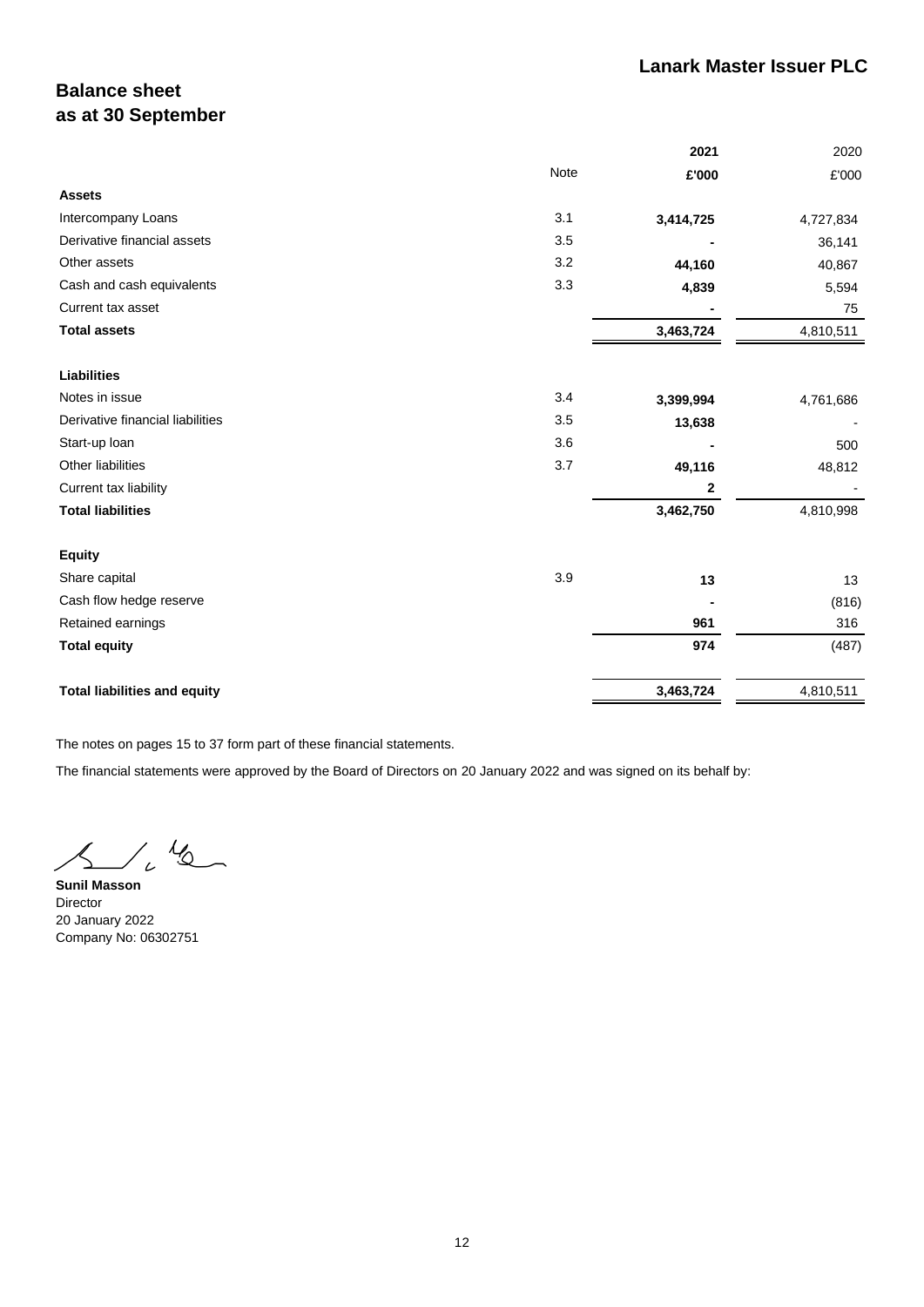# **Lanark Master Issuer PLC**

# **Statement of changes in equity**

|                                         | <b>Share</b><br>capital<br>£'000 | <b>Cash flow</b><br>hedge reserve<br>£'000 | <b>Retained</b><br>earnings<br>£'000 | Total<br>£'000 |
|-----------------------------------------|----------------------------------|--------------------------------------------|--------------------------------------|----------------|
| Balance at 30 September 2019            | 13                               | (637)                                      | 419                                  | (205)          |
| Total comprehensive loss for the year   |                                  | (179)                                      | (103)                                | (282)          |
| Balance at 30 September 2020            | 13                               | (816)                                      | 316                                  | (487)          |
| Total comprehensive income for the year |                                  | 816                                        | 645                                  | 1,461          |
| <b>Balance at 30 September 2021</b>     | 13                               |                                            | 961                                  | 974            |

The notes on pages 15 to 37 form part of these financial statements.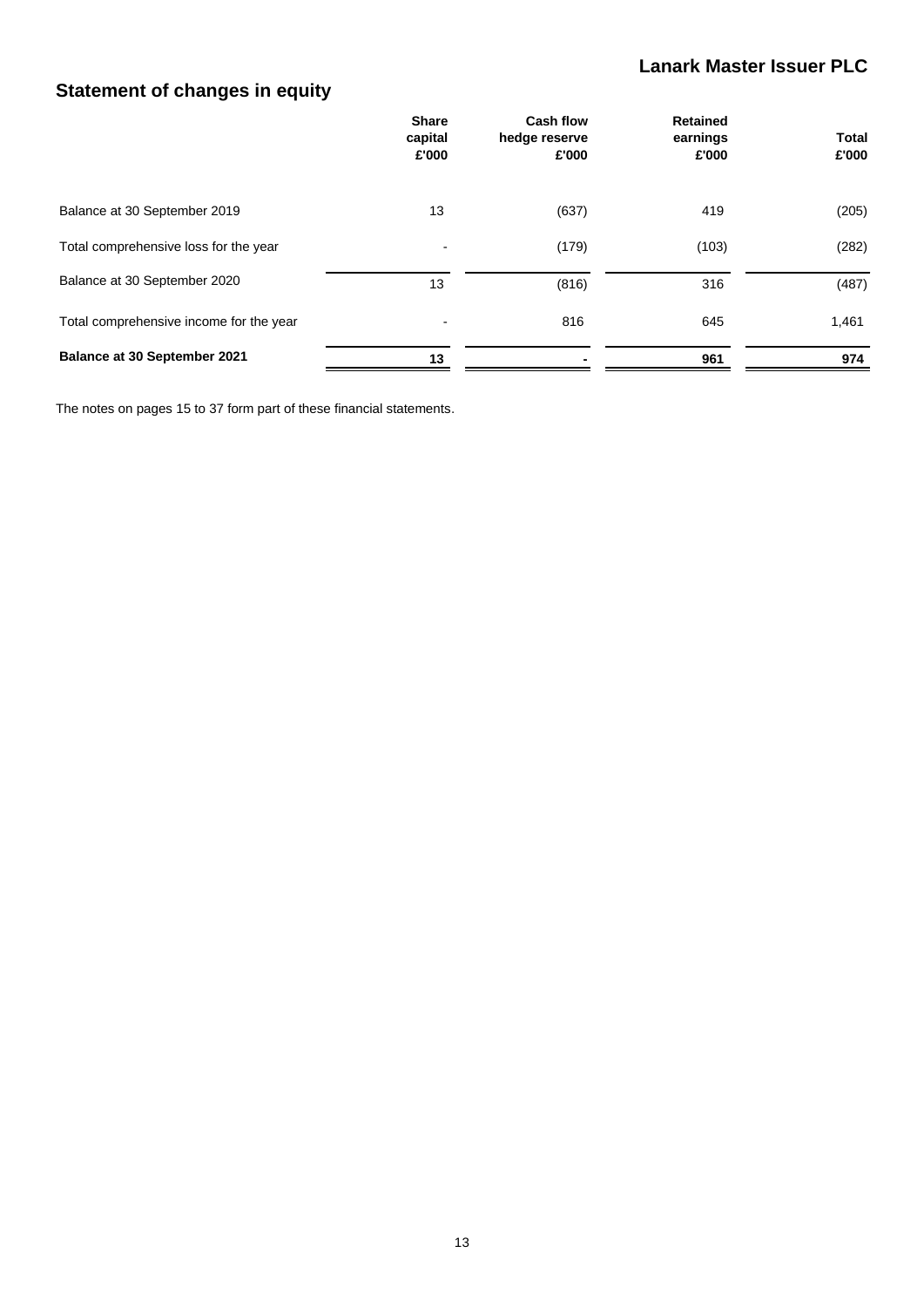# **Statement of cash flows for the year ended 30 September**

| <b>Operating activities</b><br>Profit/(loss) before tax<br>Adjustments for non-cash movements included in profit/(loss) before tax:<br>Interest income<br>Interest expense<br>Net gains and losses<br>Adjustments to working capital:<br>Changes in operating assets<br>Changes in operating liabilities | 2.2<br>2.3<br>2.5<br>4.1<br>4.1 | £'000<br>647<br>(39, 657)<br>39,150<br>(635)<br>26<br>573<br>75<br>179 | £'000<br>(178)<br>(64, 457)<br>63,907<br>190<br>(60)<br>4,760<br>(79) |
|----------------------------------------------------------------------------------------------------------------------------------------------------------------------------------------------------------------------------------------------------------------------------------------------------------|---------------------------------|------------------------------------------------------------------------|-----------------------------------------------------------------------|
|                                                                                                                                                                                                                                                                                                          |                                 |                                                                        |                                                                       |
|                                                                                                                                                                                                                                                                                                          |                                 |                                                                        |                                                                       |
|                                                                                                                                                                                                                                                                                                          |                                 |                                                                        |                                                                       |
|                                                                                                                                                                                                                                                                                                          |                                 |                                                                        |                                                                       |
|                                                                                                                                                                                                                                                                                                          |                                 |                                                                        |                                                                       |
|                                                                                                                                                                                                                                                                                                          |                                 |                                                                        |                                                                       |
|                                                                                                                                                                                                                                                                                                          |                                 |                                                                        |                                                                       |
|                                                                                                                                                                                                                                                                                                          |                                 |                                                                        |                                                                       |
|                                                                                                                                                                                                                                                                                                          |                                 |                                                                        |                                                                       |
|                                                                                                                                                                                                                                                                                                          |                                 |                                                                        |                                                                       |
| Tax received/(paid)                                                                                                                                                                                                                                                                                      |                                 |                                                                        |                                                                       |
| Net cash flows provided by operating activities                                                                                                                                                                                                                                                          |                                 |                                                                        | 4,083                                                                 |
| <b>Investing activities</b>                                                                                                                                                                                                                                                                              |                                 |                                                                        |                                                                       |
| Increase in Intercompany Loans issued                                                                                                                                                                                                                                                                    |                                 |                                                                        | (1,072,678)                                                           |
| Principal repayment of Intercompany Loans                                                                                                                                                                                                                                                                |                                 | 1,312,876                                                              | 857,977                                                               |
| Interest received on Intercompany Loans                                                                                                                                                                                                                                                                  |                                 | 31,694                                                                 | 53,946                                                                |
| Interest (paid)/received on cash and cash equivalents                                                                                                                                                                                                                                                    |                                 | (5)                                                                    | 23                                                                    |
| Net cash flows provided by/(used in) by investing activities                                                                                                                                                                                                                                             |                                 | 1,344,565                                                              | (160, 732)                                                            |
| <b>Financing activities</b>                                                                                                                                                                                                                                                                              |                                 |                                                                        |                                                                       |
| <b>Issuance of Notes</b>                                                                                                                                                                                                                                                                                 | 4.1                             |                                                                        | 1,072,678                                                             |
| Payment of transaction costs                                                                                                                                                                                                                                                                             | 4.1                             | (21)                                                                   | (2, 557)                                                              |
| <b>Redemption of Notes</b>                                                                                                                                                                                                                                                                               | 4.1                             | (1,312,876)                                                            | (857, 977)                                                            |
| Interest paid on Notes                                                                                                                                                                                                                                                                                   |                                 | (37, 212)                                                              | (65, 925)                                                             |
| Interest received on cross currency swaps                                                                                                                                                                                                                                                                |                                 | 5,113                                                                  | 8,358                                                                 |
| Drawdown of start-up loan                                                                                                                                                                                                                                                                                | 4.1                             |                                                                        | 3,000                                                                 |
| Principal repayment of start-up loan                                                                                                                                                                                                                                                                     | 4.1                             | (500)                                                                  | (6,004)                                                               |
| Interest paid on start-up loan                                                                                                                                                                                                                                                                           |                                 | (3)                                                                    | (48)                                                                  |
| Net cash flows (used in)/provided by financing activities                                                                                                                                                                                                                                                |                                 | (1, 345, 499)                                                          | 151,525                                                               |
| Net decrease in cash and cash equivalents                                                                                                                                                                                                                                                                |                                 | (755)                                                                  | (5, 124)                                                              |
| Cash and cash equivalents at beginning of year                                                                                                                                                                                                                                                           |                                 | 5,594                                                                  | 10,718                                                                |
| Cash and cash equivalents at end of year                                                                                                                                                                                                                                                                 | 3.3                             | 4,839                                                                  | 5,594                                                                 |

The notes on pages 15 to 37 form part of these financial statements.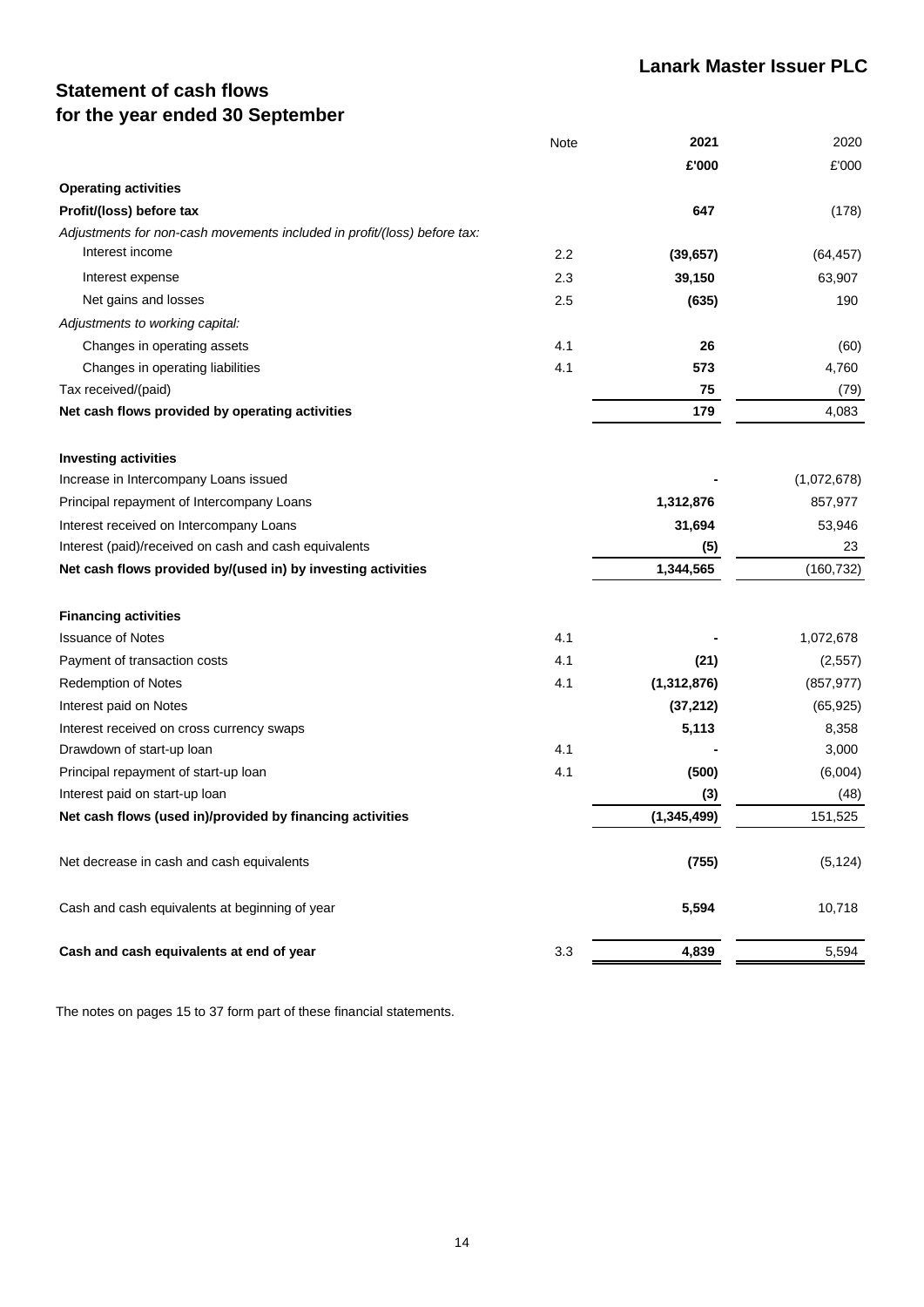# **Notes to the financial statements Section 1: Basis of preparation and accounting policies**

### **1.1 General information**

The Company is incorporated under the Companies Act 2006 as a public limited company and registered in England and Wales.

The immediate parent company is LFL, a company incorporated under the Companies Act 2006 and registered in England and Wales. The ultimate parent company is Vistra Capital Markets (Ireland) Limited ("Vistra Ltd"), a company incorporated and registered in the Republic of Ireland. Vistra Ltd does not consolidate the results of the Company.

CB PLC, a company incorporated under the Companies Act 2006 and registered in Scotland, is the Originator of the Programme. The smallest group in which the results of the Company are consolidated is that headed by CB PLC. The ultimate controlling entity is VMUK PLC, a company incorporated under the Companies Act 2006 and registered in England and Wales. VMUK PLC and its subsidiary undertakings, which include CB PLC, comprise the Virgin Money UK PLC Group. The Virgin Money UK PLC Group is the largest group in which the results of the Company are consolidated. The financial statements of VMUK PLC may be obtained from the registered office at Jubilee House, Gosforth, Newcastle upon Tyne, NE3 4PL.

### **1.2 Basis of accounting**

The Company's financial statements, which should be read in conjunction with the strategic report and the Directors' report, have been prepared in accordance with IAS in conformity with the requirements of the Companies Act 2006<sup>1</sup>. The financial information has been prepared under the historical cost convention, as modified by the application of fair value measurements.

### **1.3 Going concern**

The Company's business activities, together with the factors likely to affect its future development, performance and position are set out in the strategic report. In addition, note 4.3 to the financial statements includes the Company's risk management objectives.

The Company has access to financial resources through its Intercompany Loans with LFL It is the intention of the Directors of the Company to continue operations while the Programme supports the funding and liquidity needs of the Group. Negative retained earnings are solely related to the fair value movements of the economic hedging swap, which are expected to unwind over the life of the swap and should have no direct impact on the Company's ability to perform as a going concern. Due to the limited recourse nature of the Notes the ultimate risk is borne by the Noteholders, therefore any shortfall in the proceeds from the deemed loan will be a risk to the Noteholders rather than the Company.

The Directors believe the Company is well placed to manage its business risks successfully in line with the Programme documentation. . Accordingly, the financial statements have been prepared on a going concern basis.

### **1.4 Accounting policies**

#### **(a) Functional and presentation currency**

Items included in the financial statements of the Company are measured using the currency of the primary economic environment in which the entity operates (the 'functional currency'). The financial statements are presented in GBP, which is also the Company's presentation currency, rounded to the nearest thousand pounds ("£'000") unless otherwise stated.

#### **(b) Foreign currency – transactions and balances**

Initially, at the date of a foreign currency transaction, the Company records an asset, liability, expense or revenue arising from a transaction using the end of day spot exchange rate between the functional and foreign currency on the transaction date.

Subsequently, at each reporting date, the Company translates foreign currency monetary items at the closing rate. Foreign exchange ("FX") differences arising on translation or settlement of monetary items are recognised in the statement of comprehensive income during the period in which the gains or losses arise. Foreign currency non-monetary items measured at historical cost are translated at the date of the transaction. Foreign currency non-monetary items measured at fair value will be translated at the date when the fair value is determined. Foreign exchange differences are recognised directly in equity for non-monetary items where any component of associated gains or losses is recognised directly in equity.

#### **(c) Interest income and interest expense**

Interest income is reflected in the statement of comprehensive income using the effective interest rate ("EIR") method which discounts the estimated future cash payments or receipts over the expected life of the financial instrument to the gross carrying amount of the non-credit impaired financial asset. Interest expense is reflected in the statement of comprehensive income using the same EIR method on the amortised cost of the financial liability.

**<sup>1</sup>** As the Company's accounting year straddles 31 December 2020, the date the UK ceased to be subject to EU law, the 2021 published financial reports are required to follow EU adopted IFRS. From 1 October 2021, the Company will follow and refer only to UK adopted IAS, with the UK Endorsement Board being the body responsible for providing authorisation for the use of new International Accounting Standards Board ("IASB") standards, amendments or interpretations in the UK from 1 January 2021. As at 30 September 2021, there were no material endorsement disparities between the UK and EU.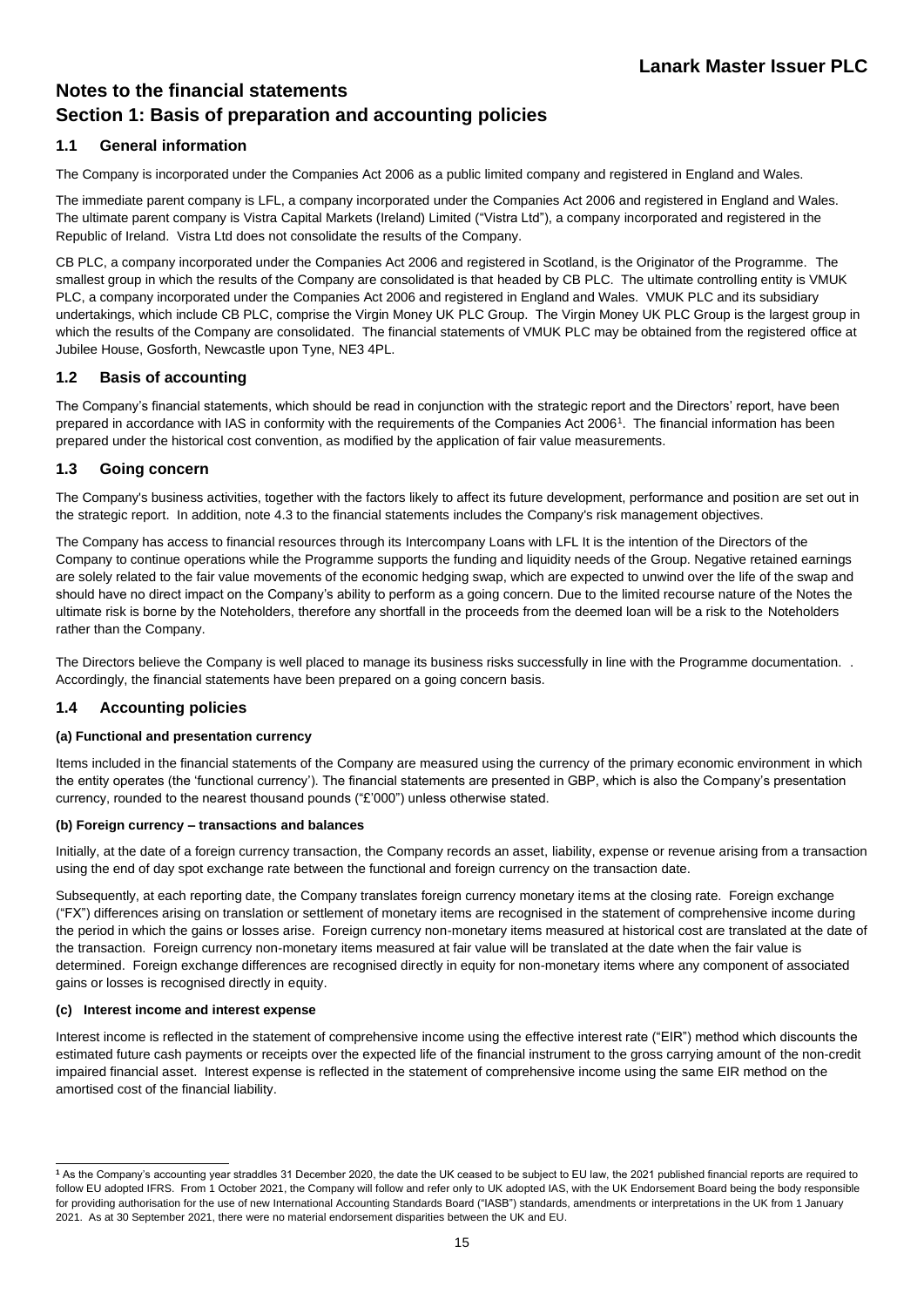### **1.4 Accounting policies (continued)**

#### **(c) Interest income and interest expense (continued)**

When calculating the EIR, cash flows are estimated considering all contractual terms of the financial instrument (e.g. prepayment, call and similar options) excluding future Expected Credit Losses ("ECL"). The calculation includes all amounts paid or received that are an integral part of the EIR such as transaction costs and all other premiums or discounts. Where it is not possible to reliably estimate the cash flows or the expected life of a financial instrument (or group of financial instruments), the contractual cash flows over the full contractual term of the financial instrument (or group of financial instruments) are used.

Interest income and expense on hedged assets and liabilities are also recognised as part of net interest income.

#### *Deferred consideration income from LFL*

The deferred consideration income arises when the Company receives additional income from LFL to provide for the expenses of the Company and meet the pre-defined profit level. The deferred consideration paid to the Company is paid in priority to the deferred consideration LFL pays to the Programme Originator CB PLC as per the priority of payments in the Programme documentation. The income is included within interest income in the statement of comprehensive income and the balance is accrued as a receivable from LFL and derecognised once settled.

#### **(d) Net gains and losses**

Net gains and losses contain the fair value movement of the derivatives designated as fair value hedges and FX and fair value adjustments attributable to the hedged risk on hedged items. The net of these amounts represents hedge ineffectiveness for the year.

#### **(e) Income tax**

Income tax on the profit or loss for the year comprises current tax. Income tax is recognised in the statement of comprehensive income except to the extent that it is related to items recognised in equity, in which case the tax is also recognised in equity.

Income tax expense is the tax payable on the current year's taxable income based on the applicable tax rate adjusted by changes in deferred tax assets and liabilities and is based on the permanent tax regime for securitisation companies.

#### *Current tax*

Current tax is the expected tax payable on the taxable income for the year, using tax rates enacted or substantively enacted at the balance sheet date, and any adjustment to tax payable in respect of previous years.

#### **(f) Financial instruments**

#### *Recognition and derecognition*

A financial asset or a financial liability is recognised on the balance sheet when the Company becomes party to the contractual provisions of the instrument.

The Company derecognises a financial asset when the contractual cash flows from the asset expire or it transfers the right to receive contractual cash flows on the financial asset in a transaction in which substantially all the risk and rewards of ownership are transferred. Financial liabilities are derecognised from the balance sheet when the Company has discharged its obligation to the contract, or the contract is cancelled or expires.

#### *Classification and measurement*

The Company measures a financial asset or liability on initial recognition at its fair value, plus or minus transaction costs that are directly attributable to the acquisition or issue of the financial asset or the financial liability (with the exception of financial assets or liabilities at fair value through profit or loss, where transaction costs are recognised directly in the statement of comprehensive income as they are incurred).

#### *Financial assets*

Subsequent accounting for a financial asset is determined by the classification of the asset depending on the underlying business model and contractual cash flow characteristics. This results in classification within one of the following categories:i) amortised cost, ii) fair value through other comprehensive income ("FVOCI"), or iii) fair value through profit or loss ("FVTPL"). The Company has no financial assets classified as FVOCI.

A financial asset is measured at amortised cost when (1) the asset is held within a business model whose objective is achieved by collecting contractual cash flows; and (2) the contractual terms give rise to cash flows on specified dates which are solely payments of principal and interest on the principal amount outstanding. Financial assets held at amortised cost are assessed for impairment using the ECL methodology. Further detail is provided in note 1.5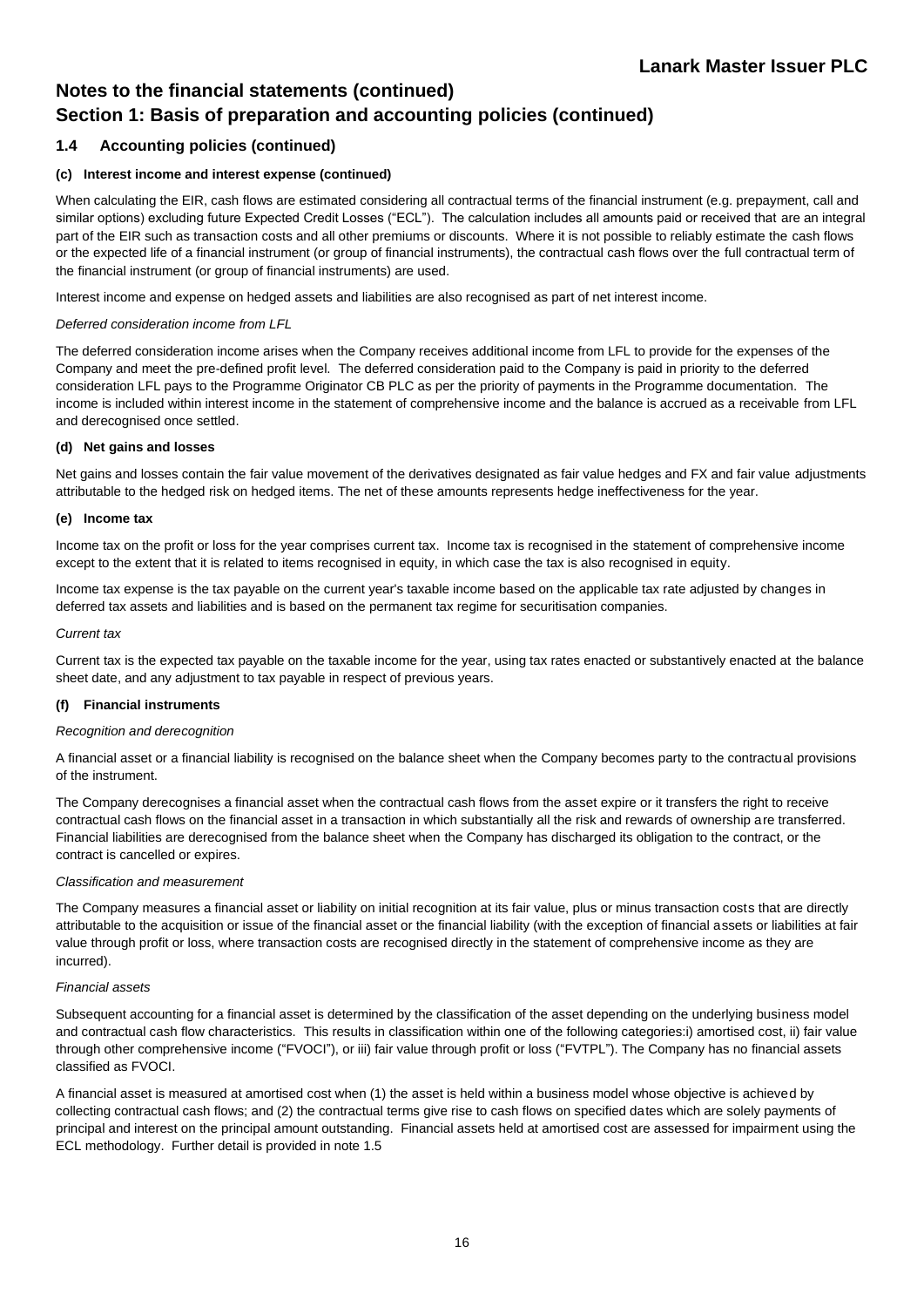### **1.4 Accounting policies (continued)**

#### **(f) Financial instruments (continued)**

#### *Financial assets (continued)*

A financial asset is measured at FVTPL if it (1) does not fall into the business model for amortise cost or FVOCI; (2) is specifically designated as FVTPL on initial recognition in order to eliminate or significantly reduce a measurement mismatch; or (3) is classified as held for trading.

The Company's cash and cash equivalents and Intercompany Loans are classified as financial assets at amortised cost. The derivative financial assets are designated in hedge relationships and classified as FVTPL.

#### *Financial liabilities*

All of the Company's financial liabilities are classified as financial liabilities at amortised cost, with the exception of derivative financial liabilities are designated in hedge relationships and classified as FVTPL.

#### *Fair value measurement*

Fair value is defined as the price that would be received to sell an asset or paid to transfer a liability in an orderly transaction between market participants at the measurement date.

When available, the Company measures the fair value of an instrument using quoted prices in an active market for that instrument. A market is regarded as active if transactions for the asset or liability take place with sufficient frequency and volume to provide pricing information on an ongoing basis.

Where no such active market exists for the particular asset or liability, the Company uses a valuation technique to arrive at the fair value, including the use of transaction prices obtained in recent arm's length transactions where possible, discounted cash flow analysis, option pricing models and other valuation techniques commonly used by market participants. In doing so, fair value is estimated using a valuation technique that makes maximum possible use of market inputs and that places minimal possible reliance upon entity-specific inputs.

The best evidence of the fair value of a financial instrument at initial recognition is the transaction price (i.e. the fair value of the consideration given or received) unless the fair value of that instrument is evidenced by comparison with other observable current market transactions in the same instrument (i.e. without modification or repackaging) or based on a valuation technique whose variables include only data from observable markets. When such evidence exists, the Company recognises profits or losses on the transaction date.

The carrying value of financial instruments at FVTPL reflects the credit risk attributable to the counterparty. Changes in the credit profile of the counterparty are reflected in the fair value of the instrment and recognised in the statement of comprehensive income.

#### **(g) Intercompany Loans**

The loans issued under the terms of the Global Intercompany Loan Agreement with LFL comprise the Intercompany Loans. The Intercompany Loans are initially recognised on the balance sheet at the fair value of the proceeds received and subsequently measured at amortised cost.

### **(h) Other assets**

Other assets include intercompany receivables and pre-paid expenses, which are recognised initially at fair value and subsequently measured at amortised cost.

#### **(i) Cash and cash equivalents**

Cash and cash equivalents are measured at amortised cost and are derecognised when the rights to receive cash flows have expired or the Company has transferred substantially all the risks and rewards of ownership. For the purposes of the statement of cash flows, cash and cash equivalents comprise balances with less than three months' maturity from the date of acquisition.

#### **(j) Notes in issue**

The Residential Mortgage Backed Securities in issue comprise the Notes. The Notes are initially recorded in the balance sheet at the fair values of proceeds received net of any transaction costs. On subsequent reporting dates, the Notes are measured at amortised cost. The EIR has been calculated based on the assumption that the Notes will be fully redeemed on the step-up date.

The accrual for interest payable on the Notes is recognised unless the collectability of the income from the underlying assets in which the proceeds from the limited recourse Notes were invested is in doubt, in which case no interest expense is recognised as there is no obligation to pay interest to the Noteholders in those circumstances.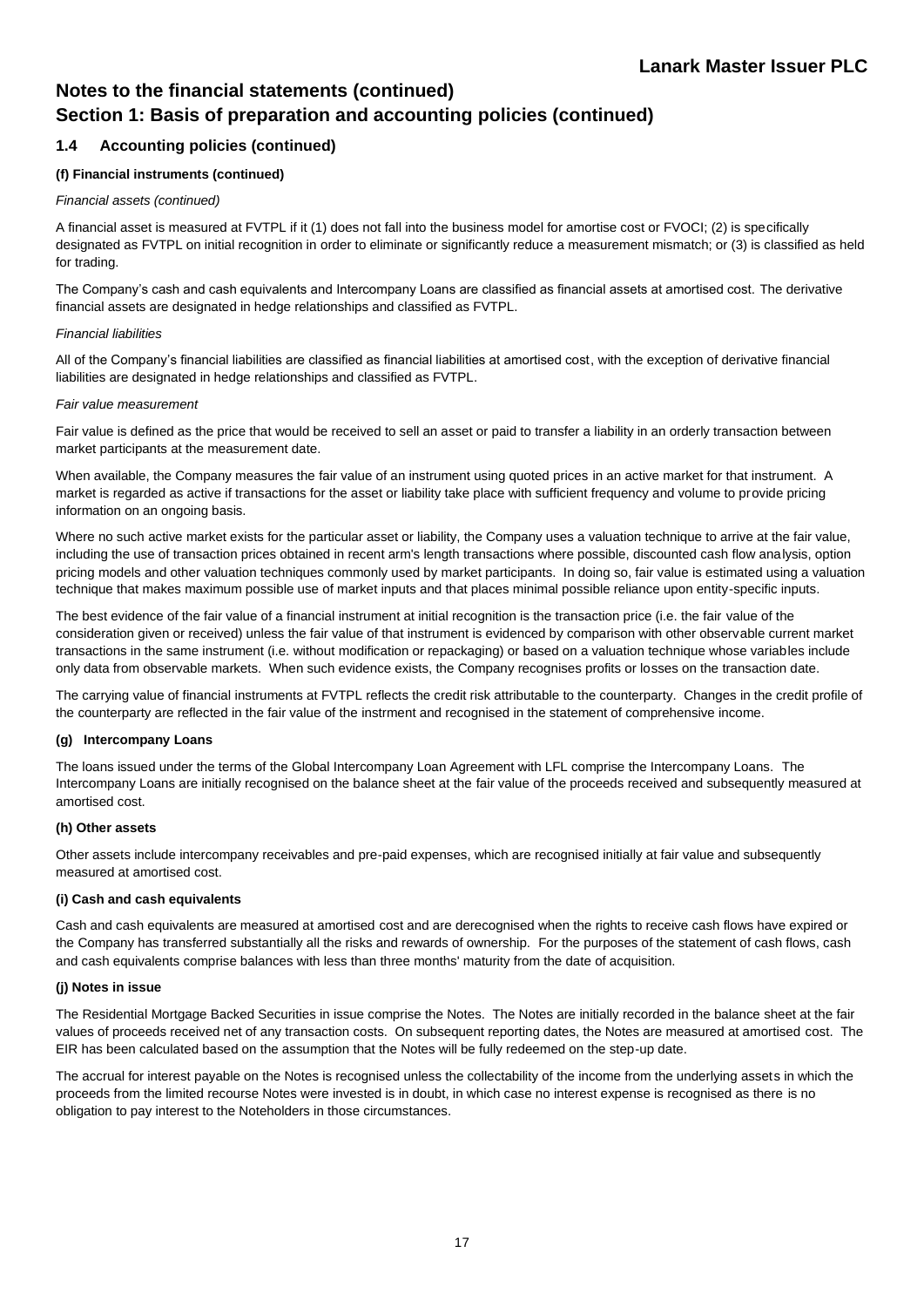### **1.4 Accounting policies (continued)**

#### **(k) Derivative financial instruments and hedge accounting**

The Company uses derivative financial instruments to manage exposure to interest rate and foreign currency risk. Interest rate risk arises when there is a mismatch between fixed interest rate and floating interest rates, and different repricing characteristics between assets and liabilities. Currency risk arises when assets and liabilities are not denominated in the functional currency of the entity. Derivatives are recognised on the balance sheet at fair value on trade date and are remeasured at fair value throughout the life of the contract. Derivatives are carried as assets when the fair value is positive and as liabilities when the fair value is negative. The notional amount of a derivative contract is not recorded on the balance sheet but is disclosed in note 3.5.

#### *Hedge Accounting*

The hedging strategy of the Company is divided into cash flow and fair value hedges. Fair value hedges are designated as the hedging strategy on foreign currency denominated fixed rate debt issuances. Floating rate issuances that are denominated in currencies other than the functional currency of the Group are designated in cash flow hedges with cross currency swaps.

#### *Hedge ineffectiveness*

Hedge ineffectiveness can arise from:

- Differences in timing of cash flows of hedged items and hedging instruments;
- Changes in expected timings and amounts of forecast future cash flows;
- Different interest rate curves applied to discount the hedged items and hedging instruments; and
- Derivatives used as hedging instruments having a non-zero fair value at the time of designation.

Other risks such as credit risk and liquidity risk are managed by the Company but are not included in the hedge accounting relationship. Changes in the designated risk component usually account for the largest portion of the overall change in fair value or cash flows of the hedged item.

#### *Cash flow hedge*

The effective portion of changes in the fair value of derivatives that are designated and qualify as cash flow hedges is recognised in equity. Specifically, the separate component of equity is adjusted to the lesser of the cumulative gain or loss on the hedging instrument, and the cumulative change in fair value of the expected future cash flows on the hedged item from the inception of the hedge. Any remaining gain or loss on the hedging instrument is recognised in the income statement. The carrying value of the hedged item is not adjusted. Amounts accumulated in equity are transferred to the income statement in the period in which the hedged item affects profit or loss.

There are no active micro cashflow hedges at the Company's balance sheet date.

#### *Fair value hedge*

The carrying value of the hedged item on initial designation is adjusted for the fair value attributable to the hedged risk. Subsequently, changes in the fair value of derivatives that are designated and qualify as fair value hedges are recorded in the income statement, together with any changes in the fair value of the hedged liability that are attributable to the hedged risk. This movement in the fair value of the hedged item is made as an adjustment to the carrying value of the hedged liability.

#### **(l) Start-up loan**

The start-up loan is a formal intercompany loan agreements between the Company and CB PLC. The loan is subject to the terms of the Start-up Loan Agreement. The start-up loan is recognised initially at fair value and subsequently measured at amortised cost.

#### **(m) Other liabilities**

Other liabilities include non interest-bearing intercompany payables and accrued expenses, which are recognised initially at fair value and subsequently measured at amortised cost.

#### **(n) Share capital**

Ordinary shares are classified as equity. Incremental costs directly attributable to the issue of ordinary shares are recognised as a deduction from equity, net of tax effects.

### **(o) Capital management overview**

The Company is not subject to externally imposed capital requirements outside the scope of Programme documentation. The Company considers its capital to reflect share capital which can be found in the balance sheet on page 12.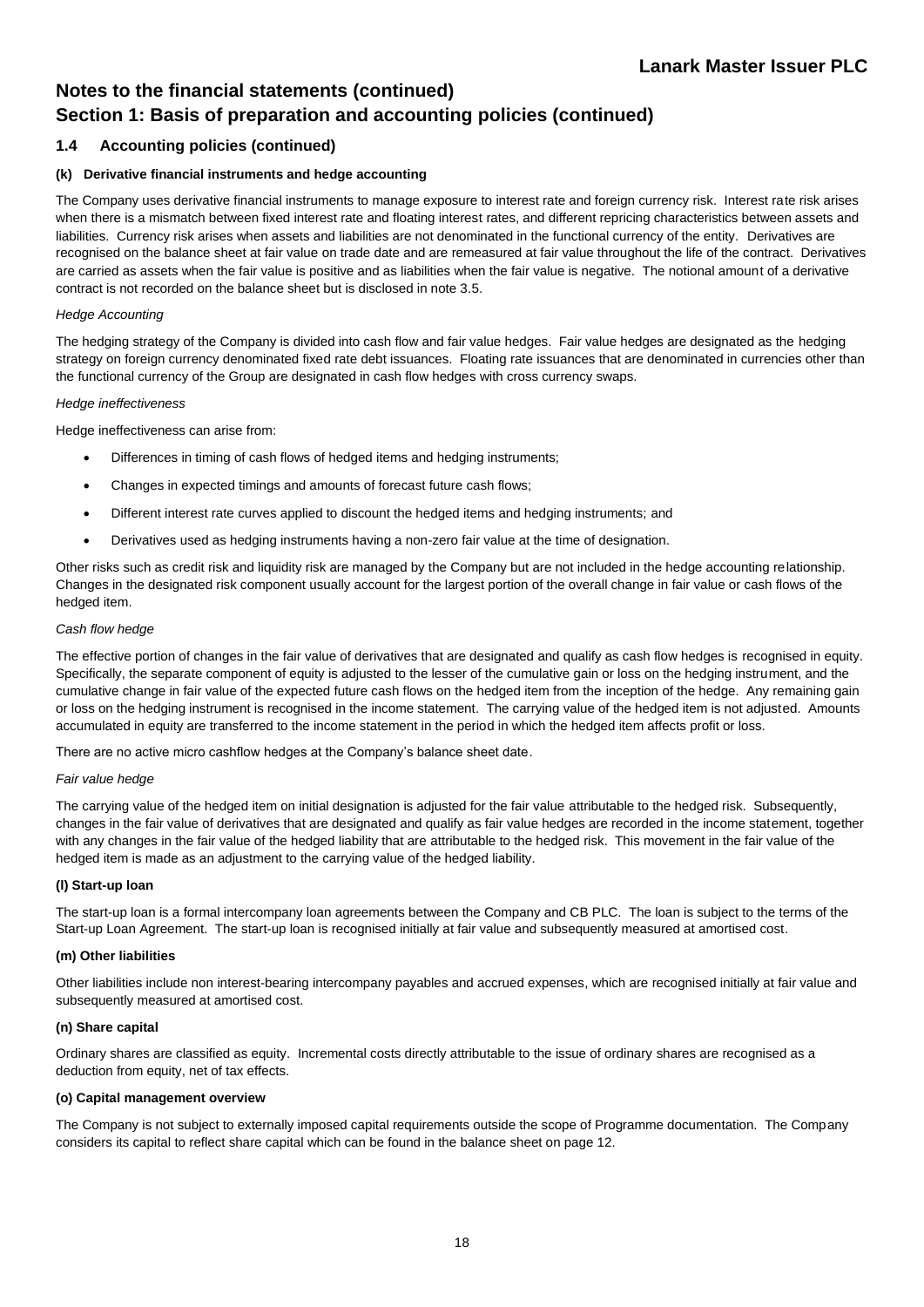### **1.5 Critical accounting estimates and judgements**

The preparation of financial statements in conformity with IAS requires the Directors to make judgements, estimates and assumptions that affect the reported amounts of assets, liabilities, revenues and expenses reported in these financial statements. Assumptions made at each balance sheet date are based on best estimates at that date and are reviewed by the Directors at each reporting date. Although the Company has internal control systems in place to ensure that estimates can be reliably measured, actual amounts may differ from those estimates. The most significant use of estimates and judgements relate to the following:

#### **Fair value of financial instruments**

Where the fair values of financial assets and liabilities recorded on the balance sheet cannot be derived from active markets, they are determined using a variety of valuation techniques that include the use of mathematical models. The inputs to these models are derived from observable market data where possible, but where observable market data is not available, judgement is required to establish fair values. The most significant inputs in relation to the Company's derivative financial instruments, impacting the carrying value are future expectations of interest rates. These are derived from observable market data. The valuation of these financial instruments is described in more detail in note 3.8.

#### **Impairment of financial assets**

At initial recognition, allowance is made for ECLs resulting from default events that are forecast within the next 12 months (12-month ECL). In the event of a significant increase in credit risk since origination, allowance (or provision) is made for ECLs resulting from all possible default event over the expected life of the financial instrument (lifetime ECL). In assessing a significant increase in credit risk, the Company monitors the level of credit enhancement within the programme as detailed in the monthly reporting, as well as consider the presence of any trigger events as per the Programme documentation.

Financial assets where 12-month ECL are recognised are considered to be Stage 1; financial assets which are considered to have experienced a significant increase in credit risk since initial recognition are in Stage 2; and financial assets which have defaulted or are otherwise considered to be credit impaired are allocated to Stage 3.

Unlike other financial instruments, the Intercompany Loans are, by their construction, an instrument that incorporates credit enhancement. The interest due on the loans to related company is only due to the extent it matches the obligations of the entity. All securitisation programmes incorporate credit enhancement in the form of excess spread and various reserve funds for use in the event the excess spread for a particular payment period is insufficient. ECLs for these loans would only therefore be recognised where the ECLs on the underlying assets were large enough that no credit enhancement remained, which is not currently the case. As at 30 September 2021 management judges ECLs to be immaterial and as a result no ECL disclosures are presented.

#### **1.6 New accounting standards & interpretations**

#### **(a) New accounting standards and interpretations adopted during the year**

The Group has adopted a number of IASB pronouncements in the current financial year, none of which have had a material impact on the financial statements of theCompany:

- amendments to International Financial Reporting Standards ("IFRS") 3 'Business Combinations' issued October 2018 and effective for financial years beginning on or after 1 January 2020. This amendment revises the definition of a business and will assist in clarifying whether a transaction is an asset acquisition or a business combination; and
- amendment to IAS 1 and IAS 8 'Definition of Material' issued in October 2018 and effective prospectively for financial years beginning on or after 1 January 2020. The amendments are intended to make the definition of material easier to understand and are not intended to alter the underlying concept of materiality in IASs. The concept of obscuring' material information with immaterial information has been included as part of the new definition.

#### *Early adoption - Interest Rate Benchmark Reform – Phase 2 (Amendments to IFRS 9, IAS 39, IFRS 7, IFRS 4 and IFRS 16)*

Following completion of the second part of the IASB's two-phased project, amendments were issued in August 2020 (adopted for use in both the UK and EU in January 2021) and effective for financial years beginning on or after 1 January 2021. The Group has early adopted these Phase 2 amendments this year, applied from 1 October 2020.

The Phase 2 amendments address issues that might affect financial reporting as a result of the reform of an interest rate benchmark, including the effects of changes to contractual cash flows or hedging relationships arising from the replacement of an interest rate benchmark with an alternative benchmark rate.

There was no impact on amounts reported in current or prior years as a result of early adoption of the Phase 2 amendments as the Company early adopted the Phase 1 amendments last year and has no remaining items which are subject to the interest rate benchmark reform.

#### **(b) New accounting standards and interpretations not yet adopted**

The IASB has issued a number of minor amendments to IFRSs that are not mandatory for the current financial year and have not been early adopted by the Company. These amendments are not expected to have a material impact for the Company and have therefore not been listed.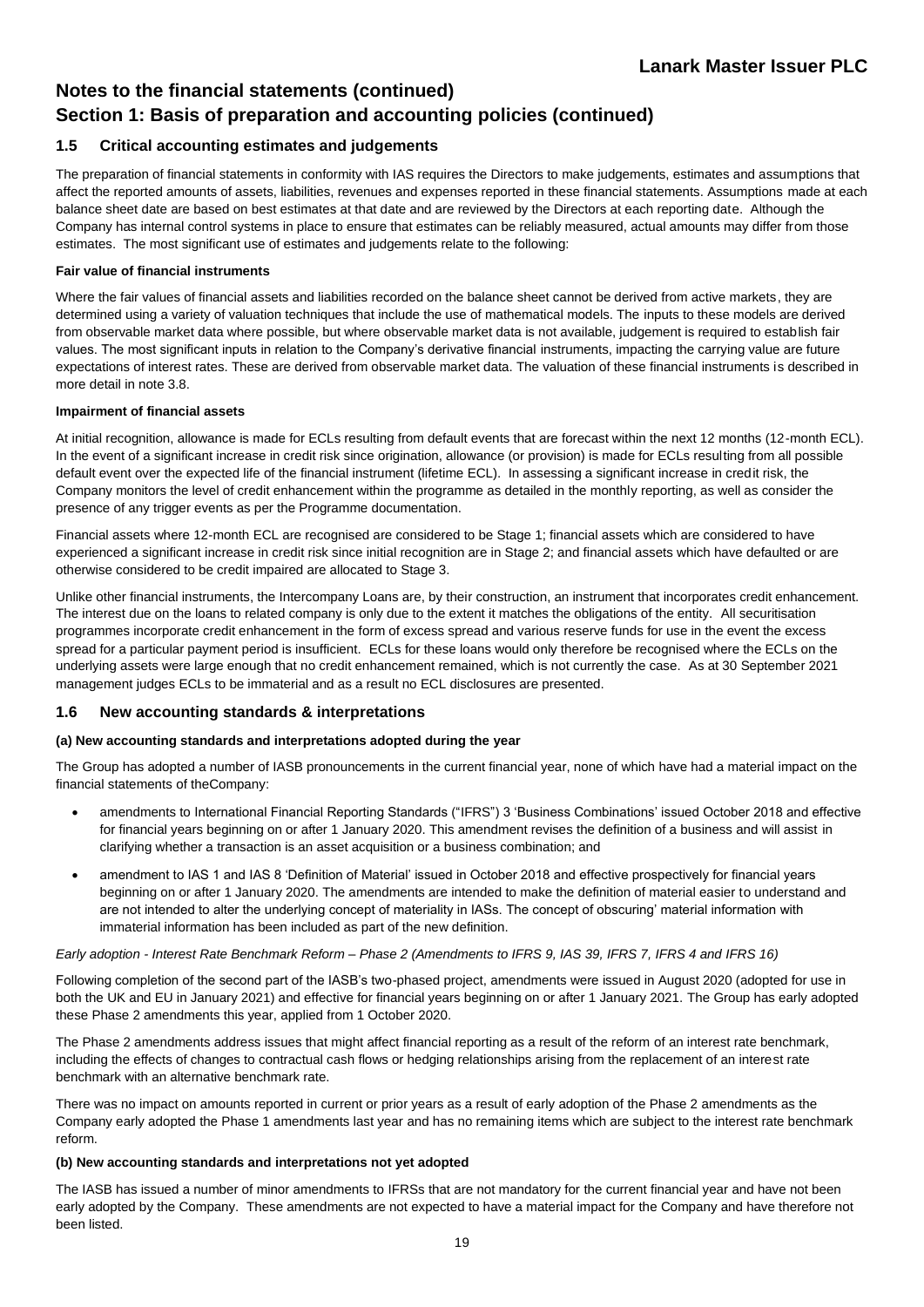# **Notes to the financial statements (continued) Section 2: Results for the year**

### **2.1 Employee costs and Directors' emoluments**

The Company does not have any employees thus there are no associated costs included within these financial statements (2020: £Nil). The administrative duties of the Company have been outsourced to an external services provider, Vistra (UK) Limited. Refer to page 4 for details of Directors' emoluments.

### **2.2 Interest income**

|                                              | 2021           | 2020   |
|----------------------------------------------|----------------|--------|
|                                              | £'000          | £'000  |
| Interest income on Intercompany Loans        | 31,461         | 53,447 |
| Interest income on cross currency swaps      | 4,876          | 6,722  |
| Deferred consideration income                | 3,320          | 4,265  |
| Interest income on cash and cash equivalents | $\blacksquare$ | 23     |
|                                              | 39,657         | 64,457 |
|                                              |                |        |

#### **2.3 Interest expense**

|                                               | 2021   | 2020           |
|-----------------------------------------------|--------|----------------|
|                                               | £'000  | £'000          |
| Interest expense on Notes                     | 36,340 | 60,164         |
| Amortisation charge (note 3.4)                | 2,802  | 3,701          |
| Interest expense on start-up loans            | 3      | 42             |
| Interest expense on cash and cash equivalents | 5      | $\blacksquare$ |
|                                               | 39,150 | 63,907         |

### **2.4 Operating expenses**

|                          | 2021  | 2020  |
|--------------------------|-------|-------|
|                          | £'000 | £'000 |
| Cash management fee      | 100   | 100   |
| Other operating expenses | 395   | 438   |
|                          | 495   | 538   |
|                          |       |       |

During the year, the company paid £20,000 (2020: £21,000) of audit fees which are included in other operating expenses.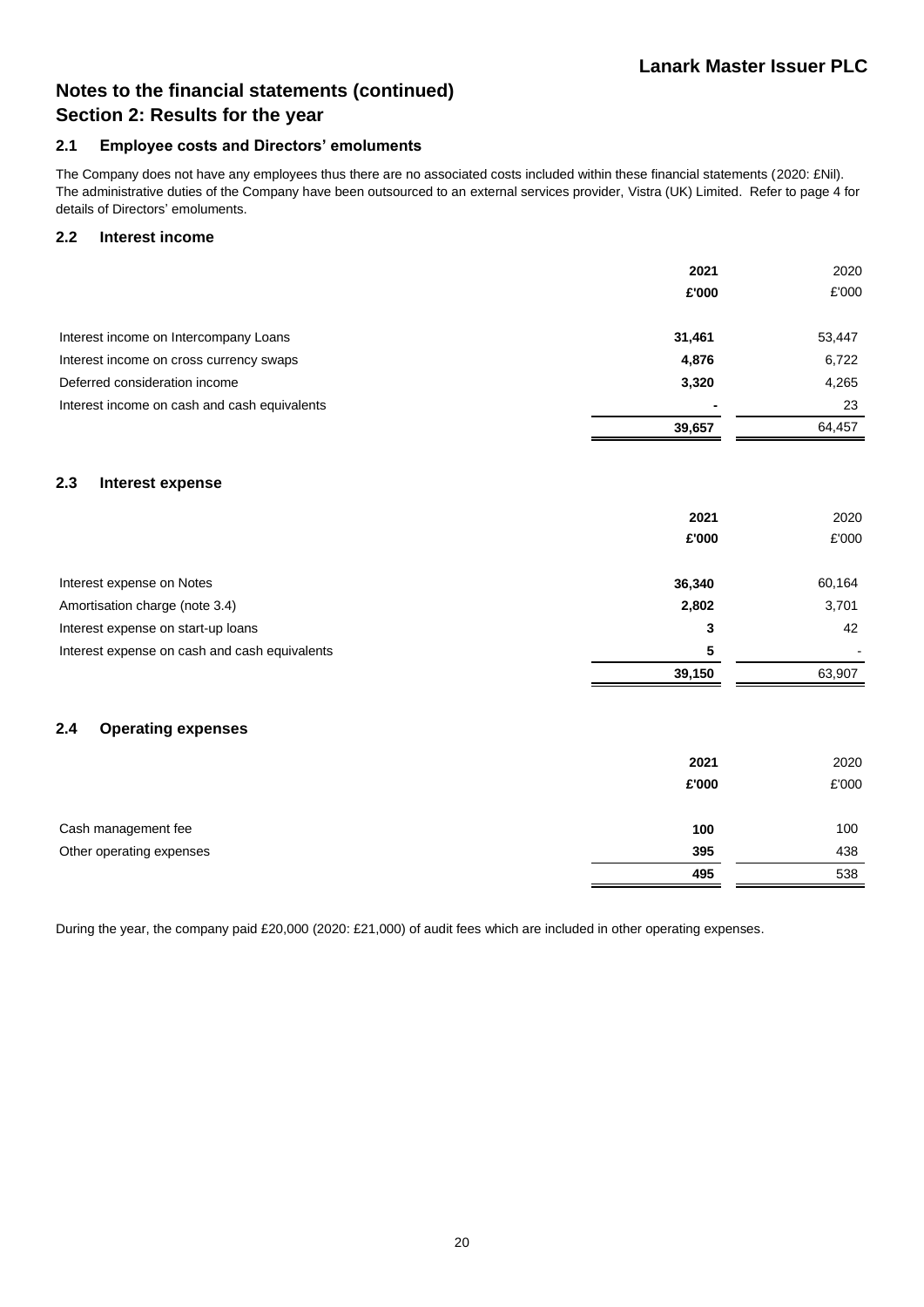# **Notes to the financial statements (continued) Section 2: Results for the year (continued)**

### **2.5 Income tax**

The Company is taxable under The Taxation of Securitisation Companies Regulations 2006 ("Securitisation Regulations"), which is effective for accounting periods beginning on or after 1 January 2007. As the payments condition has been satisfied at all times during the accounting year, the calculation of corporation tax is based upon the Company's retained profits.

The Company is entitled to retain an amount of £12,000 (2020: £12,000) before any net gains or losses as profit for the year ended 30 September 2021. This profit meets the definition of retained profits under the Securitisation Regulations and is taxable at the current taxation rate.

|                                                                                      | 2021  | 2020  |
|--------------------------------------------------------------------------------------|-------|-------|
|                                                                                      | £'000 | £'000 |
| Tax expense comprises:                                                               |       |       |
| Current tax expense/(credit)                                                         |       | (75)  |
| The total charge for the year can be reconciled to the accounting profit as follows: |       |       |
| Profit/(loss) before tax                                                             | 647   | (178) |
| Income tax expense calculated at standard UK tax rate of 19% (2020: 19%)             | 123   | (34)  |
| Effects of:                                                                          |       |       |
| Non-deductible (income)/expenses                                                     | (121) | 36    |
| Prior year adjustment                                                                |       | (77)  |
| Income tax expense/(credit) recognised in the statement of comprehensive income      | 2     | (75)  |

The charge above has been calculated in accordance with the permanent regime for taxation of securitisation companies.

Since 1 April 2017, the statutory rate of UK corporation tax has been 19%. The previously enacted corporation tax reduction to 17% on 1 April 2020 was cancelled in the Budget of 11 March 2020, and a resolution effecting this passed by Parliament on 17 March 2020. An increase in the UK corporation rate from 19% to 25% (effective 1 April 2023) was substantively enacted on 24 May 2021. This will increase the Company's future current tax charge accordingly. The change to the tax rate has no impact on the amount disclosed in the financial statements.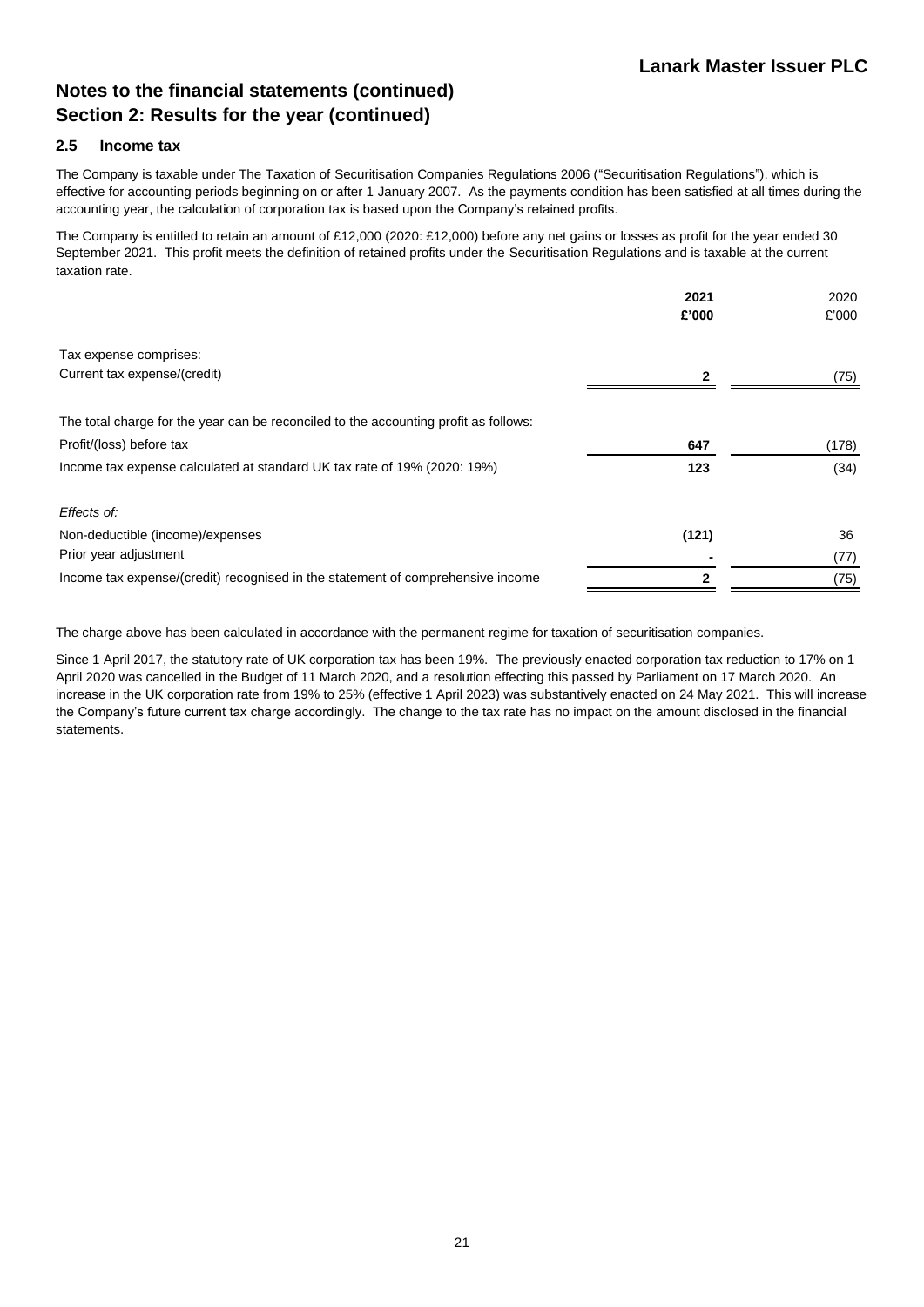### **3.1 Intercompany Loans**

The Company entered into a Global Intercompany Loan Agreement with the immediate parent company, LFL, pursuant to which the Company advanced the total of GBP equivalent cash proceeds received from the issue of the Notes in intercompany loan tranches to LFL.

|                             | 2021<br>£'000 | 2020<br>£'000 |
|-----------------------------|---------------|---------------|
| Principal balance           | 3,414,068     | 4,726,944     |
| Accrued interest receivable | 657           | 890           |
|                             | 3,414,725     | 4,727,834     |

| Series and class of<br><b>Intercompany Loans</b> | Credit rating of<br>associated Note | Initial principal<br>amount | <b>Interest</b> | <b>Margin</b> | Step-up date     | Adi<br>margin |
|--------------------------------------------------|-------------------------------------|-----------------------------|-----------------|---------------|------------------|---------------|
|                                                  |                                     | £'000                       |                 |               |                  |               |
| 2017-1 Class 2A                                  | AAA rated                           | 800,000                     | <b>SONIA</b>    | 0.668%        | 22 August 2022   | 1.218%        |
| 2018-1 Class 2A                                  | AAA rated                           | 285,000                     | <b>SONIA</b>    | 0.541%        | 22 February 2023 | 0.961%        |
| 2018-2 Class 2A                                  | AAA rated                           | 250,000                     | <b>SONIA</b>    | 0.642%        | 22 August 2023   | 1.162%        |
| 2019-2 Class 1A                                  | AAA rated                           | 197,628                     | <b>SONIA</b>    | 0.933%        | 23 May 2022      | 1.866%        |
| 2019-2 Class 2A                                  | AAA rated                           | 300,000                     | <b>SONIA</b>    | 0.770%        | 22 November 2022 | 1.540%        |
| 2020-1 Class 1A                                  | AAA rated                           | 191.307                     | SONIA           | 0.926%        | 22 November 2022 | 1.852%        |
| 2020-1 Class 2A                                  | AAA rated                           | 800,000                     | <b>SONIA</b>    | 0.570%        | 22 November 2023 | 1.140%        |

Intercompany Loans linked to the class Z Variable Funding Note ("VFN") are also in existence. These are reassessed at the point of each issuance and have a rate of Daily Compounded SONIA plus 0.90%.

During the year the Programme issued no new Notes or associated Intercompany Loans. There were scheduled repayments of £1,313m including the full redemption of Notes 2015-1 2A, 2017-1 1A, 2018-2 1A, 2019-1 1A1 and 2019-1 1A2 and the associated Intercompany Loans.

The Intercompany Loans are repayable quarterly in order of priority starting from the class A tranches on a pro rata basis to the Class Z tranches, to the extent there are sufficient funds available in LFL.

The Intercompany Loans are interest-bearing and have a step-up provision for the interest margin. The adjusted margin is the rate that is payable if the principal is not paid by the step-up date. The ultimate maturity date for all loan tranches is December 2069.

Movements in the underlying Notes during the year are further disclosed in note 3.4.

### **3.2 Other assets**

|                                   | 2021   | 2020   |
|-----------------------------------|--------|--------|
|                                   | £'000  | £'000  |
| Deferred consideration receivable | 44,068 | 40,749 |
| Other receivables                 | 92     | 118    |
|                                   | 44,160 | 40,867 |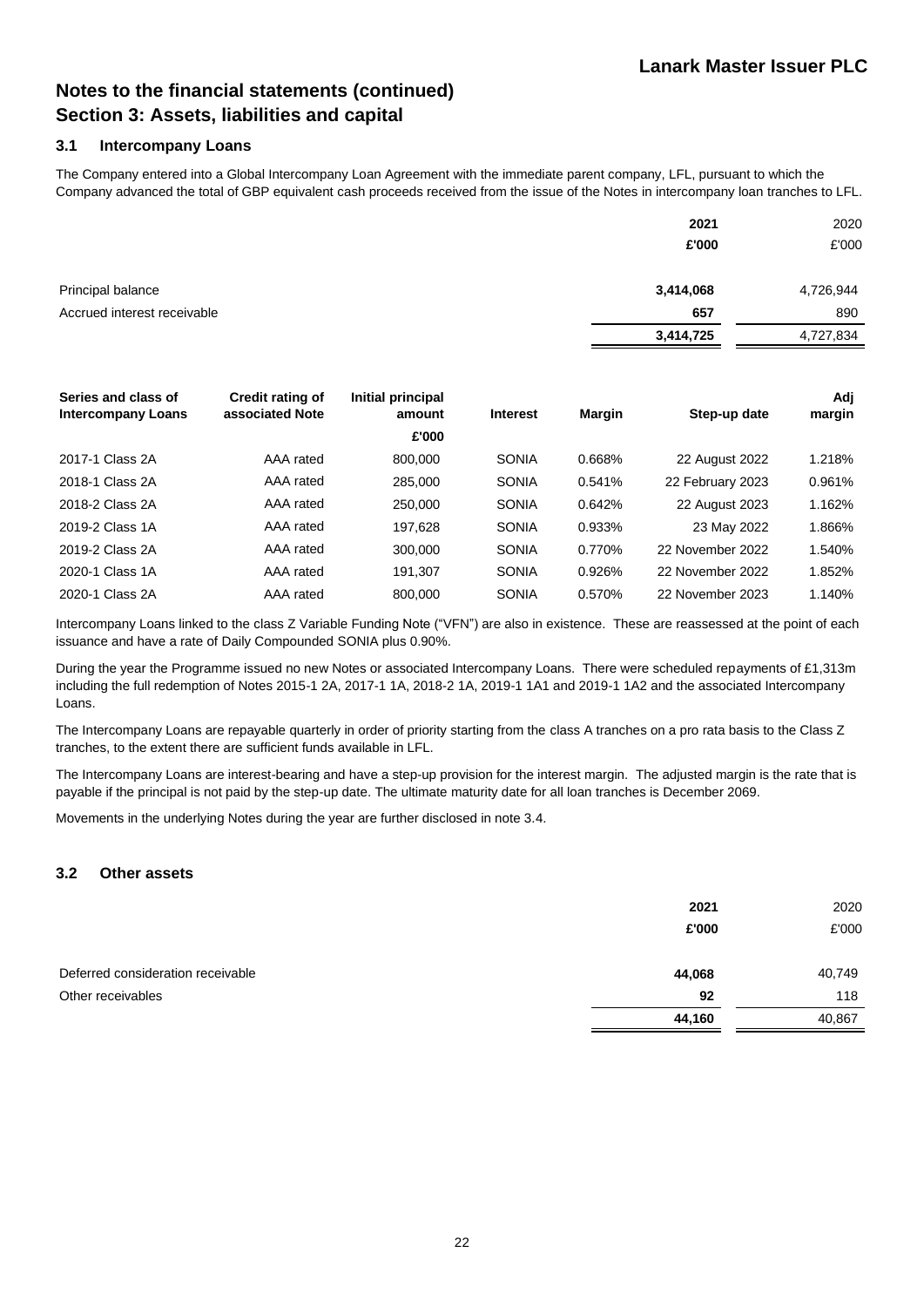### **3.3 Cash and cash equivalents**

|                           | 2021  | 2020  |
|---------------------------|-------|-------|
|                           | £'000 | £'000 |
| Cash and cash equivalents | 4,839 | 5,594 |
|                           |       |       |

The Company holds bank accounts with National Australia Bank. The accounts have been established in the Company's name for the following purposes:

- to hold the Company's available principal and revenue receipts until each quarterly Note payment date;
- to apply proceeds to pay various creditors in accordance with the relevant priority of payments; and
- to retain the remaining balance as the Company's profits and paid up share capital.

#### **3.4 Notes in issue**

|                                   | 2021<br>£'000 | 2020<br>£'000 |
|-----------------------------------|---------------|---------------|
| Principal balance                 | 3,395,435     | 4,753,020     |
| Hedging adjustment <sup>(1)</sup> | 3,551         | 9,835         |
| Unamortised transaction costs     | (2, 434)      | (5, 483)      |
| Accrued interest payable          | 3,442         | 4,314         |
|                                   | 3,399,994     | 4,761,686     |

(1) The hedging adjustment contains the life to date adjustments related to the interest rate risk and forward FX component of the hedge relationship, with the spot FX translation component included in the closing principal balance. The tables on page 24 include further disclosure of the movements in the spot FX component in the year.

| Series and class |                      |                 | <b>Initial</b> |                 |               |                  | Adj    |
|------------------|----------------------|-----------------|----------------|-----------------|---------------|------------------|--------|
| of Notes         | <b>Credit rating</b> | <b>Currency</b> | consideration  | <b>Interest</b> | <b>Margin</b> | Step-up date     | margin |
|                  |                      |                 | '000           |                 |               |                  |        |
| 2017-1 Class 2A  | AAA rated            | <b>GBP</b>      | 800,000        | <b>SONIA</b>    | 0.668%        | 22 August 2022   | 1.218% |
| 2018-1 Class 2A  | AAA rated            | <b>GBP</b>      | 285,000        | <b>SONIA</b>    | 0.541%        | 22 February 2023 | 0.961% |
| 2018-2 Class 2A  | AAA rated            | <b>GBP</b>      | 250,000        | <b>SONIA</b>    | 0.642%        | 22 August 2023   | 1.162% |
| 2019-2 Class 1A  | AAA rated            | <b>USD</b>      | 197,628        | <b>FIXED</b>    | 2.710%        | 23 May 2022      | 1.340% |
| 2019-2 Class 2A  | AAA rated            | <b>GBP</b>      | 300,000        | <b>SONIA</b>    | 0.770%        | 22 November 2022 | 1.540% |
| 2020-1 Class 1A  | AAA rated            | <b>USD</b>      | 191,307        | <b>FIXED</b>    | 2.277%        | 22 November 2022 | 1.300% |
| 2020-1 Class 2A  | AAA rated            | <b>GBP</b>      | 800,000        | SONIA           | 0.570%        | 22 November 2023 | 1.140% |

Credit enhancements in the form of class Z VFNs are also in existence. These are reassessed at the point of each issuance and have a rate of Daily Compounded SONIA plus 0.90%.

During the year the Programme issued no new Notes or associated Intercompany Loans. There were scheduled repayments of £1,313m including the full redemption of Notes 2015-1 2A, 2017-1 1A, 2018-2 1A, 2019-1 1A1 and 2019-1 1A2 and the associated Intercompany Loans.

The Notes are repayable quarterly in order of priority starting from the Class A tranches to the Class Z tranches, to the extent there are sufficient funds available.

The Notes are interest-bearing and have a step-up provision for the interest margin. The adjusted margin is the margin that is payable if the principal is not paid by the step-up date. The ultimate maturity date for all classes of Notes is December 2069.

The proceeds from each issue and class of Notes have been applied to fund a specified loan tranche of the Intercompany Loans, as discussed in note 3.1.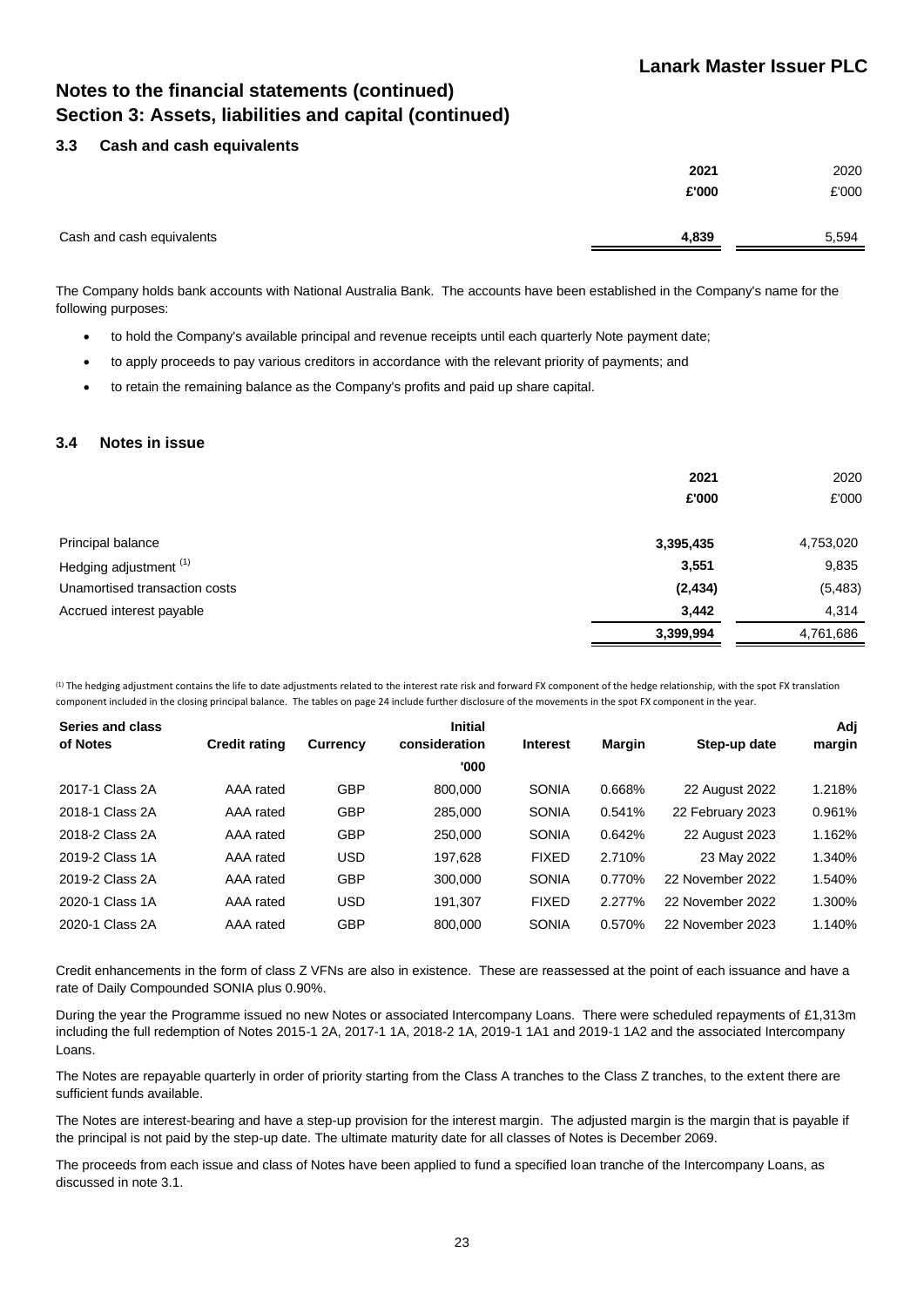### **3.4 Notes in issue (continued)**

**Movement in the year**

| 2021<br>Series and class of Notes    | <b>Principal balance</b><br>brought forward<br>£'000 | <b>Notes</b><br>issued<br>£'000 | <b>Notes</b><br>redeemed<br>£'000 | <b>FX</b><br>movement <sup>(1)</sup><br>£'000 | <b>Principal balance</b><br>carried forward<br>£'000 |
|--------------------------------------|------------------------------------------------------|---------------------------------|-----------------------------------|-----------------------------------------------|------------------------------------------------------|
| 2015-1 Class 2A                      | 117,808                                              |                                 | (112, 678)                        | (5, 130)                                      |                                                      |
| 2017-1 Class 1A                      | 386,250                                              |                                 | (386, 250)                        |                                               |                                                      |
| 2017-1 Class 2A                      | 800,000                                              |                                 | (64,000)                          |                                               | 736,000                                              |
| 2018-1 Class 2A                      | 285,000                                              |                                 | (5,700)                           |                                               | 279,300                                              |
| 2018-2 Class 1A                      | 154,637                                              |                                 | (143, 596)                        | (11, 041)                                     |                                                      |
| 2018-2 Class 2A                      | 250,000                                              |                                 |                                   |                                               | 250,000                                              |
| 2019-1 Class 1A1                     | 175,900                                              |                                 | (165, 504)                        | (10, 396)                                     |                                                      |
| 2019-1 Class 1A2                     | 245,000                                              |                                 | (245,000)                         |                                               |                                                      |
| 2019-2 Class 1A                      | 193,296                                              |                                 |                                   | (8, 145)                                      | 185,151                                              |
| 2019-2 Class 2A                      | 300,000                                              |                                 | (72,000)                          |                                               | 228,000                                              |
| 2020-1 Class 1A                      | 193,296                                              |                                 |                                   | (8, 145)                                      | 185,151                                              |
| 2020-1 Class 2A                      | 800,000                                              |                                 | (120,000)                         |                                               | 680,000                                              |
| VFN 1 Class Z                        | 551,833                                              |                                 |                                   |                                               | 551,833                                              |
| VFN 2 Class Z                        | 300,000                                              |                                 |                                   |                                               | 300,000                                              |
|                                      | 4,753,020                                            |                                 | (1,314,728)                       | (42, 857)                                     | 3,395,435                                            |
|                                      |                                                      |                                 |                                   |                                               |                                                      |
| 2020<br>Series and class of Notes    | Principal balance<br>brought forward<br>£'000        | Notes<br>issued<br>£'000        | Notes<br>redeemed                 | FX<br>movement $(1)$                          | Principal balance<br>carried forward                 |
|                                      |                                                      |                                 | £'000                             | £'000                                         | £'000                                                |
| 2014-2 Class 2A                      | 191,125                                              |                                 | (191, 125)                        |                                               |                                                      |
| 2015-1 Class 2A                      | 191,147                                              |                                 | (75, 486)                         | 2,147                                         | 117,808                                              |
| 2017-1 Class 1A                      | 637,500                                              |                                 | (251, 250)                        |                                               | 386,250                                              |
| 2017-1 Class 2A                      | 800,000                                              |                                 |                                   |                                               | 800,000                                              |
| 2018-1 Class 1A                      | 156,104                                              |                                 | (147, 512)                        | (8,592)                                       |                                                      |
| 2018-1 Class 2A                      | 285,000                                              |                                 |                                   |                                               | 285,000                                              |
| 2018-2 Class 1A                      | 247,164                                              |                                 | (81, 580)                         | (10, 947)                                     | 154,637                                              |
| 2018-2 Class 2A                      | 250,000                                              |                                 |                                   |                                               | 250,000                                              |
| 2019-1 Class 1A1<br>2019-1 Class 1A2 | 246,623                                              |                                 | (59, 553)                         | (11, 170)                                     | 175,900                                              |
|                                      | 326,667                                              |                                 | (81, 667)                         |                                               | 245,000                                              |
| 2019-2 Class 1A<br>2019-2 Class 2A   | 203,260<br>300,000                                   |                                 |                                   | (9,964)                                       | 193,296<br>300,000                                   |
|                                      |                                                      |                                 |                                   |                                               |                                                      |
| 2020-1 Class 1A                      |                                                      | 190,876                         |                                   | 2,420                                         | 193,296                                              |
| 2020-1 Class 2A                      | 470,462                                              | 800,000                         |                                   |                                               | 800,000                                              |
| VFN 1 Class Z<br>VFN 2 Class Z       | 300,000                                              | 81,371                          |                                   |                                               | 551,833<br>300,000                                   |
|                                      | 4,605,052                                            | 1,072,247                       | (888, 173)                        | (36, 106)                                     | 4,753,020                                            |

<sup>(1)</sup> The foreign exchange movement includes both realised movements on Notes redeemed during the year and unrealised movements on Notes held at the end of the year.

#### **Interest**

Interest is payable quarterly in arrears. The payment of interest on the Notes is dependent on the receipt of income from the underlying loan tranches under the Intercompany Loans. If the Company does not receive income from the underlying loan tranches there is no obligation to pay interest to the Noteholders or the swap counterparty.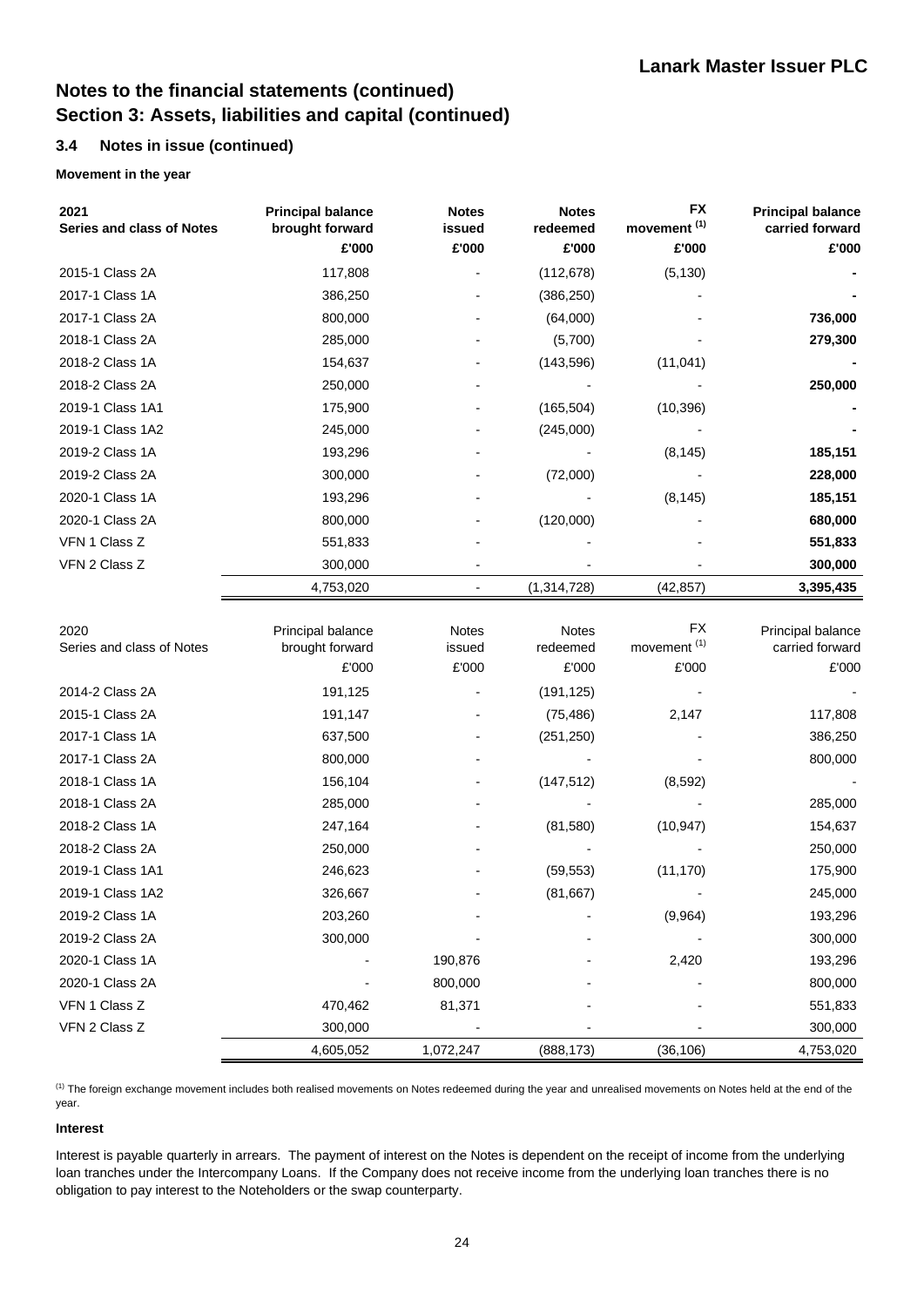### **3.4 Notes in issue (continued)**

#### **Redemption**

Redemption of the Notes will be made from the principal proceeds received from LFL on the relevant payment date, in accordance to the seniority of the Notes and availability of funds.

#### **Limited recourse and segregation of assets and liabilities**

The Notes are limited in recourse to the swap agreements and to the underlying Intercompany Loans held pursuant to each class of Notes. Following termination of a swap agreement and its enforcement against the counterparty and the enforcement of the Global Intercompany Loan Agreement against LFL, there will be no other assets of the Company available to meet any outstanding claims of the Noteholders, who will bear any shortfall pro rata to their holdings of Notes.

The Noteholders of each class therefore cannot claim against the assets of any other classes of Notes.

#### **Unamortised transaction costs**

|                                     | 2021    | 2020    |
|-------------------------------------|---------|---------|
|                                     | £'000   | £'000   |
| Opening balance                     | 5,483   | 7,842   |
| Capitalisation of transaction costs | (247)   | 1,342   |
| Amortisation charge (note 2.3)      | (2,802) | (3,701) |
| Closing balance                     | 2,434   | 5,483   |

### **3.5 Derivative financial instruments**

#### **Use of derivatives**

The Company enters into certain derivative financial instruments, which are designated into hedge accounting relationships. These derivatives hedge foreign currency risk on the principal and interest of the Notes.

|                                                | 2021      | 2020   |
|------------------------------------------------|-----------|--------|
|                                                | £'000     | £'000  |
| Fair value of derivative financial instruments |           |        |
| Designated as hedging instruments              | (13, 638) | 36,141 |

The derivative financial instruments held by the Company are further analysed below. The notional contract amount is the amount from which the cash flows are derived and does not represent the principal amounts at risk relating to these contracts.

|                                                                | 2021                                           |                                  |                                              | 2020                                    |                                  |                                       |  |
|----------------------------------------------------------------|------------------------------------------------|----------------------------------|----------------------------------------------|-----------------------------------------|----------------------------------|---------------------------------------|--|
|                                                                | <b>Notional</b><br>contract<br>amount<br>£'000 | Fair value of<br>assets<br>£'000 | Fair value of<br><b>liabilities</b><br>£'000 | Notional<br>contract<br>amount<br>£'000 | Fair value of<br>assets<br>£'000 | Fair value of<br>liabilities<br>£'000 |  |
| <b>CASH FLOW HEDGES</b><br>Cross currency swaps                |                                                |                                  |                                              | 419,926                                 | 27,812                           |                                       |  |
| <b>FAIR VALUE HEDGES</b><br>Cross currency interest rate swaps | 388.935                                        | ٠                                | (13,638)                                     | 388.935                                 | 8,329                            |                                       |  |
| Total derivatives designated as<br>hedging instruments         | 388,935                                        |                                  | (13,638)                                     | 808.861                                 | 36,141                           |                                       |  |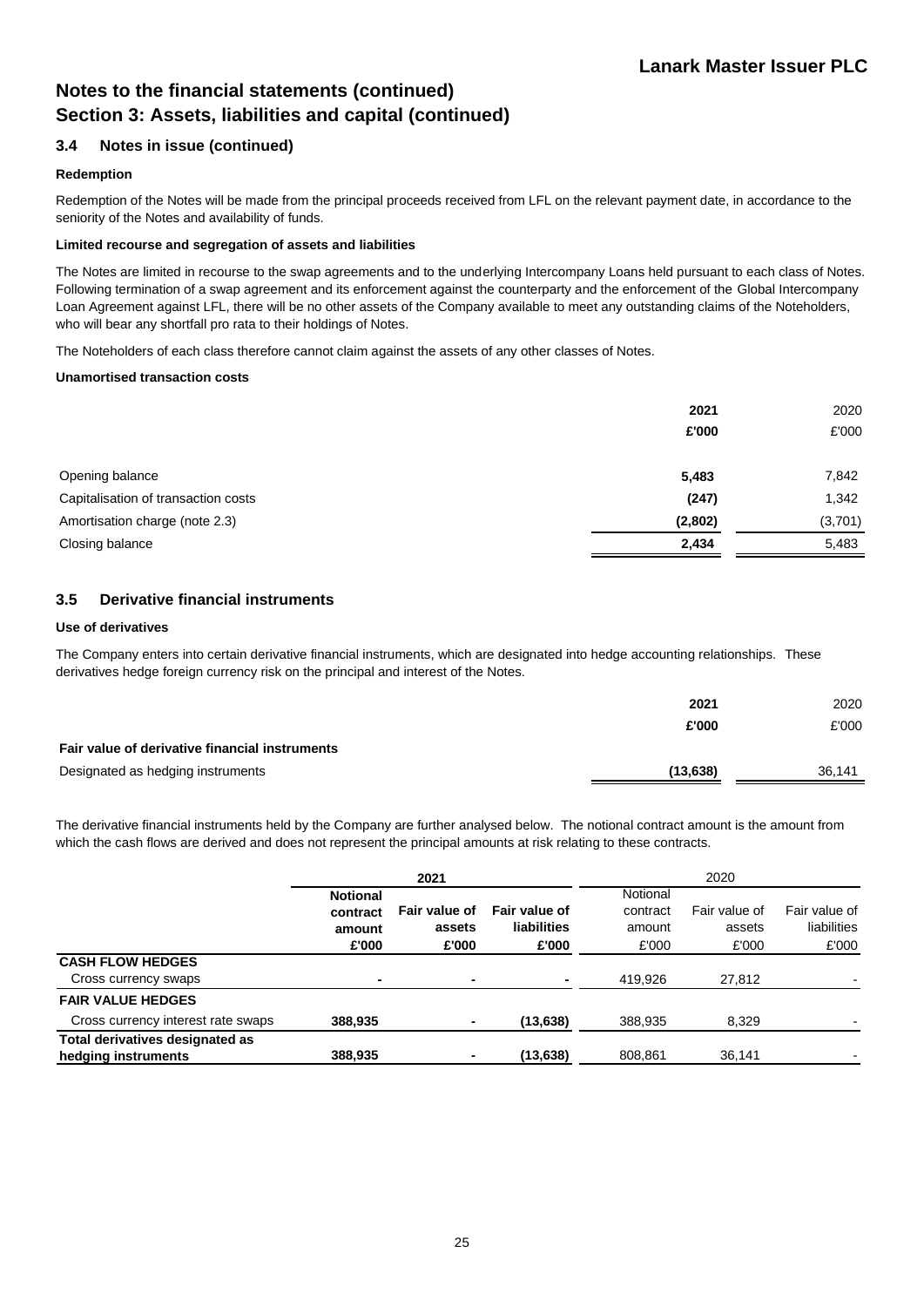### **3.5 Derivative financial instruments (continued)**

The below table discloses the impact derivatives held in micro hedging relationships are expected to have on the timing and uncertainty of future cash flows. All notional principal amounts and carrying values are presented gross, prior to any netting permitted for balance sheet presentation as this reflects the derivative position used for risk management and the impact on future cash flows.

There are no active micro cashflow hedges at the Company's balance sheet date. The following micro cashflow hedges existed in the prior year.

| 2020                       | 3 months<br>or less | 3 to 12<br>months | 1 to<br>5 years          | Total   |
|----------------------------|---------------------|-------------------|--------------------------|---------|
| CASH FLOW HEDGES           |                     |                   |                          |         |
| Foreign exchange risk      |                     |                   |                          |         |
| Cross currency swaps       |                     |                   |                          |         |
| Notional principal (£,000) | 184,583             | 235,343           | -                        | 419.926 |
| Average GBP/EUR rate       | 1.4149              | 1.4149            | $\overline{\phantom{0}}$ | n/a     |
| Average GBP/USD rate       | 1.3023              | 1.2984            |                          | n/a     |

#### **Summary of hedging instruments in designated hedge relationships**

In the below table, the Company sets out the accumulated adjustments arising from the corresponding continuing hedge relationships, irrespective of whether there has been a change in hedge designation during the year.

|                                                                          | 2021    |                             |                                                |                                                         | 2020     |                    |             |                                                         |
|--------------------------------------------------------------------------|---------|-----------------------------|------------------------------------------------|---------------------------------------------------------|----------|--------------------|-------------|---------------------------------------------------------|
|                                                                          |         |                             |                                                | Change in fair<br>value of hedging<br>instrument in the |          |                    |             | Change in fair<br>value of hedging<br>instrument in the |
|                                                                          |         | Notional Carrying amount of |                                                | year used for                                           | Notional | Carrying amount of |             | year used for                                           |
|                                                                          |         |                             | contract hedging instrument<br>ineffectiveness |                                                         | contract | hedging instrument |             | ineffectiveness                                         |
|                                                                          | amount  |                             | <b>Assets Liabilities</b>                      | measurement                                             | amount   | Assets             | Liabilities | measurement                                             |
|                                                                          | £'000   | £'000                       | £'000                                          | £'000                                                   | £'000    | £'000              | £'000       | £'000                                                   |
| <b>CASH FLOW HEDGES</b><br>Foreign exchange risk<br>Cross currency swaps |         |                             |                                                | (27, 602)                                               | 419,926  | 27,812             |             | (58, 938)                                               |
| <b>FAIR VALUE HEDGES</b><br>Foreign exchange and<br>interest rate risk   |         |                             |                                                |                                                         |          |                    |             |                                                         |
| Cross currency swaps                                                     | 388,935 |                             | (13, 638)                                      | (21, 940)                                               | 388,935  | 8,329              |             | (189)                                                   |

#### **Summary of hedged items in designated hedge relationships**

In the below tables, the Company sets out the accumulated adjustments arising from the corresponding continuing hedge relationships, irrespective of whether there has been a change in hedge designation during the year.

|                                                                                         |                                                                   | 2021                          |                                        | 2020                                                              |                               |                                 |  |
|-----------------------------------------------------------------------------------------|-------------------------------------------------------------------|-------------------------------|----------------------------------------|-------------------------------------------------------------------|-------------------------------|---------------------------------|--|
|                                                                                         | Change in fair<br>value of hedged<br>item in the<br>year used for | Cash flow hedge reserve       |                                        | Change in fair<br>value of hedged<br>item in the<br>year used for | Cash flow hedge reserve       |                                 |  |
|                                                                                         | ineffectiveness<br>measurement<br>£'000                           | Continuing<br>hedges<br>£'000 | <b>Discontinued</b><br>hedges<br>£'000 | ineffectiveness<br>measurement<br>£'000                           | Continuing<br>hedges<br>£'000 | Discontinued<br>hedges<br>£'000 |  |
| <b>CASH FLOW HEDGES</b><br>Foreign exchange risk<br>Floating rate currency<br>issuances | 28,418                                                            |                               |                                        | 58,759                                                            | (816)                         |                                 |  |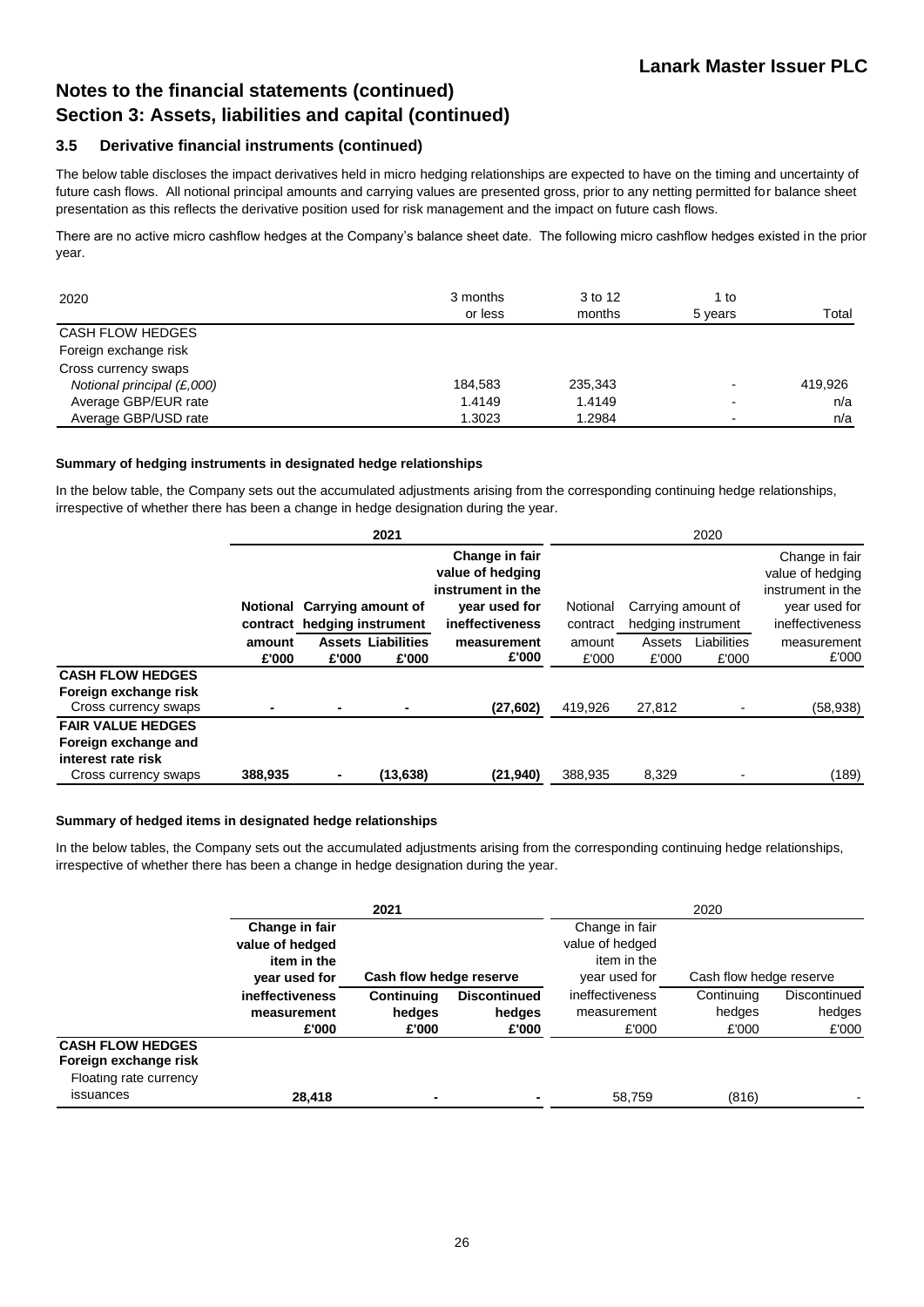### **3.5 Derivative financial instruments (continued)**

#### **Summary of hedged items in designated hedge relationships (continued)**

|                                                                        |                                           | 2021                               |                                                       |                                                                                                |                                    |                      | 2020                                                            |                                                                                         |  |  |  |  |
|------------------------------------------------------------------------|-------------------------------------------|------------------------------------|-------------------------------------------------------|------------------------------------------------------------------------------------------------|------------------------------------|----------------------|-----------------------------------------------------------------|-----------------------------------------------------------------------------------------|--|--|--|--|
|                                                                        | <b>Carrying amount</b><br>of hedged items |                                    | Accumulated<br>amount of<br>fair value<br>adjustments | Change in<br>fair value<br>of hedged<br>item in the<br>year used for<br>on the ineffectiveness | Carrying amount<br>of hedged items |                      | Accumulated<br>amount of<br>fair value<br>adjustments<br>on the | Change in<br>fair value<br>of hedged<br>item in the<br>year used for<br>ineffectiveness |  |  |  |  |
|                                                                        | £'000                                     | <b>Assets Liabilities</b><br>£'000 | hedged item<br>£'000                                  | measurement<br>£'000                                                                           | Assets<br>£'000                    | Liabilities<br>£'000 | hedged item<br>£'000                                            | measurement<br>£'000                                                                    |  |  |  |  |
| <b>FAIR VALUE HEDGES</b><br>Foreign exchange and<br>interest rate risk |                                           |                                    |                                                       |                                                                                                |                                    |                      |                                                                 |                                                                                         |  |  |  |  |
| Fixed rate currency<br>issuances                                       | ۰                                         | 374.326                            | 15.083                                                | 22.575                                                                                         |                                    | 396.331              | 9,835                                                           | (1)                                                                                     |  |  |  |  |

#### **Gains and losses from hedge accounting**

|                          |                        | 2021                          | 2020                     |            |                   |               |          |            |
|--------------------------|------------------------|-------------------------------|--------------------------|------------|-------------------|---------------|----------|------------|
|                          |                        |                               | <b>Reclassified into</b> |            | Reclassified into |               |          |            |
|                          |                        |                               |                          | income as  |                   |               |          | income as  |
|                          |                        | <b>Effective</b>              |                          |            |                   | Effective     |          |            |
|                          | Hedge                  | portion                       |                          |            | Hedge             | portion       |          |            |
|                          | <i>ineffectiveness</i> | recognised in                 |                          |            | ineffectiveness   | recognised in |          |            |
|                          | recognised in          | other                         | <b>Net</b>               | <b>Non</b> | recognised in     | other         | Net      | <b>Non</b> |
|                          |                        | income comprehensive interest |                          | interest   | income            | comprehensive | interest | interest   |
|                          | statement              | income                        | income                   | income     | statement         | income        | income   | income     |
|                          | £'000                  | £'000                         | £'000                    | £'000      | £'000             | £'000         | £'000    | £'000      |
| <b>CASH FLOW HEDGES</b>  |                        |                               |                          |            |                   |               |          |            |
| Foreign exchange risk    |                        |                               |                          |            |                   |               |          |            |
| Floating rate currency   |                        |                               |                          |            |                   |               |          |            |
| issuances                |                        | (27, 602)                     |                          | - (28,418) |                   | (58, 938)     | ۰.       | (58, 759)  |
| <b>FAIR VALUE HEDGES</b> |                        |                               |                          |            |                   |               |          |            |
| Foreign exchange and     |                        |                               |                          |            |                   |               |          |            |
| interest rate risk       |                        |                               |                          |            |                   |               |          |            |
| Fixed rate currency      |                        |                               |                          |            |                   |               |          |            |
| issuances                | 635                    | n/a                           | n/a                      | n/a        | (190)             | n/a           | n/a      | n/a        |

#### **Interest rate benchmark reform**

As at 30 September 2021, the Company has no items which are subject to the interest rate benchmark reform.

All items that previously referenced IBORs were amended in the prior year to specify the alternative benchmark rate, the relevant spread adjustment and the date on which the interest rate benchmark would be replaced.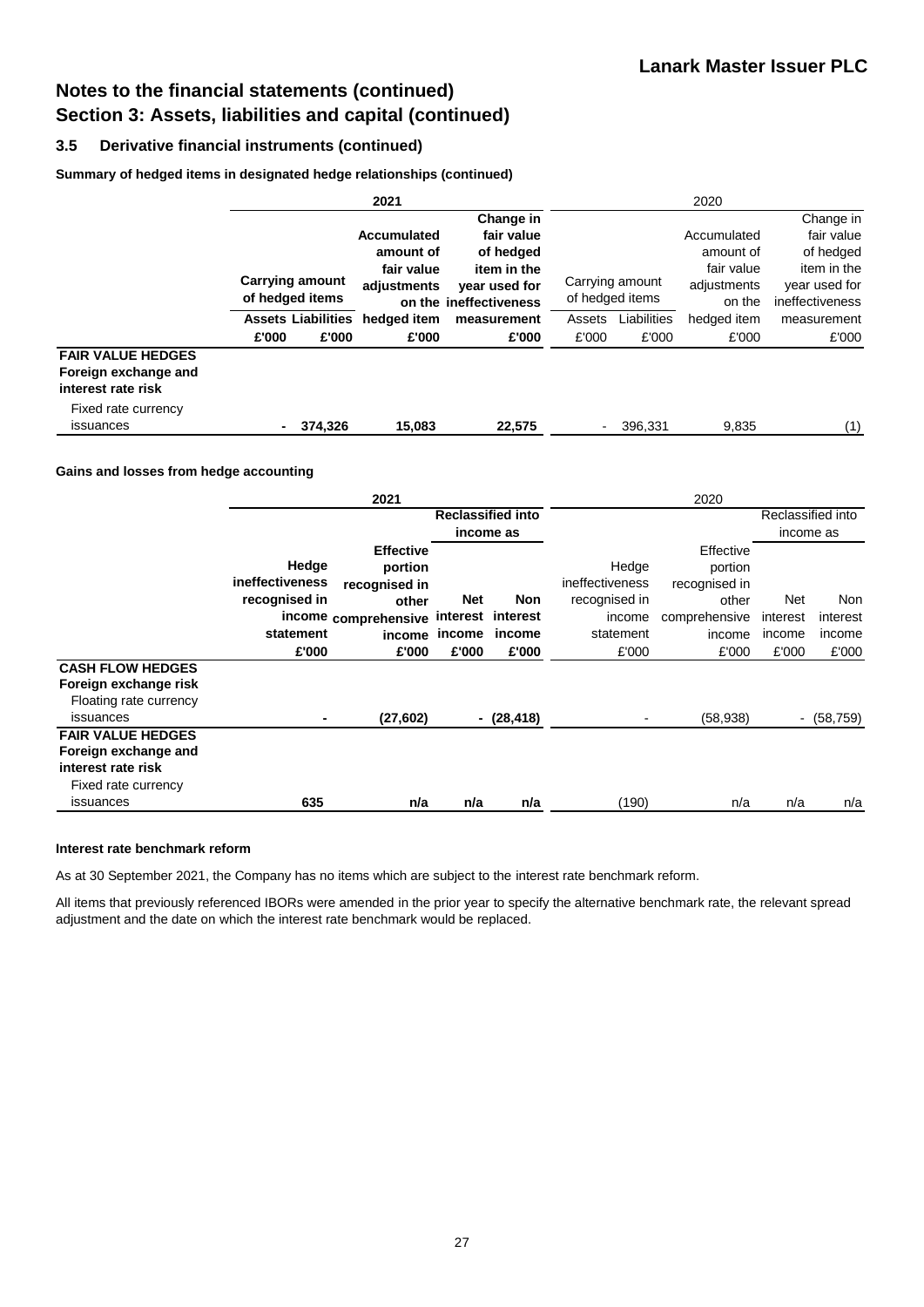### **3.6 Start-up loan**

The Company entered into an issuer start-up loan agreement with CB PLC, pursuant to which the Company may receive loans to be applied towards:

- the funding of the issuer reserve fund (in whole or in part); or
- payment (in whole or in part) of the fees and expenses incurred by the Company and LFL in respect of the issuance of the Notes, and the lending of proceeds thereof to LFL.

The loans bear interest at the rate of a Daily Compounded SONIA plus 0.90%. The loan is subordinated to the class A Notes but senior to the class Z Notes.

|                                 | 2021   | 2020    |
|---------------------------------|--------|---------|
|                                 | £'000  | £'000   |
| Opening principal balance       | 500    | 3,504   |
| Amounts drawn                   | ۰      | 3,000   |
| Amounts repaid                  | (500)  | (6,004) |
| Closing principal balance       |        | 500     |
| <b>Other liabilities</b><br>3.7 |        |         |
|                                 | 2021   | 2020    |
|                                 | £'000  | £'000   |
| Amounts due to LFL              | 49,019 | 48,392  |
| Other payables                  | 97     | 151     |
| Accrued capital expenses        |        | 269     |
|                                 | 49,116 | 48,812  |

#### **3.8 Fair value of financial instruments**

Fair value is the price that would be received to sell an asset or paid to transfer a liability in an orderly transaction between market participants at the valuation date.

Analysis of the fair value disclosures uses a hierarchy that reflects the significance of inputs used in measuring the fair value. The level in the fair value hierarchy within which a fair value measurement is categorised is determined on the basis of the lowest level input that is significant to the fair value measurement in its entirety. The fair value hierarchy is as follows:

- Level 1 fair value measurements quoted prices (unadjusted) in active markets for an identical financial asset or liability;
- Level 2 fair value measurements inputs other than quoted prices within level 1 that are observable for the financial asset or liability, either directly (as prices) or indirectly (derived from prices); and
- Level 3 fair value measurements inputs for the financial asset or liability that are not based on observable market data (unobservable inputs).

*Fair value of financial instruments held at amortised cost*

There are various limitations inherent in this fair value disclosure particularly where prices are derived from unobservable inputs due to some financial instruments not being traded in an active market. The methodologies and assumptions used in the fair value estimates are therefore described in the notes to the tables. The difference between carrying value and fair value is relevant in a trading environment but is not relevant to assets such as the Intercompany Loans.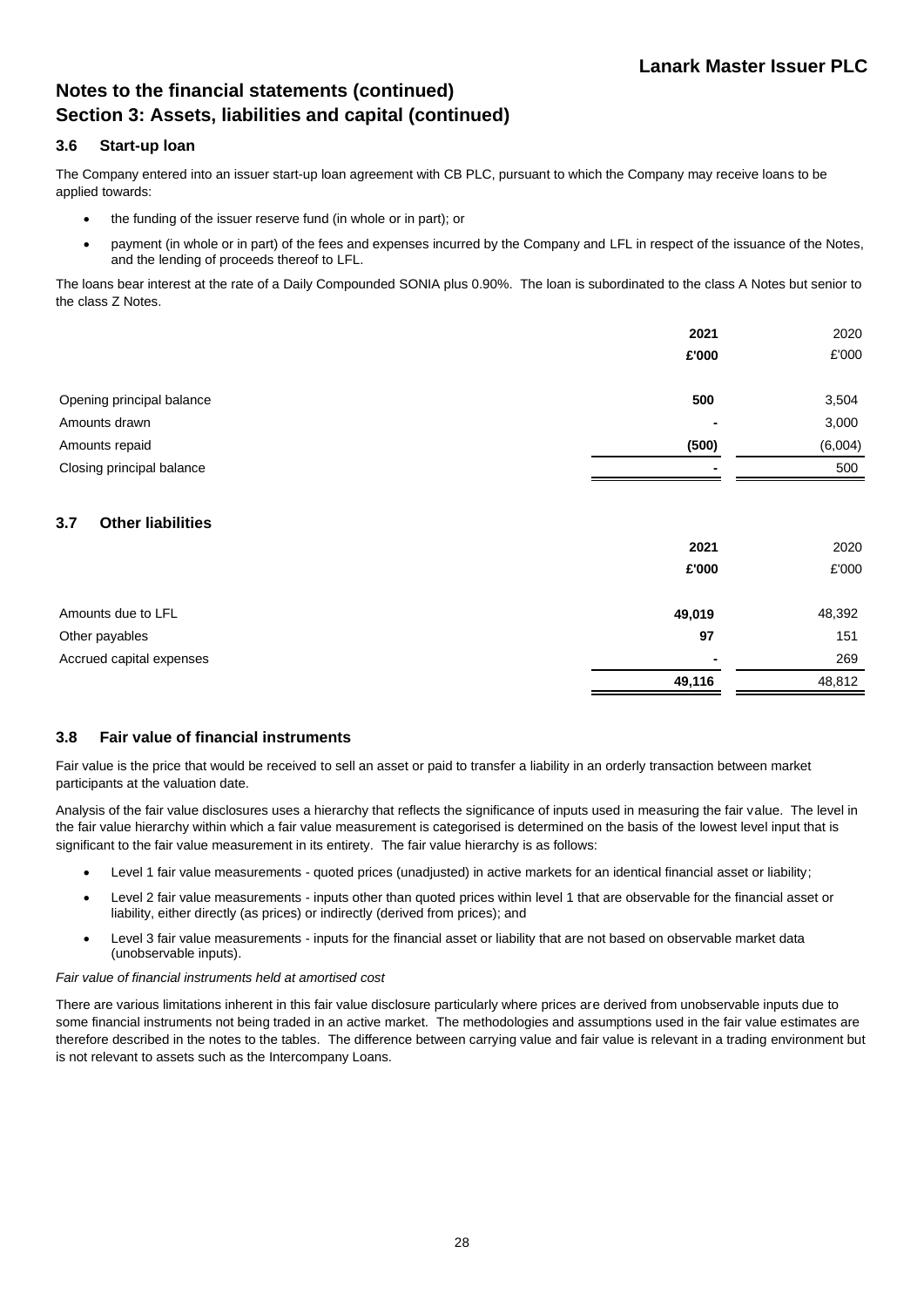### **3.8 Fair value of financial instruments (continued)**

#### *Fair value of financial instruments held at amortised cost (continued)*

The tables below show a comparison of the carrying amounts, as reported on the balance sheet, and fair values of those financial assets and liabilities measured at the amortised cost where the carrying value amounts of the financial assets and financial liabilities recorded at amortised cost in the balance sheet are not approximately equal to their fair value.

|                                                           | 2021              |               |                          |                       |         | 2020              |               |                       |              |         |  |
|-----------------------------------------------------------|-------------------|---------------|--------------------------|-----------------------|---------|-------------------|---------------|-----------------------|--------------|---------|--|
|                                                           |                   |               |                          | Fair value measuring: |         |                   |               | Fair value measuring: |              |         |  |
|                                                           | Carrying<br>value | Fair<br>value | Level 1                  | Level 2               | Level 3 | Carrying<br>value | Fair<br>value | Level 1               | Level 2      | Level 3 |  |
| <b>Financial assets</b><br>held at amortised<br>cost      | £'000             | £'000         | £'000                    | £'000                 | £'000   | £'000             | £'000         | £'000                 | £'000        | £'000   |  |
| Intercompany Loans                                        | 3.414.725         | 3.440.379     |                          | $-3,440,379$          |         | 4,727,834         | 4,688,051     |                       | $-4,688,051$ |         |  |
| <b>Financial liabilities</b><br>held at amortised<br>cost |                   |               |                          |                       |         |                   |               |                       |              |         |  |
| Notes in issue                                            | 3.399.994         | 3,428,844     | $\overline{\phantom{a}}$ | 3,428,844             |         | 4,761,686         | 4,728,937     |                       | $-4,728,937$ |         |  |

The Company's fair values disclosed for financial instruments at amortised cost are based on the following methodologies and assumptions:

*Intercompany Loans* – The fair value is determined from a discounted cash flow model using current market rates for instruments of similar terms and maturity.

*Notes in issue* – The fair value is determined from a discounted cash flow model using current market rates for instruments of similar terms and maturity.

There were no transfers between levels during the year.

*Fair value measurements recognised on the balance sheet*

The following tables provide an analysis of financial instruments that are measured subsequent to initial recognition at fair value, using the fair value hierarchy described above.

|                                                    | 2021                       |                        |                  |                       | 2020             |                            |                          |                       |                          |                  |
|----------------------------------------------------|----------------------------|------------------------|------------------|-----------------------|------------------|----------------------------|--------------------------|-----------------------|--------------------------|------------------|
|                                                    |                            |                        |                  | Fair value measuring: |                  |                            |                          | Fair value measuring: |                          |                  |
| <b>Financial assets</b><br>held at fair value      | Carrying<br>value<br>£'000 | Fair<br>value<br>£'000 | Level 1<br>£'000 | Level 2<br>£'000      | Level 3<br>£'000 | Carrying<br>value<br>£'000 | Fair<br>value<br>£'000   | Level 1<br>£'000      | Level 2<br>£'000         | Level 3<br>£'000 |
| Derivative financial<br>assets                     |                            | ۰                      |                  | $\blacksquare$        |                  | 36,141                     | 36,141                   | $\blacksquare$        | 36,141                   |                  |
| <b>Financial liabilities</b><br>held at fair value |                            |                        |                  |                       |                  |                            |                          |                       |                          |                  |
| Derivative financial<br>liabilities                | 13,638                     | 13,638                 | $\blacksquare$   | 13,638                |                  |                            | $\overline{\phantom{0}}$ |                       | $\overline{\phantom{0}}$ |                  |

The Company's fair values disclosed for financial instruments at fair value are based on the following methodologies and assumptions:

*Derivative instruments* – The fair value of derivatives, including currency swaps, are obtained from discounted cash flow models or option pricing models as appropriate.

There were no transfers between levels during the year.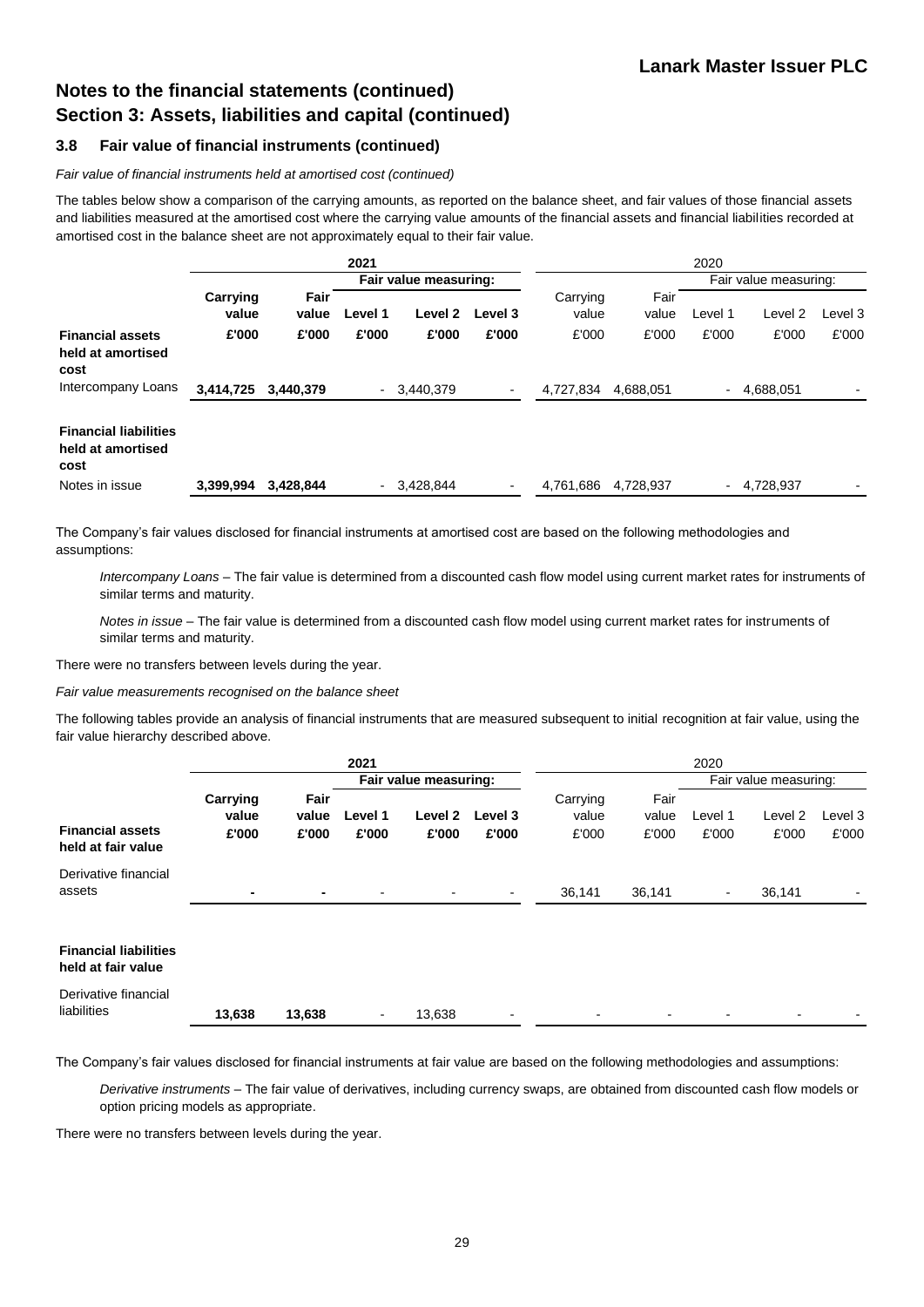### **3.9 Share capital**

|                                               | 2021   |        |
|-----------------------------------------------|--------|--------|
|                                               | £      | £      |
| Issued, allotted and paid-up share capital    |        |        |
| 2 ordinary shares - fully paid                |        |        |
| 49,998 ordinary shares - £0.25 partly paid-up | 12.500 | 12.500 |
|                                               | 12,502 | 12,502 |

The entire share capital of the Company is held by LFL.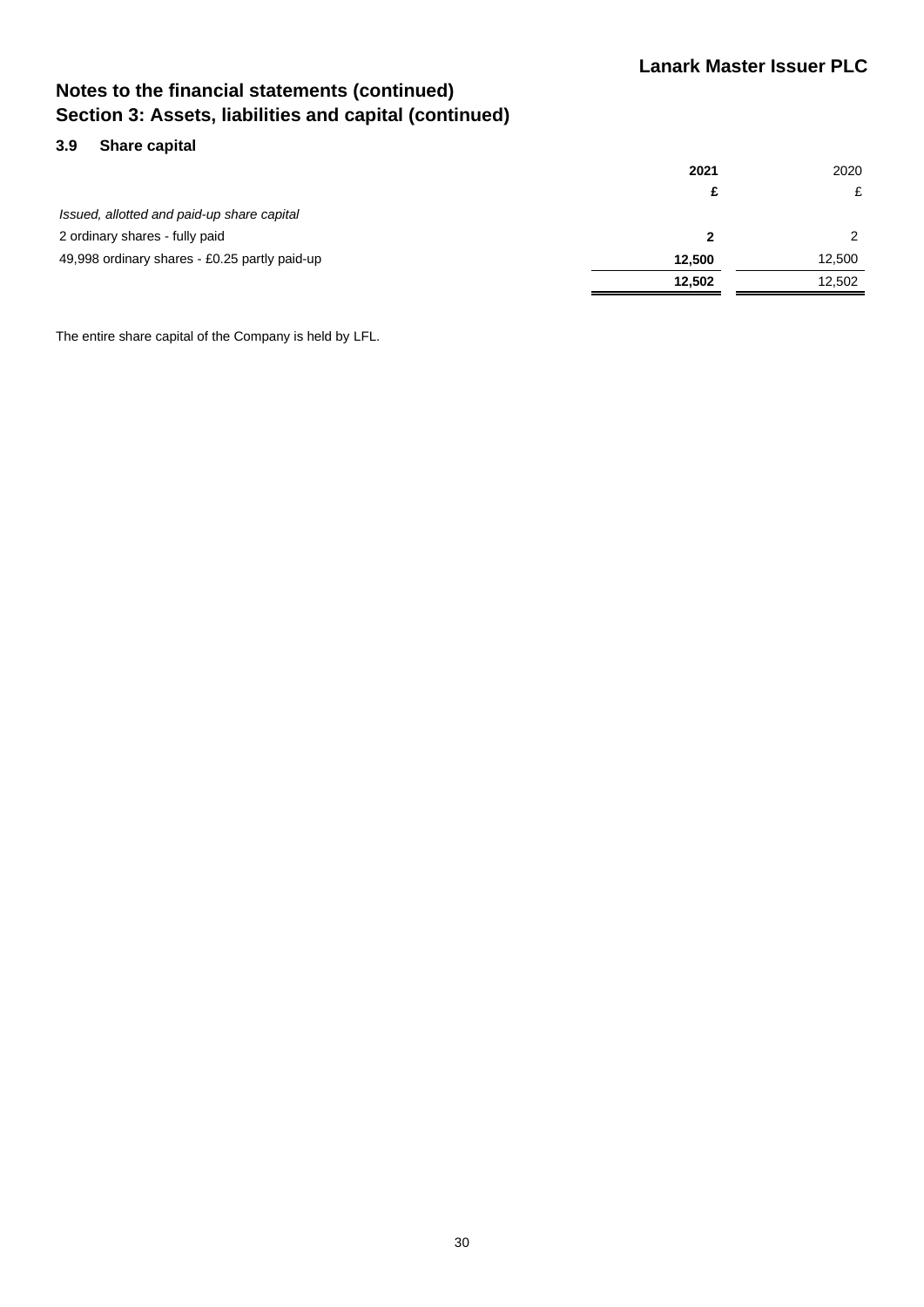### **4.1 Notes to the statement of cash flows**

|                                         | 2021  | 2020  |
|-----------------------------------------|-------|-------|
|                                         | £'000 | £'000 |
| <b>Changes in operating assets</b>      |       |       |
| Net decrease/(increase) in:             |       |       |
| Other receivables                       | 26    | (60)  |
|                                         |       |       |
| <b>Changes in operating liabilities</b> |       |       |
| Net increase/(decrease) in:             |       |       |
| Due to LFL                              | 627   | 4,762 |
| Other payables                          | (54)  | (2)   |
|                                         | 573   | 4,760 |

#### **Liabilities arising from financing activities**

|                               | <b>Notes</b><br>in issue | <b>Accrued capital</b><br>expenses <sup>(1)</sup> | Start-up<br>loans | <b>Total</b> |
|-------------------------------|--------------------------|---------------------------------------------------|-------------------|--------------|
|                               | £'000                    | £'000                                             | £'000             | £'000        |
| At 30 September 2019          | 4,609,145                | 1,483                                             | 3,510             | 4,614,138    |
| <b>Cash flows:</b>            |                          |                                                   |                   |              |
| Issuances                     | 1,072,678                |                                                   | 3,000             | 1,075,678    |
| <b>Transaction costs</b>      |                          | (2, 557)                                          |                   | (2, 557)     |
| Redemptions                   | (857, 977)               |                                                   | (6,004)           | (863,981)    |
| Non-cash flows:               |                          |                                                   |                   |              |
| Movement in accrued interest  | (5,761)                  |                                                   | (6)               | (5,767)      |
| FX movement <sup>(2)</sup>    | (66, 733)                |                                                   |                   | (66, 733)    |
| Other movement <sup>(3)</sup> | 10,334                   | 1,342                                             |                   | 11,676       |
| At 30 September 2020          | 4,761,686                | 268                                               | 500               | 4,762,454    |
| <b>Cash flows:</b>            |                          |                                                   |                   |              |
| Issuances                     |                          |                                                   |                   |              |
| <b>Transaction costs</b>      |                          | (21)                                              |                   | (21)         |
| Redemptions                   | (1,312,876)              |                                                   | (500)             | (1,313,376)  |
| <b>Non-cash flows:</b>        |                          |                                                   |                   |              |
| Movement in accrued interest  | (872)                    |                                                   |                   | (872)        |
| FX movement <sup>(2)</sup>    | (44, 709)                |                                                   |                   | (44, 709)    |
| Other movement <sup>(3)</sup> | (3,235)                  | (247)                                             |                   | (3, 482)     |
| At 30 September 2021          | 3,399,994                |                                                   |                   | 3,399,994    |

(1) Accrued capital expenses are transaction costs associated with the issuance of notes which have not yet been invoiced and form a component of the total other payables balance.

 $(2)$  FX movement on the principal balance of Notes in issue, comprises of a net loss of £1,852,000 (2020: £30,627,000) made on the cross currency swaps at points of issue and redemption less £45,857,000 favourable (2020: £36,106,000) movement on the remaining Notes based on the closing FX rate.

(3) Other movement relates to the capitalisation and amortisation of transaction costs in relation to the issuance and modification of Notes and movement of the fair value hedge adjustment.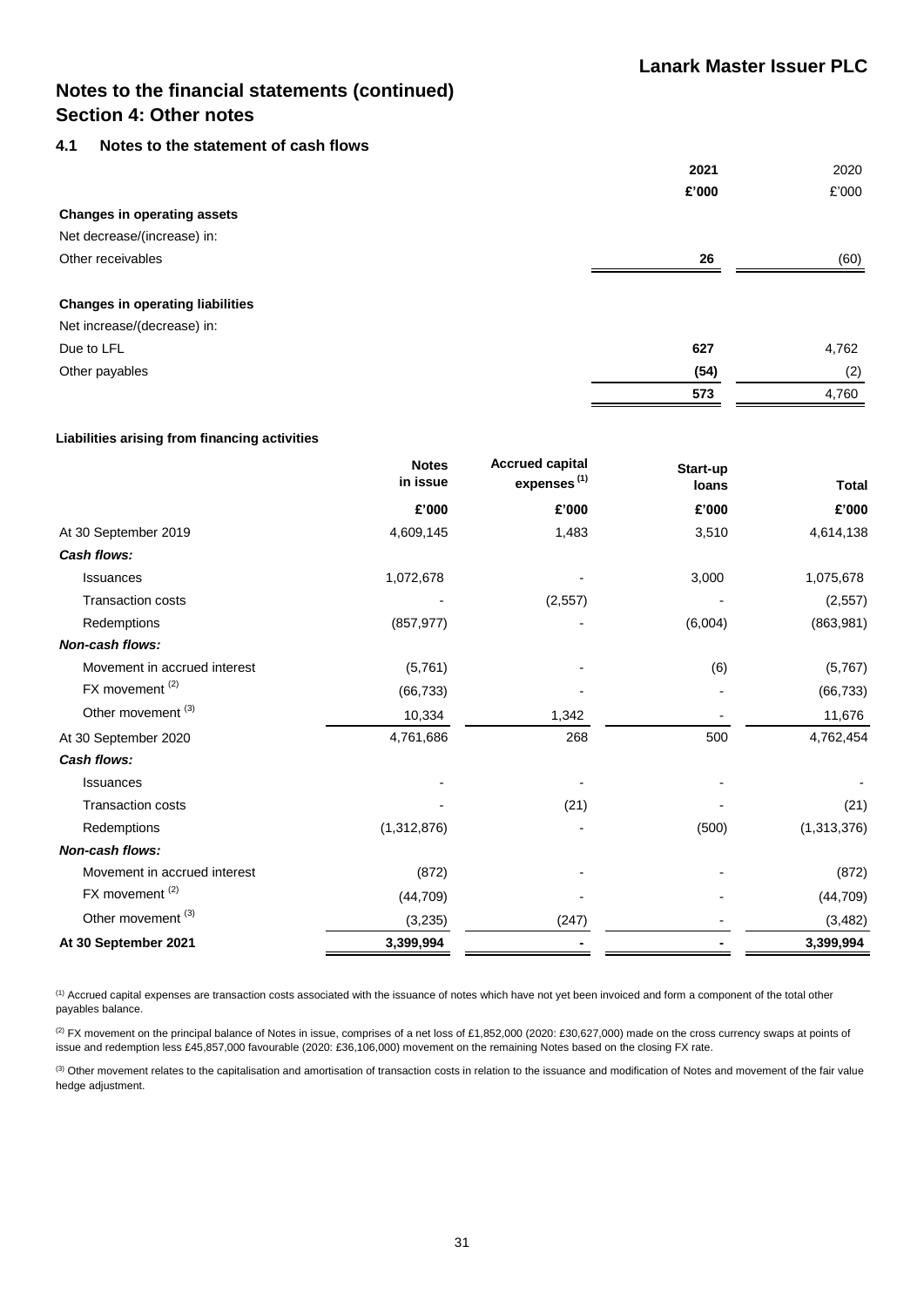### **4.2 Related party transactions**

The Company had intercompany transactions with the immediate parent company, LFL, and the Originator of the Programme, CB PLC. The transactions with these related parties are disclosed below.

| Transactions during the year                        | 2021<br>£'000 | 2020<br>£'000 |
|-----------------------------------------------------|---------------|---------------|
| <b>LFL</b>                                          |               |               |
| Intercompany Loans advanced                         |               | 1,072,678     |
| Principal repayments received on Intercompany Loans | 1,312,876     | 857,977       |
| Interest received on Intercompany Loans             | 31,461        | 53,447        |
| Deferred consideration received                     | 3,320         | 4,265         |
| <b>CB PLC</b>                                       |               |               |
| Notes issued                                        |               | 583,921       |
| Notes redeemed                                      | 315,368       | 121,725       |
| Interest paid on Notes                              | 14,166        | 20,181        |
| Proceeds from start-up loans drawn                  |               | 3,000         |
| Principal repayments made on start-up loans         | 500           | 6,004         |
| Interest paid on start-up loans                     | 3             | 42            |
| Cash management fee paid                            | 100           | 100           |
| Audit fee recharged from CB PLC                     | 20            | 21            |
| Balances at end of the year                         | 2021          | 2020          |
| <b>LFL</b>                                          | £'000         | £'000         |
| Intercompany Loans receivable                       | 3,414,725     | 4,727,834     |
| Deferred consideration receivable                   | 44,068        | 40,749        |
| Expense contribution payable                        | (49, 019)     | (48, 392)     |
|                                                     | 3,409,774     | 4,720,191     |
| <b>CB PLC</b>                                       |               |               |
| Notes in issue                                      | 1,694,752     | 2,010,265     |
| Start-up loans payable                              |               | 500           |
|                                                     | 1,694,752     | 2,010,765     |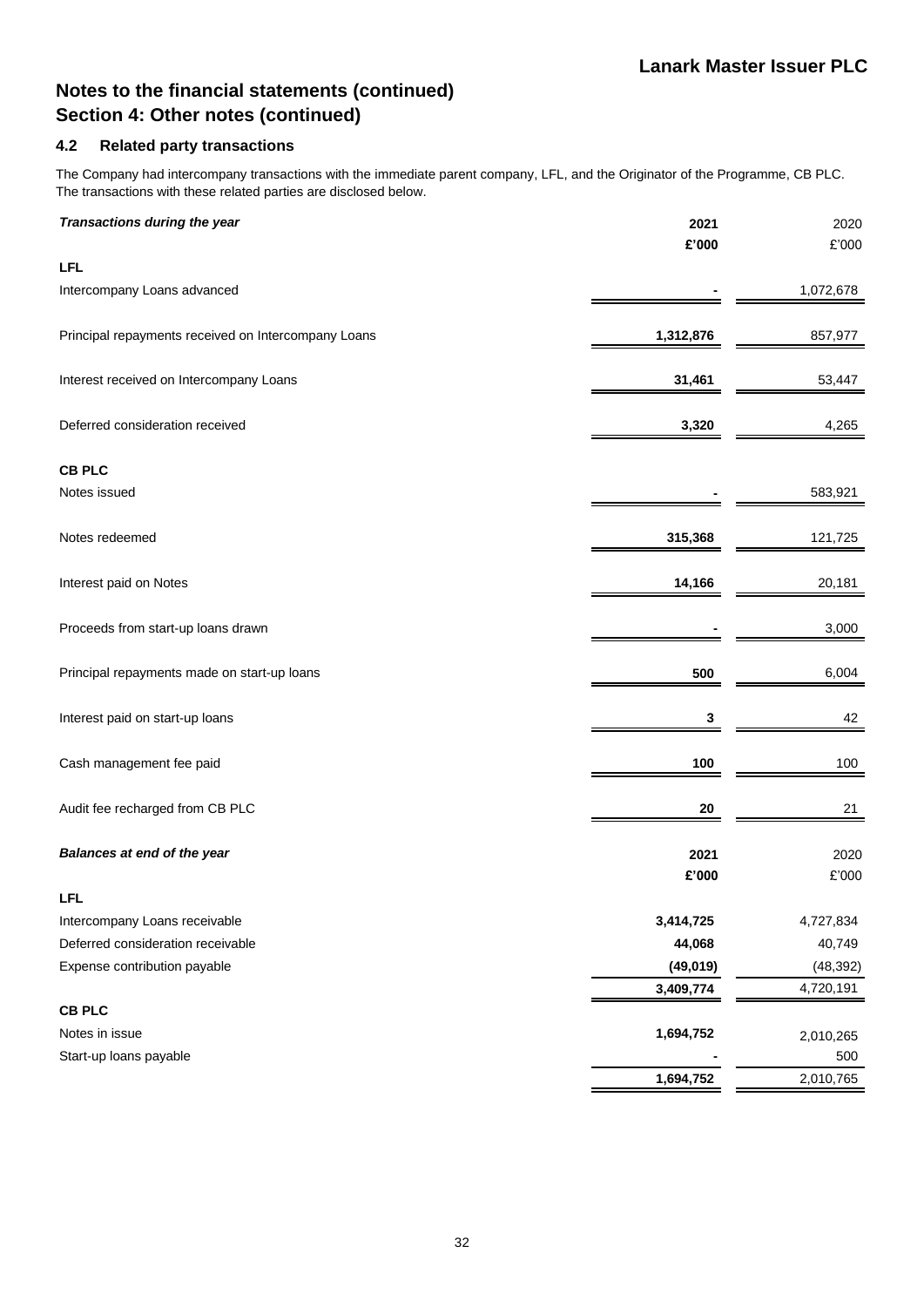### **4.3 Management of risk**

#### **Introduction and overview**

The principal activity of the Company is the issue of limited recourse Notes, under the Lanark Programme, for onward lending to LFL. Therefore, the role of financial assets and financial liabilities is central to the activities of the Company; the financial liabilities provide the funding advanced to LFL, which represents the Company's principal financial asset. Financial assets and liabilities provide the majority of the assets and liabilities of the Company.

In addition to the advance of the Intercompany Loans, and the issuance of Notes, the Company has also entered into cross currency swaps. This is to hedge the currency and interest rate risk associated with the mismatch between the floating GBP interest generated by the Intercompany Loans and the foreign currency interest paid on the Notes.

The strategies used by the Company in achieving its objectives regarding the use of financial instruments were set when the Company entered into the series of issuance transactions, such as aligning the cash flow profiles of the Notes with the receivables under the Intercompany Loans. The Company has attempted to match the properties of its financial liabilities to its assets in order to avoid significant elements of risk generated by mismatches of maturity and interest rate risk.

This ensures that if one series defaults, the holders of that series do not have the ability to claim other assets of the issuer, resulting in the issuer's bankruptcy and the default of the other series of Notes. The segregation criteria include the following:

- The Company is a bankruptcy remote structured entity;
- The Company issues separate series of debt obligations;
- Intercompany Loan tranches relating to any particular classes of Notes are held separate from the assets relating to any other classes of that series;
- Any swap transaction entered into by the Company for a class of Notes is separate from any other swap transaction for any other class of Notes;
- Only the trustees are entitled to exercise remedies on behalf of the Noteholders; and
- Each series of Notes are reviewed by a recognised rating agency prior to issuance regardless of whether it is to be rated or not.

The Notes are initially recognised at the value of the net proceeds less issue costs received and are carried at amortised cost. The ultimate amount repaid to the Noteholders of these Notes will depend on the proceeds from the relevant tranches of the Intercompany Loans.

#### **Risk management framework**

The Board of Directors has overall responsibility for the establishment and oversight of the Company's risk management framework which is in line with the Programme documentation.

This note presents information about the Company's exposure to risk, the Company's objectives, policies and processes for measuring and managing risk. Further quantitative disclosures are provided below.

#### **Credit risk**

Credit risk is the risk of the financial loss to the Company if the counterparty to a financial instrument fails to meet its contractual obligations and arises principally from the Company's Intercompany Loans.

The Company limits its exposure to credit risk by investing only with counterparties that have a credit rating defined in the documentation of the relevant Note series. The risk of default on the Intercompany Loans is borne by the holders of the relevant classes of Notes.

#### *Derivatives*

At any one time, the amount subject to credit risk is limited to the current fair value of instruments that are favourable to the Company (i.e. assets where their fair value is positive) which, in relation to derivatives, may only be a small fraction of the contract, or notional values used to express the volume of instruments outstanding.

The Company further restricts its exposure to credit losses by entering into master netting arrangements with counterparties with whom it undertakes derivative transactions. Master netting arrangements do not generally result in an offset of balance sheet assets and liabilities. However, credit risk associated with the favourable contracts is reduced by a master netting arrangement to the extent that, if any counterparty failed to meet its obligations in accordance with the agreed terms, all amounts with the counterparty are terminated and settled on a net basis. Derivative financial instrument contracts are typically subject to the International Swaps and Derivatives Association ("ISDA") master netting agreements, as well as Credit Support Annexes, where relevant, around collateral arrangements attached to those ISDA agreements.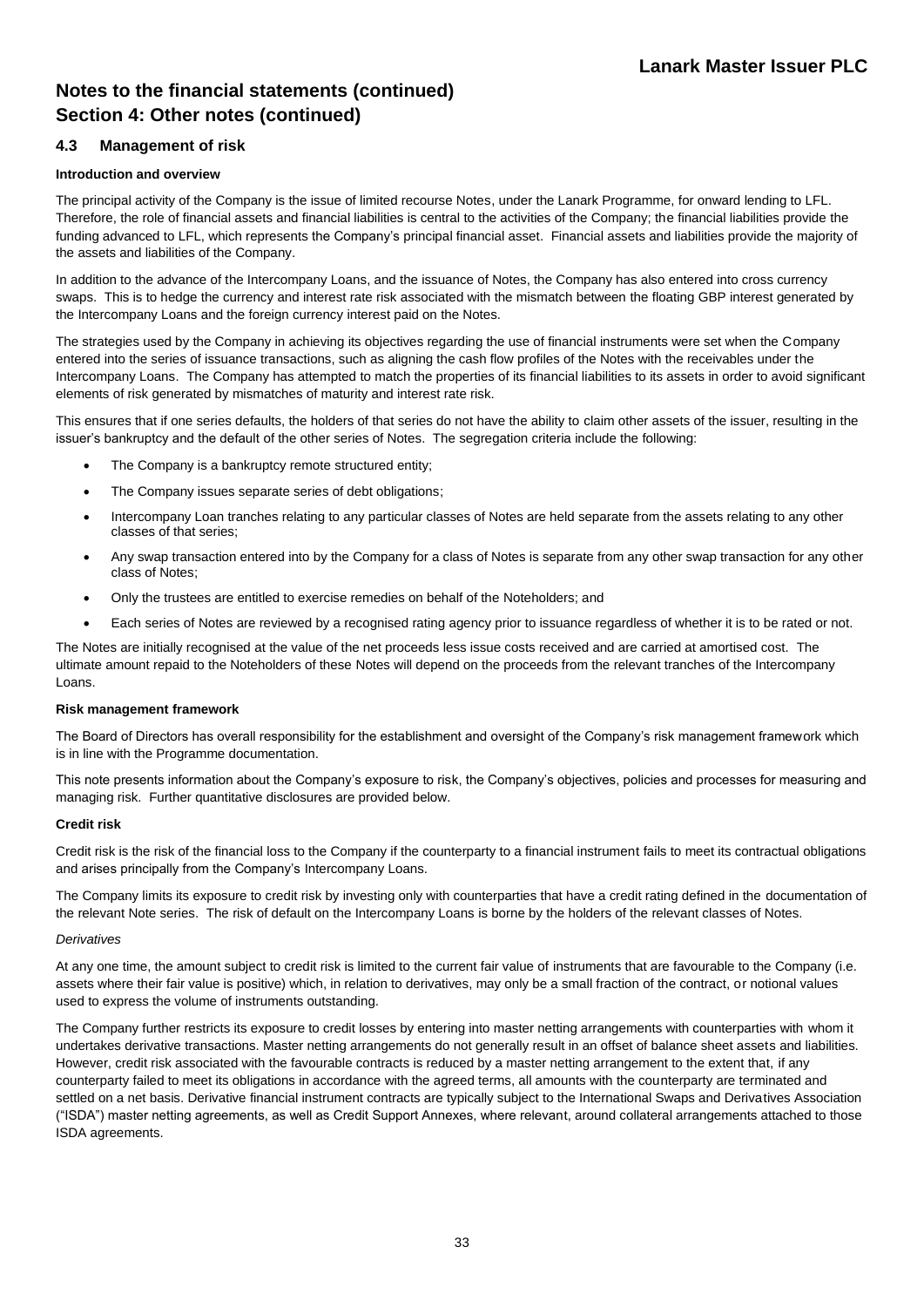### **4.3 Management of risk (continued)**

#### **Credit risk (continued)**

#### *Maximum exposure to credit risk*

The carrying amount of financial assets represents the maximum credit exposure. The maximum exposure to credit risk at the reporting date was as follows:

|                             | 2021<br>£'000  | 2020<br>£'000 |
|-----------------------------|----------------|---------------|
| Intercompany Loans          | 3,414,725      | 4,727,834     |
| Derivative financial assets | $\blacksquare$ | 36,141        |
| Other assets                | 44,160         | 40,867        |
| Cash and cash equivalents   | 4,839          | 5,594         |
| Current tax asset           | $\blacksquare$ | 75            |
|                             | 3,463,724      | 4,810,511     |

#### **Maturity analysis of assets and liabilities**

The following tables represent a breakdown of the Company's balance sheet, according to the contractual maturity of the assets and liabilities. Maturity analysis of Intercompany Loans and Notes has been based upon these being redeemed at the step-up date.

|                                  |       |                     |                          | 2021              |                 |                          |              |
|----------------------------------|-------|---------------------|--------------------------|-------------------|-----------------|--------------------------|--------------|
|                                  | Call  | 3 months<br>or less | 3 months to<br>12 months | 1 to $5$<br>years | Over 5<br>years | No specified<br>maturity | <b>Total</b> |
|                                  | £'000 | £'000               | £'000                    | £'000             | £'000           | £'000                    | £'000        |
| <b>Assets</b>                    |       |                     |                          |                   |                 |                          |              |
| Intercompany Loans               | ۰     | 88,357              | 1,107,728                | 2,218,640         |                 |                          | 3,414,725    |
| Other assets                     |       | 92                  | ۰                        | ۰                 |                 | 44,068                   | 44,160       |
| Cash and cash equivalents        | 4,839 | $\blacksquare$      | $\blacksquare$           |                   |                 |                          | 4,839        |
|                                  | 4,839 | 88,449              | 1,107,728                | 2,218,640         |                 | 44,068                   | 3,463,724    |
| <b>Liabilities</b>               |       |                     |                          |                   |                 |                          |              |
| Notes in issue                   | ۰     | 90,925              | 1,097,282                | 2,211,787         |                 | ٠                        | 3,399,994    |
| Derivative financial liabilities |       | (593)               | 10,816                   | 3,415             |                 |                          | 13,638       |
| Other liabilities                |       | 97                  |                          |                   |                 | 49,019                   | 49,116       |
| Current tax liability            |       | ۰                   | $\mathbf{2}$             | ۰                 |                 |                          | $\mathbf{2}$ |
|                                  |       | 90,429              | 1,108,100                | 2,215,202         |                 | 49,019                   | 3,462,750    |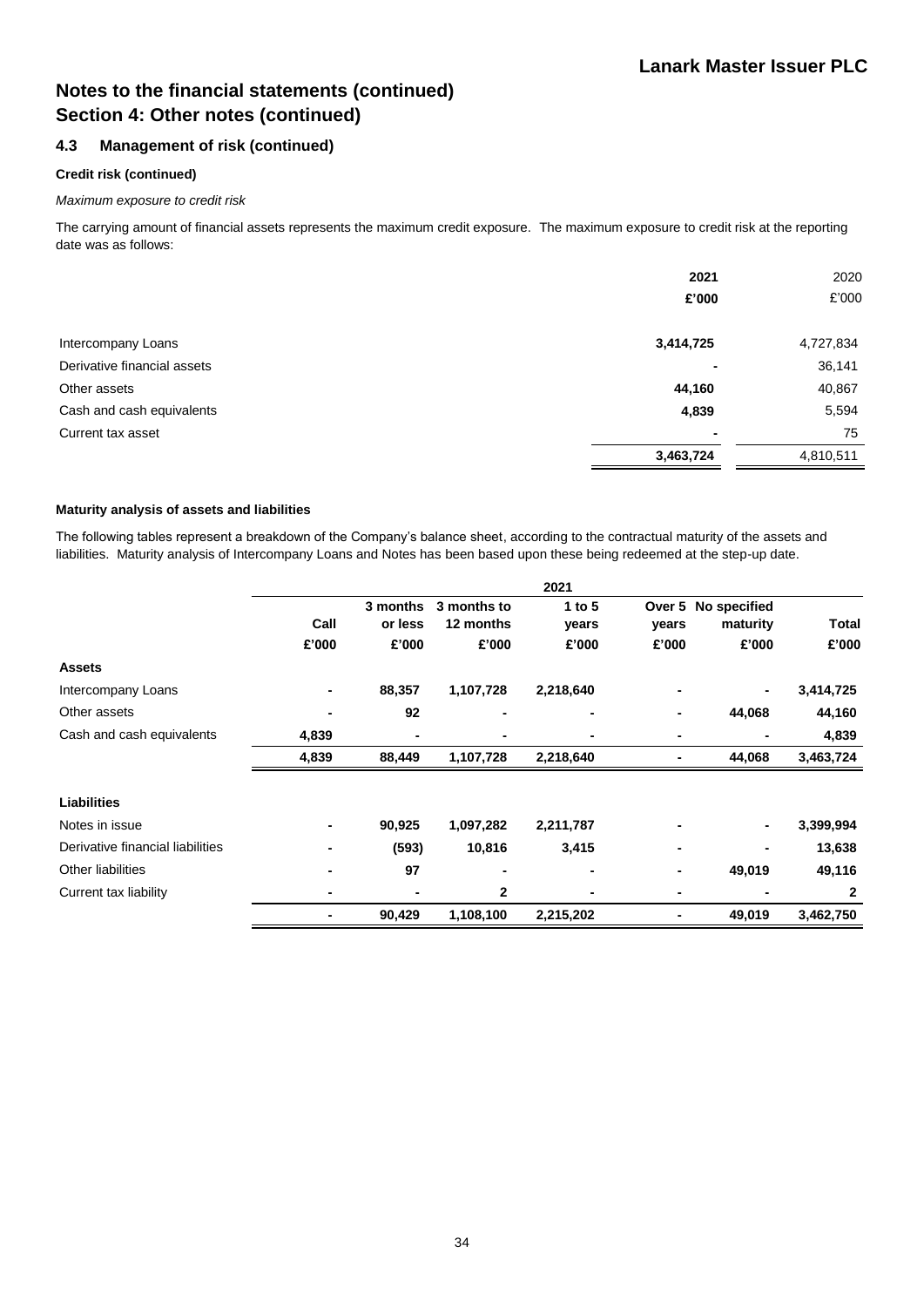### **4.3 Management of risk (continued)**

**Maturity analysis of assets and liabilities (continued)**

|                             |                          |                     |                          | 2020                     |                          |                          |           |
|-----------------------------|--------------------------|---------------------|--------------------------|--------------------------|--------------------------|--------------------------|-----------|
|                             | Call                     | 3 months<br>or less | 3 months to<br>12 months | 1 to $5$<br>years        | Over 5<br>years          | No specified<br>maturity | Total     |
|                             | £'000                    | £'000               | £'000                    | £'000                    | £'000                    | £'000                    | £'000     |
| Assets                      |                          |                     |                          |                          |                          |                          |           |
| Intercompany Loans          | $\blacksquare$           | 487,845             | 825,921                  | 3,414,068                |                          |                          | 4,727,834 |
| Derivative financial assets |                          | 830                 | 26,982                   | 8,329                    |                          |                          | 36,141    |
| Other assets                |                          | 118                 | $\blacksquare$           |                          | $\overline{\phantom{a}}$ | 40,749                   | 40,867    |
| Cash and cash equivalents   | 5,594                    | $\blacksquare$      | $\blacksquare$           |                          |                          |                          | 5,594     |
| Current tax asset           | $\overline{\phantom{0}}$ | 75                  | $\blacksquare$           |                          |                          |                          | 75        |
|                             | 5,594                    | 488,868             | 852,903                  | 3,422,397                |                          | 40,749                   | 4,810,511 |
| Liabilities                 |                          |                     |                          |                          |                          |                          |           |
| Notes in issue              |                          | 496,216             | 852,683                  | 3,412,787                |                          |                          | 4,761,686 |
| Start-up loans              |                          | 500                 | $\blacksquare$           |                          | $\overline{\phantom{0}}$ |                          | 500       |
| Other liabilities           | $\overline{\phantom{0}}$ | 420                 | $\blacksquare$           | $\overline{\phantom{0}}$ | $\blacksquare$           | 48,392                   | 48,812    |
|                             | $\overline{\phantom{0}}$ | 497,136             | 852,683                  | 3,412,787                | $\overline{\phantom{0}}$ | 48,392                   | 4,810,998 |

#### **Liquidity and funding risk**

Liquidity risk is the risk that the Company is unable to meet its current and future financial obligations as they fall due at acceptable cost.

The Company's obligation to the Noteholders of a particular class of Notes is limited to the net proceeds receivable under the related tranche of Intercompany Loans and any available reserve fund. Should the net proceeds be insufficient to make all payments due in respect of a particular series of Notes, the other assets of the Company will not be available for payment and the deficit is instead borne by the Noteholders according to established priorities.

#### *Cash flows payable under financial liabilities by contractual maturity*

The following are the gross undiscounted contractual cash flows of the financial liabilities. Liquidity analysis of Notes has been based upon these being redeemed at the step-up date.

|                                  |               |                              |                                   | 2021                       |                |                                          |                       |
|----------------------------------|---------------|------------------------------|-----------------------------------|----------------------------|----------------|------------------------------------------|-----------------------|
|                                  | Call<br>£'000 | 3 months<br>or less<br>£'000 | 3 months to<br>12 months<br>£'000 | 1 to $5$<br>years<br>£'000 | vears<br>£'000 | Over 5 No specified<br>maturity<br>£'000 | <b>Total</b><br>£'000 |
|                                  |               |                              |                                   |                            |                |                                          |                       |
| Notes in issue                   | ٠             | 95,726                       | 1,122,656                         | 2,242,334                  | ۰              | $\sim$                                   | 3,460,716             |
| Derivative financial liabilities | ٠             | (1, 371)                     | 9,931                             | 5,896                      | ۰              | ۰                                        | 14,456                |
| Other liabilities                | -             | 97                           | ۰                                 | ٠                          | ۰              | 49,019                                   | 49,116                |
| Current tax liability            | ۰             | $\blacksquare$               | $\mathbf{2}$                      | $\blacksquare$             |                |                                          | $\mathbf{2}$          |
|                                  | ۰.            | 94,452                       | 1,132,589                         | 2,248,230                  |                | 49,019                                   | 3,524,290             |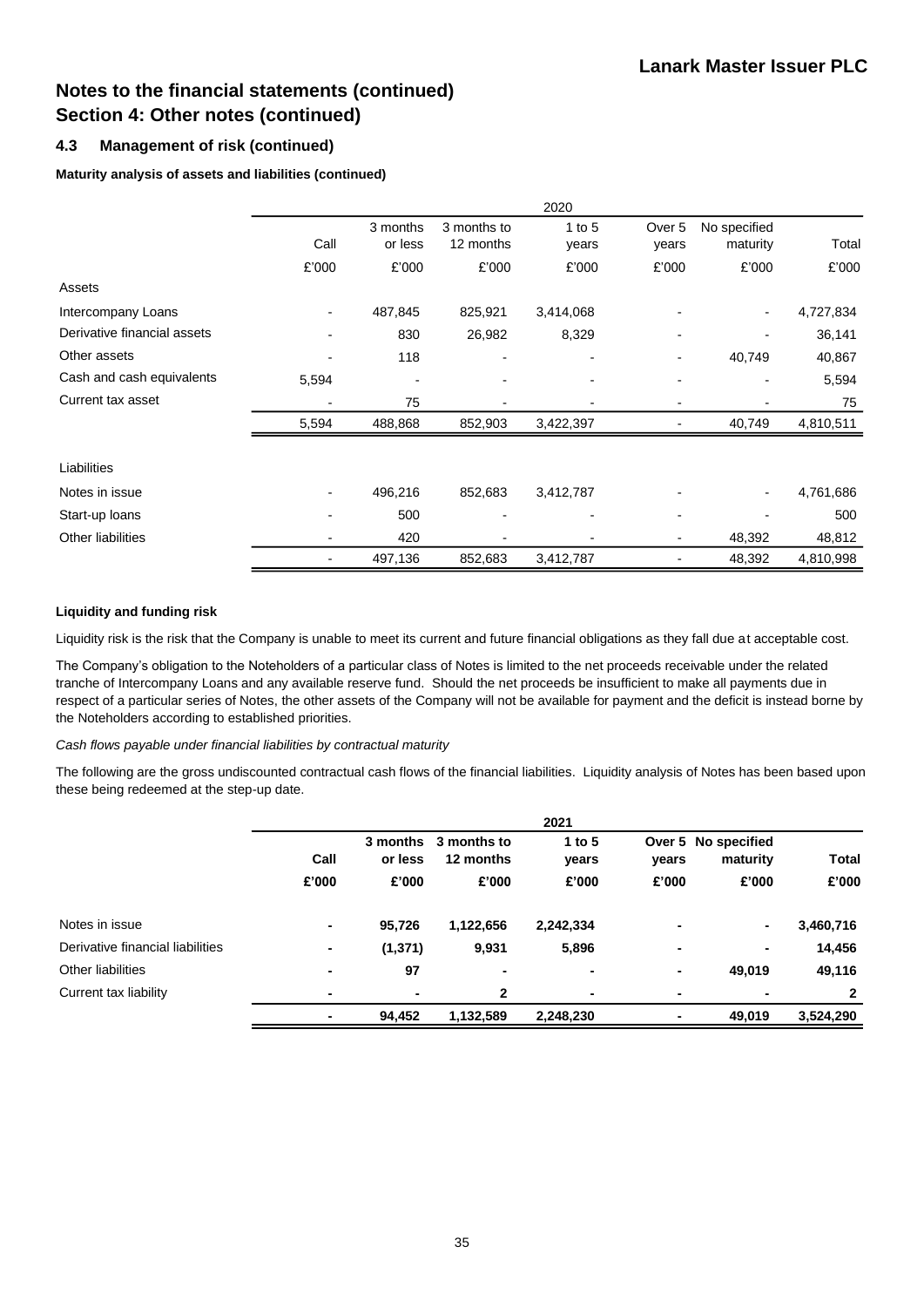### **4.3 Management of risk (continued)**

**Liquidity and funding risk (continued)**

|                   |                          | 2020                |                          |                          |                          |                          |           |
|-------------------|--------------------------|---------------------|--------------------------|--------------------------|--------------------------|--------------------------|-----------|
|                   | Call                     | 3 months<br>or less | 3 months to<br>12 months | 1 to $5$<br>years        | Over 5<br>years          | No specified<br>maturity | Total     |
|                   | £'000                    | £'000               | £'000                    | £'000                    | £'000                    | £'000                    | £'000     |
| Notes in issue    | $\overline{\phantom{a}}$ | 502,698             | 875,551                  | 3,452,583                | $\blacksquare$           | $\blacksquare$           | 4,830,832 |
| Start-up loans    | $\blacksquare$           | 500                 | $\overline{\phantom{a}}$ | $\overline{\phantom{a}}$ | $\overline{\phantom{0}}$ | $\overline{\phantom{0}}$ | 500       |
| Other liabilities | $\blacksquare$           | 420                 | -                        |                          |                          | 48,392                   | 48,812    |
|                   |                          | 503,618             | 875,551                  | 3,452,583                |                          | 48,392                   | 4,880,144 |

The balances in the cash flow tables above do not agree directly to the balances in the balance sheet as the table incorporates all future cash flows, on an undiscounted basis, related to both principal and interest.

The Company's exposure to liquidity risk is mitigated by matching the repayments received on the Intercompany Loans with the repayment profiles of the Notes.

#### **Interest rate risk**

Interest rate risk comprises the sensitivity of the Company's current and future net interest income to movements in market interest rates. The Company would be exposed to interest rate risk, to the extent that there is a difference between the amount of the interest-earning assets and the amount of the interest-bearing liabilities, or that the assets and liabilities mature or reprice on different schedules. To mitigate this risk the programme is structured so as to match asset and liability cash flows.

At the reporting date, the Company's interest-bearing financial instruments were as follows:

|                           | 2021        | 2020        |
|---------------------------|-------------|-------------|
|                           | £'000       | £'000       |
| Floating rate instruments |             |             |
| Intercompany Loans        | 3,414,068   | 4,726,944   |
| Notes in issue            | (3,395,435) | (4,753,020) |
|                           | 18,633      | (26,076)    |

#### *Sensitivity analysis*

The Company has mitigated any interest rate risk by matching interest receivable on the Intercompany Loans to that payable under the Notes. Any remaining difference is due to currency rates and is subject to currency risk mitigated by the use of cross currency swaps. Therefore, any change in interest rates would not affect the statement of comprehensive income of the Company.